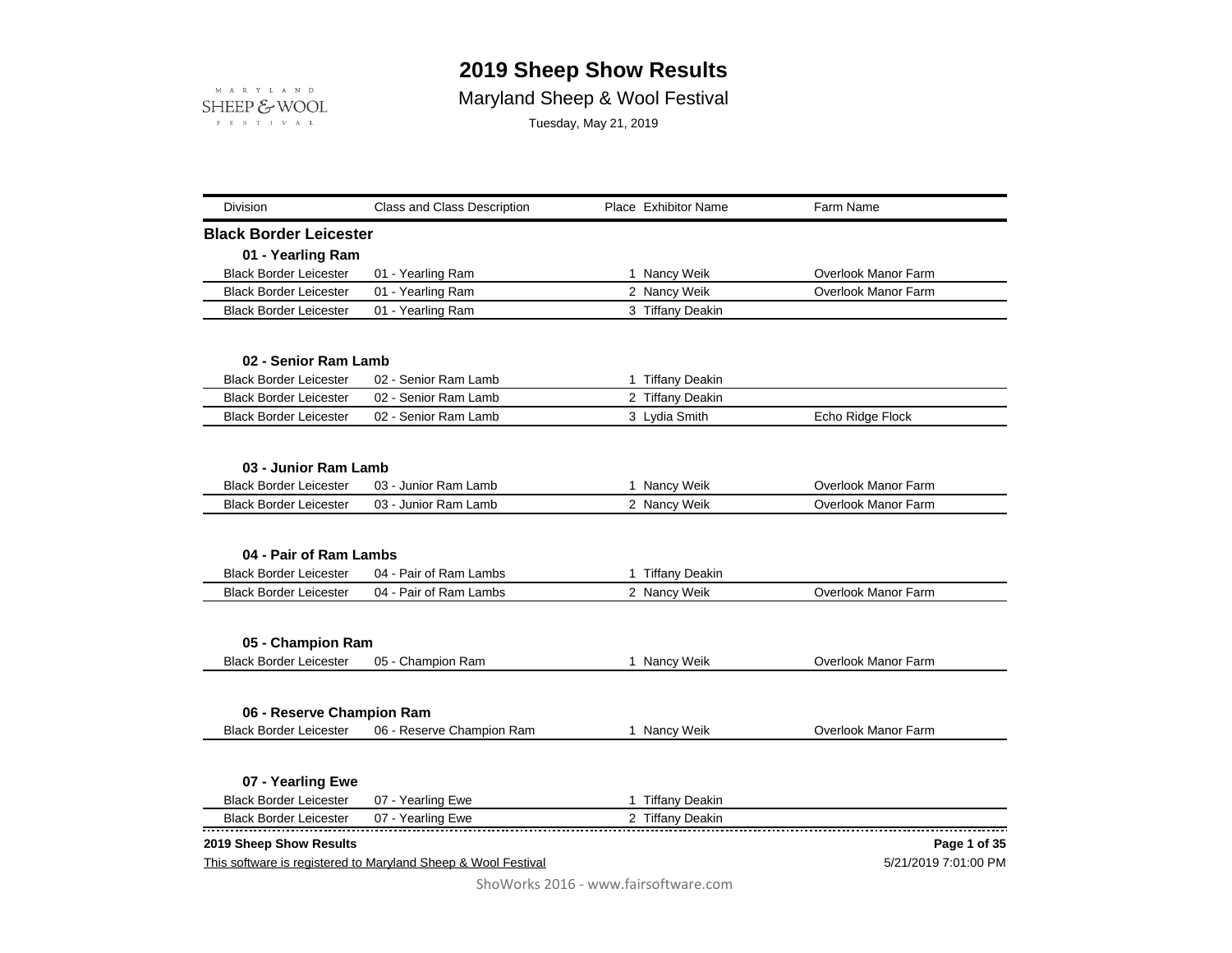| Division                      | <b>Class and Class Description</b> | Place Exhibitor Name | Farm Name           |
|-------------------------------|------------------------------------|----------------------|---------------------|
| <b>Black Border Leicester</b> |                                    |                      |                     |
| 07 - Yearling Ewe             |                                    |                      |                     |
| <b>Black Border Leicester</b> | 07 - Yearling Ewe                  | 3 Nancy Weik         | Overlook Manor Farm |
| <b>Black Border Leicester</b> | 07 - Yearling Ewe                  | 4 Sarah A Jakeman    | Someday Soon Farm   |
| <b>Black Border Leicester</b> | 07 - Yearling Ewe                  | 5 Nancy Weik         | Overlook Manor Farm |
| <b>Black Border Leicester</b> | 07 - Yearling Ewe                  | 6 Sarah A Jakeman    | Someday Soon Farm   |
| <b>Black Border Leicester</b> | 07 - Yearling Ewe                  | 7 Jo-Ann Ketterer    | Thistle Hill        |
| <b>Black Border Leicester</b> | 07 - Yearling Ewe                  | 8 Lydia Smith        | Echo Ridge Flock    |
| <b>Black Border Leicester</b> | 07 - Yearling Ewe                  | 9 Lydia Smith        | Echo Ridge Flock    |
| <b>Black Border Leicester</b> | 07 - Yearling Ewe                  | 10 Colin Siegmund    |                     |
| <b>Black Border Leicester</b> | 07 - Yearling Ewe                  | 11 Jo-Ann Ketterer   | Thistle Hill        |
| <b>Black Border Leicester</b> | 07 - Yearling Ewe                  | 12 Colin Siegmund    |                     |
|                               |                                    |                      |                     |
| 08 - Pair of Yearling Ewes    |                                    |                      |                     |
| <b>Black Border Leicester</b> | 08 - Pair of Yearling Ewes         | 1 Tiffany Deakin     |                     |
| <b>Black Border Leicester</b> | 08 - Pair of Yearling Ewes         | 2 Nancy Weik         | Overlook Manor Farm |
| <b>Black Border Leicester</b> | 08 - Pair of Yearling Ewes         | 3 Sarah A Jakeman    | Someday Soon Farm   |
| <b>Black Border Leicester</b> | 08 - Pair of Yearling Ewes         | 4 Colin Siegmund     |                     |
| <b>Black Border Leicester</b> | 08 - Pair of Yearling Ewes         | 5 Jo-Ann Ketterer    | Thistle Hill        |
| <b>Black Border Leicester</b> | 08 - Pair of Yearling Ewes         | 6 Lydia Smith        | Echo Ridge Flock    |
|                               |                                    |                      |                     |
| 09 - Senior Ewe Lamb          |                                    |                      |                     |
| <b>Black Border Leicester</b> | 09 - Senior Ewe Lamb               | 1 Tiffany Deakin     |                     |
|                               |                                    |                      |                     |
| 10 - Junior Ewe Lamb          |                                    |                      |                     |
| <b>Black Border Leicester</b> | 10 - Junior Ewe Lamb               | 1 Nancy Weik         | Overlook Manor Farm |
| <b>Black Border Leicester</b> | 10 - Junior Ewe Lamb               | 2 Tiffany Deakin     |                     |
| <b>Black Border Leicester</b> | 10 - Junior Ewe Lamb               | 3 Nancy Weik         | Overlook Manor Farm |
|                               |                                    |                      |                     |
| 11 - Pair of Ewe Lambs        |                                    |                      |                     |
| <b>Black Border Leicester</b> | 11 - Pair of Ewe Lambs             | 1 Nancy Weik         | Overlook Manor Farm |
| <b>Black Border Leicester</b> | 11 - Pair of Ewe Lambs             | 2 Tiffany Deakin     |                     |
|                               |                                    |                      |                     |
| 12 - Champion Ewe             |                                    |                      |                     |
| <b>Black Border Leicester</b> | 12 - Champion Ewe                  | 1 Nancy Weik         | Overlook Manor Farm |
|                               |                                    |                      |                     |
| 2019 Sheep Show Results       |                                    |                      | Page 2 of 35        |

This software is registered to Maryland Sheep & Wool Festival

5/21/2019 7:01:00 PM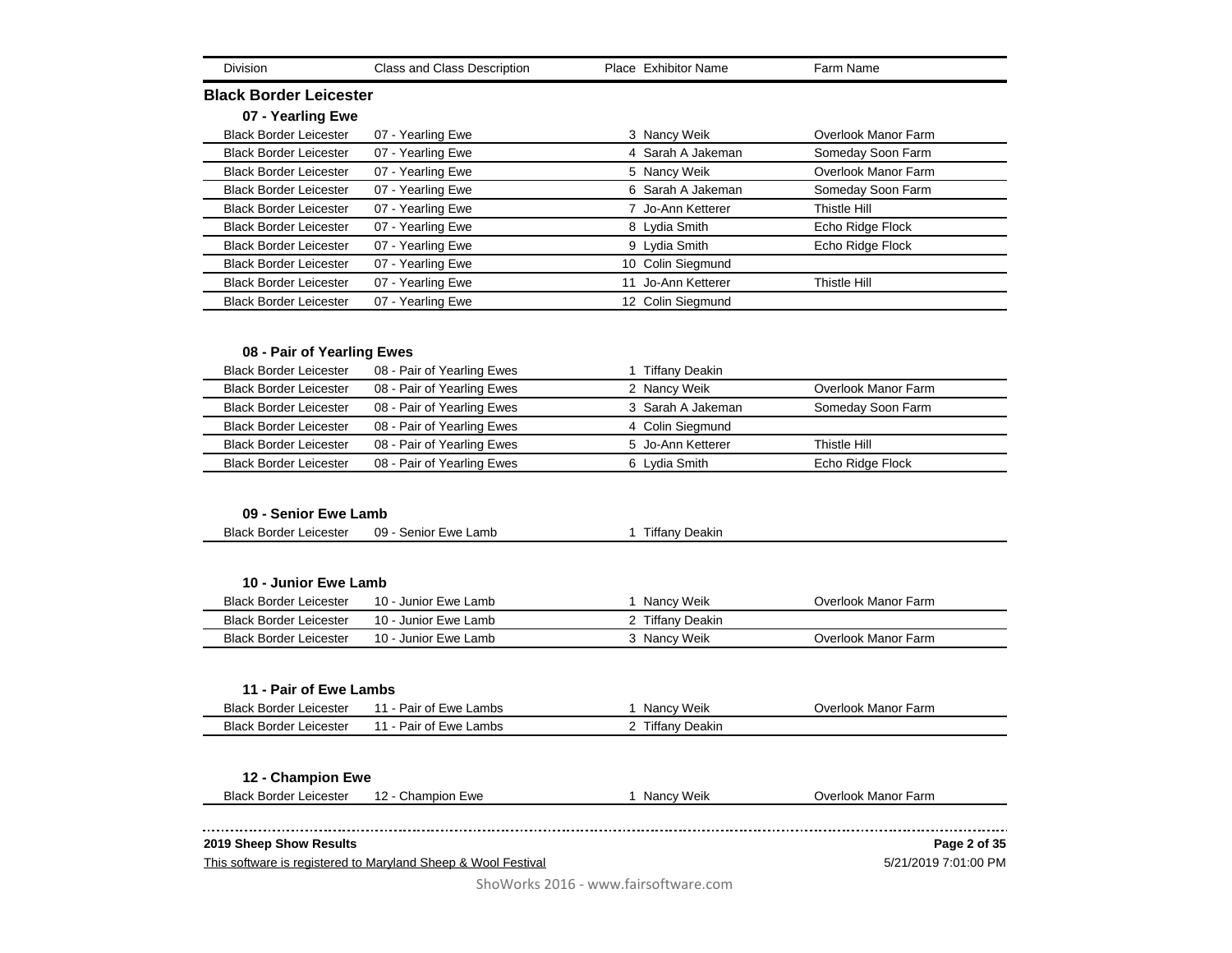| Division                      | Class and Class Description | Place Exhibitor Name   | Farm Name                  |
|-------------------------------|-----------------------------|------------------------|----------------------------|
| <b>Black Border Leicester</b> |                             |                        |                            |
| 12 - Champion Ewe             |                             |                        |                            |
|                               |                             |                        |                            |
| 13 - Reserve Champion Ewe     |                             |                        |                            |
| <b>Black Border Leicester</b> | 13 - Reserve Champion Ewe   | 1 Tiffany Deakin       |                            |
|                               |                             |                        |                            |
| 14 - Flock                    |                             |                        |                            |
| <b>Black Border Leicester</b> | 14 - Flock                  | 1 Nancy Weik           | <b>Overlook Manor Farm</b> |
| <b>Black Border Leicester</b> | 14 - Flock                  | 2 Tiffany Deakin       |                            |
|                               |                             |                        |                            |
| 15 - Best Fleece              |                             |                        |                            |
| <b>Black Border Leicester</b> | 15 - Best Fleece            | 1 Tiffany Deakin       |                            |
|                               |                             |                        |                            |
|                               |                             |                        |                            |
|                               |                             |                        |                            |
| <b>Black Lincoln</b>          |                             |                        |                            |
| 01 - Yearling Ram             |                             |                        |                            |
| <b>Black Lincoln</b>          | 01 - Yearling Ram           | 1 Deborah Vanderwende  | Locust Grove               |
| <b>Black Lincoln</b>          | 01 - Yearling Ram           | 2 Diane Klingelhofer   |                            |
| <b>Black Lincoln</b>          | 01 - Yearling Ram           | 3 Wind Valley Farm     |                            |
| <b>Black Lincoln</b>          | 01 - Yearling Ram           | 4 Barbara Mullen       |                            |
| <b>Black Lincoln</b>          | 01 - Yearling Ram           | 5 Christina Weston     |                            |
| <b>Black Lincoln</b>          | 01 - Yearling Ram           | 6 Kalli & Matt Hensley |                            |
| <b>Black Lincoln</b>          | 01 - Yearling Ram           | 7 Sabrina Richert      | richert ranch              |
| <b>Black Lincoln</b>          | 01 - Yearling Ram           | 8 Deborah Vanderwende  | Locust Grove               |
| <b>Black Lincoln</b>          | 01 - Yearling Ram           | 9 Elaine Moore         |                            |
|                               |                             |                        |                            |
|                               |                             |                        |                            |
| 02 - Senior Ram Lamb          |                             |                        |                            |
| <b>Black Lincoln</b>          | 02 - Senior Ram Lamb        | 1 Wind Valley Farm     |                            |
| <b>Black Lincoln</b>          | 02 - Senior Ram Lamb        | 2 Wind Valley Farm     |                            |
| <b>Black Lincoln</b>          | 02 - Senior Ram Lamb        | 3 Christina Weston     |                            |
| <b>Black Lincoln</b>          | 02 - Senior Ram Lamb        | 4 Christina Weston     |                            |
|                               |                             |                        |                            |
| 03 - Junior Ram Lamb          |                             |                        |                            |
| <b>Black Lincoln</b>          | 03 - Junior Ram Lamb        | 1 Wind Valley Farm     |                            |
| 2019 Sheep Show Results       |                             |                        | Page 3 of 35               |

This software is registered to Maryland Sheep & Wool Festival

5/21/2019 7:01:00 PM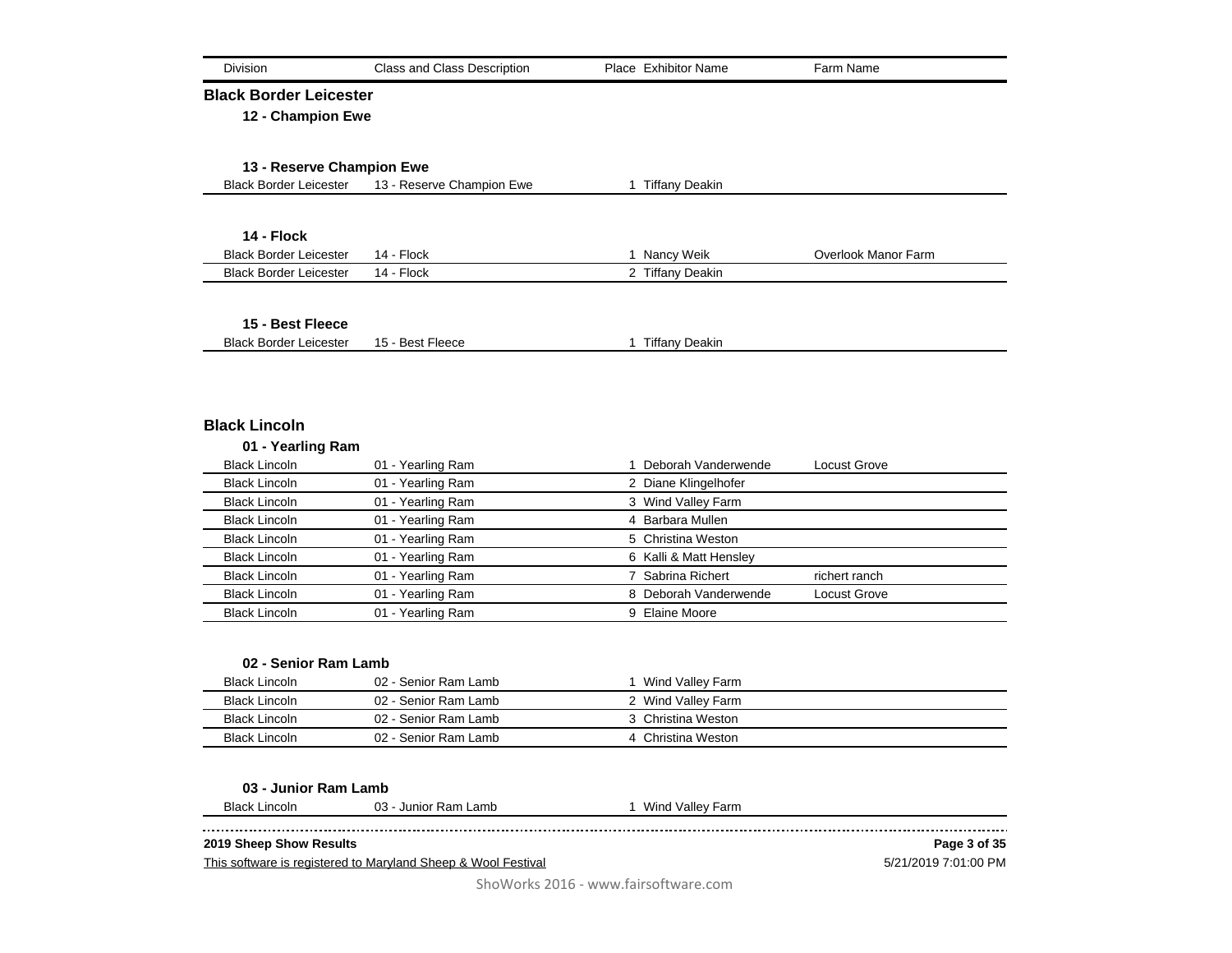| Division                                                          | <b>Class and Class Description</b>                     | Place Exhibitor Name                     |                          |
|-------------------------------------------------------------------|--------------------------------------------------------|------------------------------------------|--------------------------|
| <b>Black Lincoln</b>                                              |                                                        |                                          |                          |
| 03 - Junior Ram Lamb                                              |                                                        |                                          |                          |
| <b>Black Lincoln</b>                                              | 03 - Junior Ram Lamb                                   | 2 Emmaline Long                          | <b>Orchard View Farm</b> |
| <b>Black Lincoln</b>                                              | 03 - Junior Ram Lamb                                   | 3 Wind Valley Farm                       |                          |
| <b>Black Lincoln</b>                                              | 03 - Junior Ram Lamb                                   | 4 Deborah Vanderwende                    | Locust Grove             |
| <b>Black Lincoln</b>                                              | 03 - Junior Ram Lamb                                   | 5 Diane Klingelhofer                     |                          |
| <b>Black Lincoln</b>                                              | 03 - Junior Ram Lamb                                   | 6 Deborah Vanderwende                    | Locust Grove             |
| <b>Black Lincoln</b>                                              | 03 - Junior Ram Lamb                                   | 7 Emmaline Long                          | <b>Orchard View Farm</b> |
| <b>Black Lincoln</b>                                              | 03 - Junior Ram Lamb                                   | 8 Diane Klingelhofer                     |                          |
| 04 - Pair of Ram Lambs                                            |                                                        |                                          |                          |
| <b>Black Lincoln</b>                                              | 04 - Pair of Ram Lambs                                 | 1 Deborah Vanderwende                    | <b>Locust Grove</b>      |
| <b>Black Lincoln</b>                                              | 04 - Pair of Ram Lambs                                 | 2 Christina Weston                       |                          |
| <b>Black Lincoln</b>                                              | 04 - Pair of Ram Lambs                                 | 3 Diane Klingelhofer                     |                          |
| <b>Black Lincoln</b>                                              | 04 - Pair of Ram Lambs                                 | 4 Wind Valley Farm                       |                          |
|                                                                   | 04 - Pair of Ram Lambs                                 | 5 Emmaline Long                          | <b>Orchard View Farm</b> |
| <b>Black Lincoln</b><br>05 - Champion Ram<br><b>Black Lincoln</b> | 05 - Champion Ram                                      | 1 Deborah Vanderwende                    | Locust Grove             |
|                                                                   |                                                        |                                          |                          |
| <b>Black Lincoln</b>                                              | 06 - Reserve Champion Ram<br>06 - Reserve Champion Ram | 1 Wind Valley Farm                       |                          |
|                                                                   |                                                        |                                          |                          |
| 07 - Yearling Ewe<br><b>Black Lincoln</b>                         | 07 - Yearling Ewe                                      |                                          |                          |
|                                                                   |                                                        | 1 Wind Valley Farm                       |                          |
| <b>Black Lincoln</b><br><b>Black Lincoln</b>                      | 07 - Yearling Ewe<br>07 - Yearling Ewe                 | 2 Wind Valley Farm<br>3 Christina Weston |                          |
| <b>Black Lincoln</b>                                              | 07 - Yearling Ewe                                      | 4 Deborah Vanderwende                    | Locust Grove             |
| <b>Black Lincoln</b>                                              | 07 - Yearling Ewe                                      | 5 Deborah Vanderwende                    | <b>Locust Grove</b>      |
| <b>Black Lincoln</b>                                              | 07 - Yearling Ewe                                      | 6 Anita Richert                          | richert ranch            |
| <b>Black Lincoln</b>                                              | 07 - Yearling Ewe                                      | 7 Diane Klingelhofer                     |                          |
| <b>Black Lincoln</b>                                              | 07 - Yearling Ewe                                      | 8 Christina Weston                       |                          |
| <b>Black Lincoln</b>                                              | 07 - Yearling Ewe                                      | 9 Diane Klingelhofer                     |                          |
| <b>Black Lincoln</b>                                              | 07 - Yearling Ewe                                      | 10 Sabrina Richert                       | richert ranch            |
| <b>Black Lincoln</b>                                              | 07 - Yearling Ewe                                      | 11 Sabrina Richert                       | richert ranch            |
| <b>Black Lincoln</b>                                              | 07 - Yearling Ewe                                      | 12 Elaine Moore                          |                          |

## **2019 Sheep Show Results**

This software is registered to Maryland Sheep & Wool Festival

5/21/2019 7:01:00 PM **Page 4 of 35**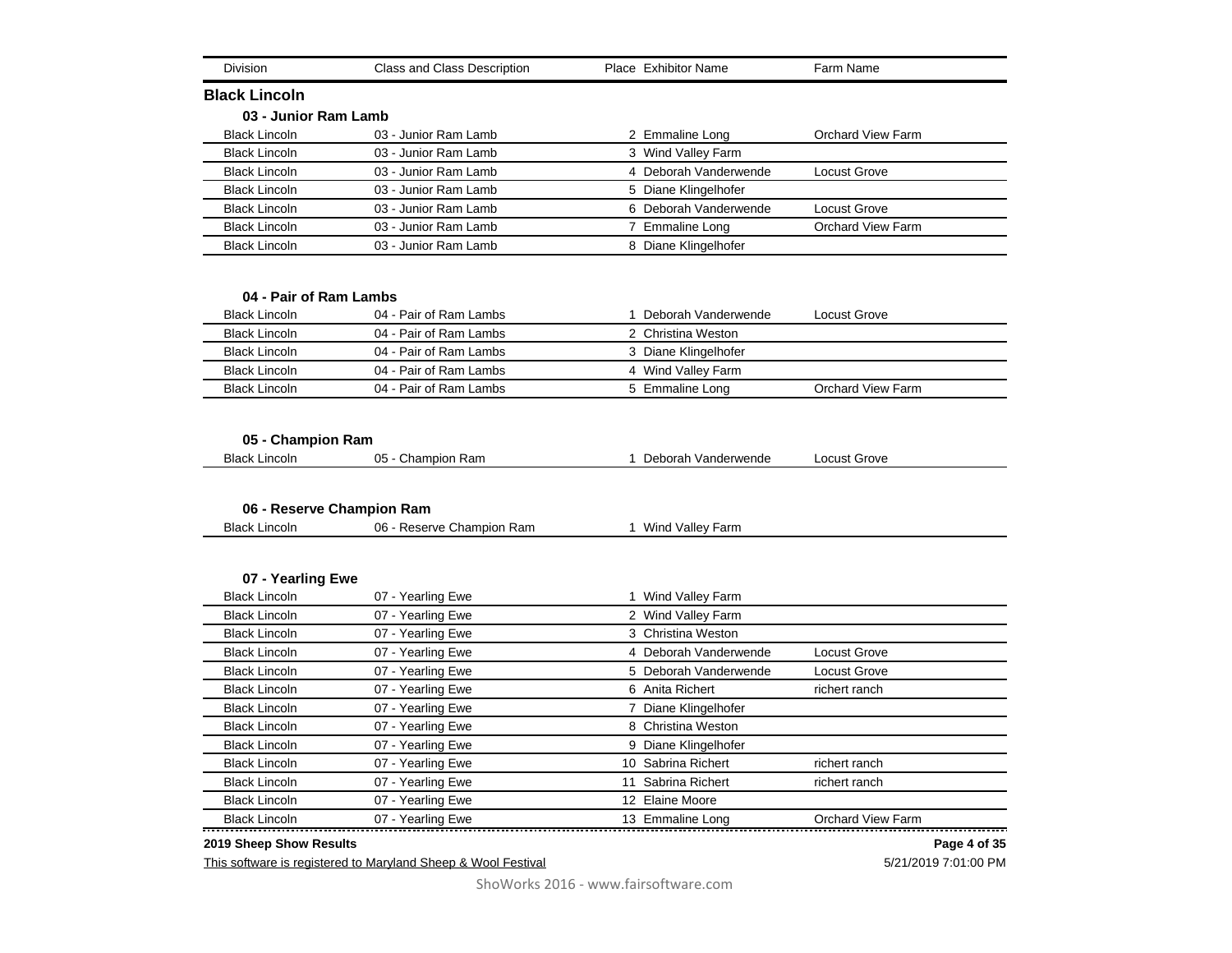| <b>Division</b>      | Class and Class Description | Place Exhibitor Name        | Farm Name                   |
|----------------------|-----------------------------|-----------------------------|-----------------------------|
| <b>Black Lincoln</b> |                             |                             |                             |
| 07 - Yearling Ewe    |                             |                             |                             |
| <b>Black Lincoln</b> | 07 - Yearling Ewe           | <b>Brietta Latham</b><br>14 | <b>Sunset Springs Farms</b> |
| <b>Black Lincoln</b> | 07 - Yearling Ewe           | 15 Elaine Moore             |                             |
| <b>Black Lincoln</b> | 07 - Yearling Ewe           | 16 Emmaline Long            | Orchard View Farm           |
| <b>Black Lincoln</b> | 07 - Yearling Ewe           | Kalli & Matt Hensley<br>17  |                             |
| <b>Black Lincoln</b> | 07 - Yearling Ewe           | 18 Kalli & Matt Hensley     |                             |
| <b>Black Lincoln</b> | 07 - Yearling Ewe           | Kallan Latham<br>19         | <b>Sunset Springs Farms</b> |

## **08 - Pair of Yearling Ewes**

| <b>Black Lincoln</b> | 08 - Pair of Yearling Ewes | Wind Valley Farm       |                          |
|----------------------|----------------------------|------------------------|--------------------------|
| <b>Black Lincoln</b> | 08 - Pair of Yearling Ewes | 2 Christina Weston     |                          |
| <b>Black Lincoln</b> | 08 - Pair of Yearling Ewes | 3 Deborah Vanderwende  | Locust Grove             |
| <b>Black Lincoln</b> | 08 - Pair of Yearling Ewes | 4 Diane Klingelhofer   |                          |
| <b>Black Lincoln</b> | 08 - Pair of Yearling Ewes | 5 Sabrina Richert      | richert ranch            |
| <b>Black Lincoln</b> | 08 - Pair of Yearling Ewes | 6 Elaine Moore         |                          |
| <b>Black Lincoln</b> | 08 - Pair of Yearling Ewes | Emmaline Long          | <b>Orchard View Farm</b> |
| <b>Black Lincoln</b> | 08 - Pair of Yearling Ewes | 8 Kalli & Matt Hensley |                          |

## **09 - Senior Ewe Lamb**

| Black Lincoln | 09 - Senior Ewe Lamb | Wind Valley Farm     |  |
|---------------|----------------------|----------------------|--|
| Black Lincoln | 09 - Senior Ewe Lamb | 2 Wind Valley Farm   |  |
| Black Lincoln | 09 - Senior Ewe Lamb | 3 Diane Klingelhofer |  |
| Black Lincoln | 09 - Senior Ewe Lamb | 4 Christina Weston   |  |

## **10 - Junior Ewe Lamb**

| Black Lincoln        | 10 - Junior Ewe Lamb | 1 Wind Valley Farm    |                   |
|----------------------|----------------------|-----------------------|-------------------|
| <b>Black Lincoln</b> | 10 - Junior Ewe Lamb | 2 Wind Valley Farm    |                   |
| <b>Black Lincoln</b> | 10 - Junior Ewe Lamb | 3 Deborah Vanderwende | Locust Grove      |
| <b>Black Lincoln</b> | 10 - Junior Ewe Lamb | 4 Emmaline Long       | Orchard View Farm |
| <b>Black Lincoln</b> | 10 - Junior Ewe Lamb | 5 Deborah Vanderwende | Locust Grove      |
| <b>Black Lincoln</b> | 10 - Junior Ewe Lamb | 6 Diane Klingelhofer  |                   |
| <b>Black Lincoln</b> | 10 - Junior Ewe Lamb | Emmaline Long         | Orchard View Farm |

| 11 - Pair of Ewe Lambs                                        |                        |                       |                      |
|---------------------------------------------------------------|------------------------|-----------------------|----------------------|
| Black Lincoln                                                 | 11 - Pair of Ewe Lambs | Wind Vallev Farm      |                      |
| Black Lincoln                                                 | 11 - Pair of Ewe Lambs | 2 Deborah Vanderwende | Locust Grove         |
| 2019 Sheep Show Results                                       |                        |                       | Page 5 of 35         |
| This software is registered to Maryland Sheep & Wool Festival |                        |                       | 5/21/2019 7:01:00 PM |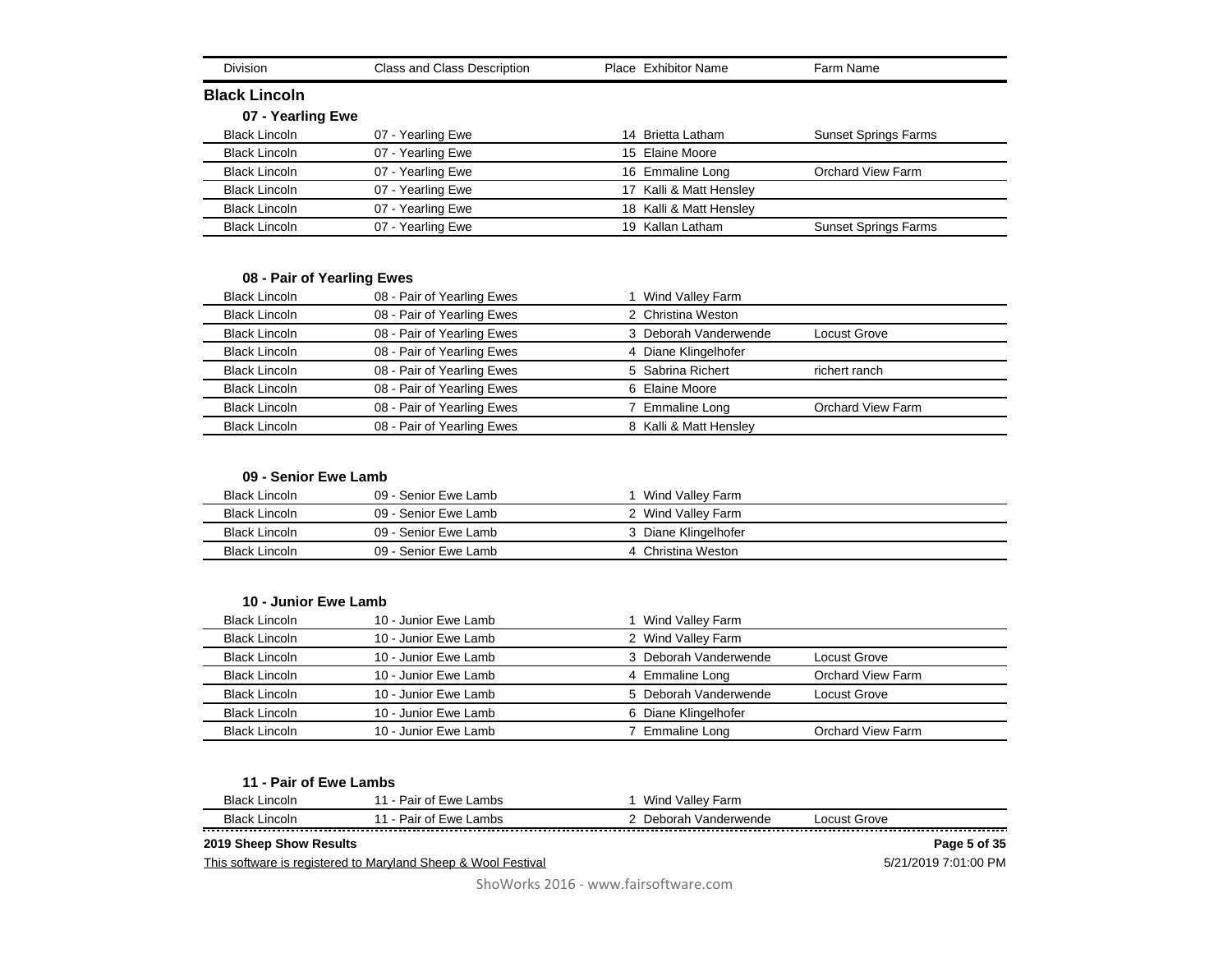| <b>Division</b>                            | <b>Class and Class Description</b>           | Place Exhibitor Name                  | Farm Name                |
|--------------------------------------------|----------------------------------------------|---------------------------------------|--------------------------|
| <b>Black Lincoln</b>                       |                                              |                                       |                          |
| 11 - Pair of Ewe Lambs                     |                                              |                                       |                          |
| <b>Black Lincoln</b>                       | 11 - Pair of Ewe Lambs                       | 3 Emmaline Long                       | <b>Orchard View Farm</b> |
| <b>Black Lincoln</b>                       | 11 - Pair of Ewe Lambs                       | 4 Diane Klingelhofer                  |                          |
| 12 - Champion Ewe                          |                                              |                                       |                          |
| <b>Black Lincoln</b>                       | 12 - Champion Ewe                            | 1 Wind Valley Farm                    |                          |
| 13 - Reserve Champion Ewe                  |                                              |                                       |                          |
| <b>Black Lincoln</b>                       | 13 - Reserve Champion Ewe                    | 1 Wind Valley Farm                    |                          |
| 14 - Flock                                 |                                              |                                       |                          |
| <b>Black Lincoln</b>                       | 14 - Flock                                   | 1 Wind Valley Farm                    |                          |
| <b>Black Lincoln</b>                       | 14 - Flock                                   | 2 Deborah Vanderwende                 | <b>Locust Grove</b>      |
| <b>Black Lincoln</b>                       | 14 - Flock                                   | 3 Diane Klingelhofer                  |                          |
| <b>Black Lincoln</b>                       | 14 - Flock                                   | 4 Emmaline Long                       | <b>Orchard View Farm</b> |
| 15 - Best Fleece                           |                                              |                                       |                          |
| <b>Black Lincoln</b>                       | 15 - Best Fleece                             | 1 Anita Richert                       | richert ranch            |
|                                            |                                              |                                       |                          |
| <b>Black Romney</b>                        |                                              |                                       |                          |
| 01 - Yearling Ram                          |                                              |                                       |                          |
| <b>Black Romney</b>                        | 01 - Yearling Ram                            | 1 Ethan Kennedy                       | Thistle Down Farm        |
| <b>Black Romney</b>                        | 01 - Yearling Ram                            | 2 Penny Swearingen                    |                          |
| <b>Black Romney</b>                        | 01 - Yearling Ram                            | 3 Andrew Feehan                       | Feehan Family Farm       |
|                                            |                                              |                                       |                          |
| <b>Black Romney</b>                        | 01 - Yearling Ram                            | 4 Cadence Higgins                     |                          |
|                                            |                                              |                                       |                          |
| 03 - Junior Ram Lamb                       |                                              |                                       |                          |
| <b>Black Romney</b>                        | 03 - Junior Ram Lamb                         | 1 Charlene Carlisle                   | Little Hooves Romneys    |
| <b>Black Romney</b><br><b>Black Romney</b> | 03 - Junior Ram Lamb<br>03 - Junior Ram Lamb | 2 Ethan Kennedy<br>3 Penny Swearingen | Thistle Down Farm        |

 $\sim$   $\sim$   $\sim$   $\sim$   $\sim$ 

This software is registered to Maryland Sheep & Wool Festival

## 5/21/2019 7:01:00 PM **Page 6 of 35**

------------------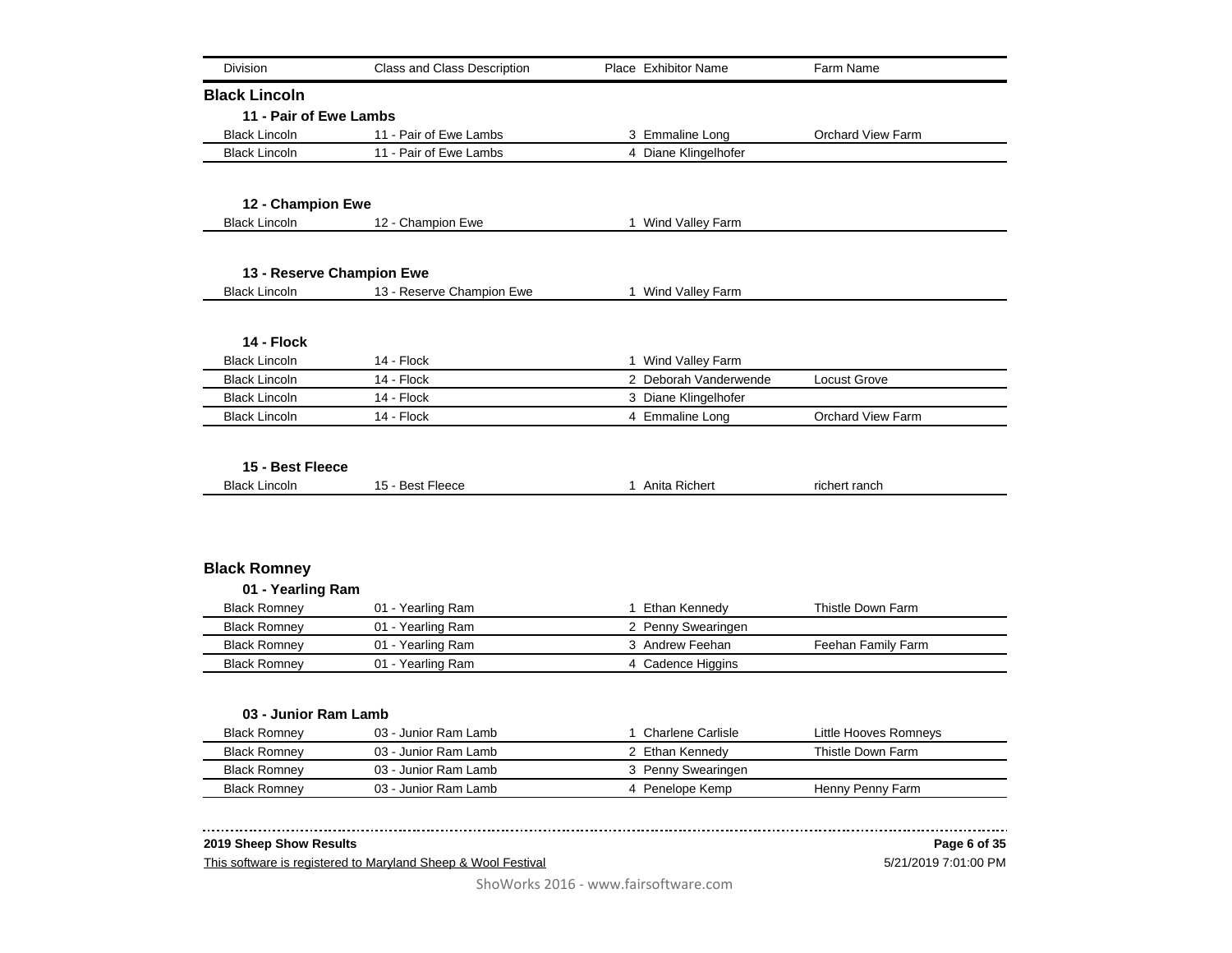| <b>Division</b>           | Class and Class Description | Place Exhibitor Name     | Farm Name                 |
|---------------------------|-----------------------------|--------------------------|---------------------------|
| <b>Black Romney</b>       |                             |                          |                           |
| 05 - Champion Ram         |                             |                          |                           |
| <b>Black Romney</b>       | 05 - Champion Ram           | 1 Ethan Kennedy          | Thistle Down Farm         |
|                           |                             |                          |                           |
| 06 - Reserve Champion Ram |                             |                          |                           |
| <b>Black Romney</b>       | 06 - Reserve Champion Ram   | 1 Penny Swearingen       |                           |
|                           |                             |                          |                           |
| 07 - Yearling Ewe         |                             |                          |                           |
| <b>Black Romney</b>       | 07 - Yearling Ewe           | <b>Charlene Carlisle</b> | Little Hooves Romneys     |
| <b>Black Romney</b>       | 07 - Yearling Ewe           | 2 Ethan Kennedy          | Thistle Down Farm         |
| <b>Black Romney</b>       | 07 - Yearling Ewe           | 3 Madison Feehan         | Feehan Family Farm        |
| <b>Black Romney</b>       | 07 - Yearling Ewe           | 4 Andrew Feehan          | Feehan Family Farm        |
| <b>Black Romney</b>       | 07 - Yearling Ewe           | 5 Hayley Hares           |                           |
| <b>Black Romney</b>       | 07 - Yearling Ewe           | 6 Charlene Carlisle      | Little Hooves Romneys     |
| <b>Black Romney</b>       | 07 - Yearling Ewe           | 7 Cadence Higgins        |                           |
| <b>Black Romney</b>       | 07 - Yearling Ewe           | 8 Cadence Higgins        |                           |
| <b>Black Romney</b>       | 07 - Yearling Ewe           | 9 Penelope Kemp          | Henny Penny Farm          |
| <b>Black Romney</b>       | 07 - Yearling Ewe           | 10 Allison Seyfert       |                           |
| <b>Black Romney</b>       | 07 - Yearling Ewe           | 11 Shelly Geasler        | <b>Catoctin View Farm</b> |

## **08 - Pair of Yearling Ewes**

| <b>Black</b>           | 08                                 | <b>Charlene Carlisle</b> | .ittle                |
|------------------------|------------------------------------|--------------------------|-----------------------|
| Romnev                 | Pair of Yearling Ewes              |                          | <b>Hooves Romneys</b> |
| <b>Black</b><br>Romnev | 08<br>'Yearling Ewes<br>Pair<br>Οt | Higgins<br>Cadence       |                       |

#### **10 - Junior Ewe Lamb**

| <b>Black Romney</b> | 10 - Junior Ewe Lamb | Ethan Kennedy       | Thistle Down Farm     |
|---------------------|----------------------|---------------------|-----------------------|
| <b>Black Romney</b> | 10 - Junior Ewe Lamb | 2 Charlene Carlisle | Little Hooves Romneys |
| <b>Black Romney</b> | 10 - Junior Ewe Lamb | 3 Ethan Kennedy     | Thistle Down Farm     |
| <b>Black Romney</b> | 10 - Junior Ewe Lamb | 4 Charlene Carlisle | Little Hooves Romneys |
| <b>Black Romney</b> | 10 - Junior Ewe Lamb | 5 Cynthia Cieciwa   |                       |
| <b>Black Romney</b> | 10 - Junior Ewe Lamb | 6 Penny Swearingen  |                       |
| <b>Black Romney</b> | 10 - Junior Ewe Lamb | 7 Cynthia Cieciwa   |                       |

|  |  |  |  | 11 - Pair of Ewe Lambs |
|--|--|--|--|------------------------|
|--|--|--|--|------------------------|

| <b>Blac</b>                      | ۱۸/۵<br>_ambs<br>$\mathbf{12}$<br>ar<br>$\tilde{\phantom{a}}$ | arm.         |
|----------------------------------|---------------------------------------------------------------|--------------|
| <b>Blac</b>                      | .181C<br>$\mathbf{a}$<br>_ambs<br>ar                          | ittle<br>``` |
| -------------------------------- |                                                               |              |

#### **2019 Sheep Show Results**

This software is registered to Maryland Sheep & Wool Festival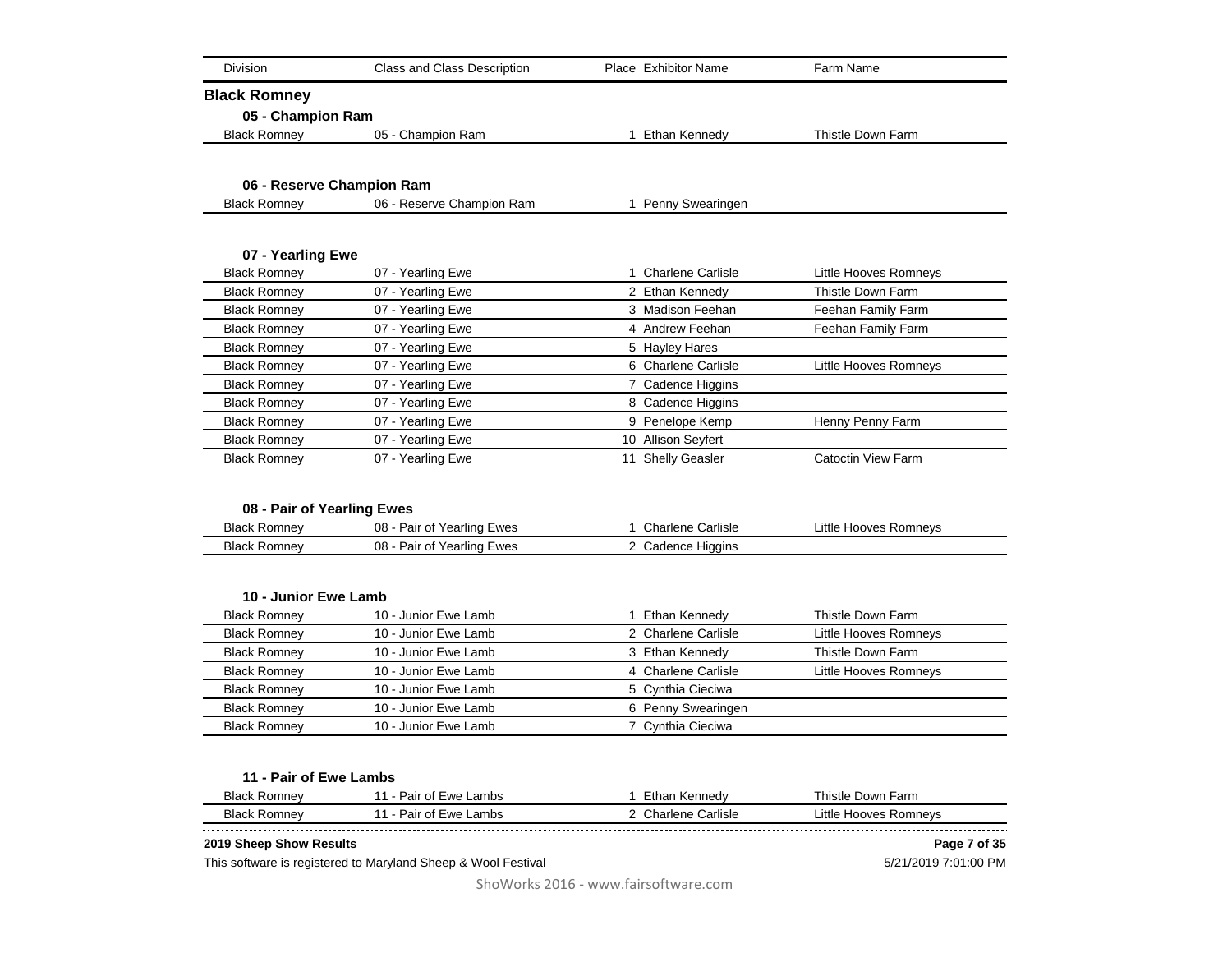| <b>Division</b>           | Class and Class Description | Place Exhibitor Name | Farm Name             |
|---------------------------|-----------------------------|----------------------|-----------------------|
|                           |                             |                      |                       |
| <b>Black Romney</b>       |                             |                      |                       |
| 11 - Pair of Ewe Lambs    |                             |                      |                       |
| <b>Black Romney</b>       | 11 - Pair of Ewe Lambs      | 3 Cynthia Cieciwa    |                       |
|                           |                             |                      |                       |
| 12 - Champion Ewe         |                             |                      |                       |
| <b>Black Romney</b>       | 12 - Champion Ewe           | 1 Charlene Carlisle  | Little Hooves Romneys |
|                           |                             |                      |                       |
| 13 - Reserve Champion Ewe |                             |                      |                       |
| <b>Black Romney</b>       | 13 - Reserve Champion Ewe   | 1 Ethan Kennedy      | Thistle Down Farm     |
|                           |                             |                      |                       |
|                           |                             |                      |                       |
| 14 - Flock                |                             |                      |                       |
| <b>Black Romney</b>       | 14 - Flock                  | 1 Charlene Carlisle  | Little Hooves Romneys |
|                           |                             |                      |                       |
| 15 - Best Fleece          |                             |                      |                       |
| <b>Black Romney</b>       | 15 - Best Fleece            | 1 Madison Feehan     | Feehan Family Farm    |
|                           |                             |                      |                       |
| <b>Border Leicester</b>   |                             |                      |                       |
| 01 - Yearling Ram         |                             |                      |                       |
| <b>Border Leicester</b>   | 01 - Yearling Ram           | 1 Greg Deakin        |                       |
| <b>Border Leicester</b>   | 01 - Yearling Ram           | 2 Nancy Weik         | Overlook Manor Farm   |
| <b>Border Leicester</b>   | 01 - Yearling Ram           | 3 Nancy Weik         | Overlook Manor Farm   |
| <b>Border Leicester</b>   | 01 - Yearling Ram           | 4 Colin Siegmund     |                       |
|                           |                             |                      |                       |
| 02 - Senior Ram Lamb      |                             |                      |                       |
| <b>Border Leicester</b>   | 02 - Senior Ram Lamb        | 1 Greg Deakin        |                       |
| <b>Border Leicester</b>   | 02 - Senior Ram Lamb        | 2 Greg Deakin        |                       |
| <b>Border Leicester</b>   | 02 - Senior Ram Lamb        | 3 Lydia Smith        | Echo Ridge Flock      |
|                           |                             |                      |                       |
| 03 - Junior Ram Lamb      |                             |                      |                       |
| <b>Border Leicester</b>   | 03 - Junior Ram Lamb        | 1 Marilyn Fogle      |                       |
| <b>Border Leicester</b>   | 03 - Junior Ram Lamb        | 2 Marilyn Fogle      |                       |
| <b>Border Leicester</b>   | 03 - Junior Ram Lamb        | 3 Heidi Barkley      |                       |
| <b>Border Leicester</b>   | 03 - Junior Ram Lamb        | 4 Nancy Weik         | Overlook Manor Farm   |
| 2019 Sheep Show Results   |                             |                      | Page 8 of 35          |

This software is registered to Maryland Sheep & Wool Festival

5/21/2019 7:01:00 PM **Page 8 of 35**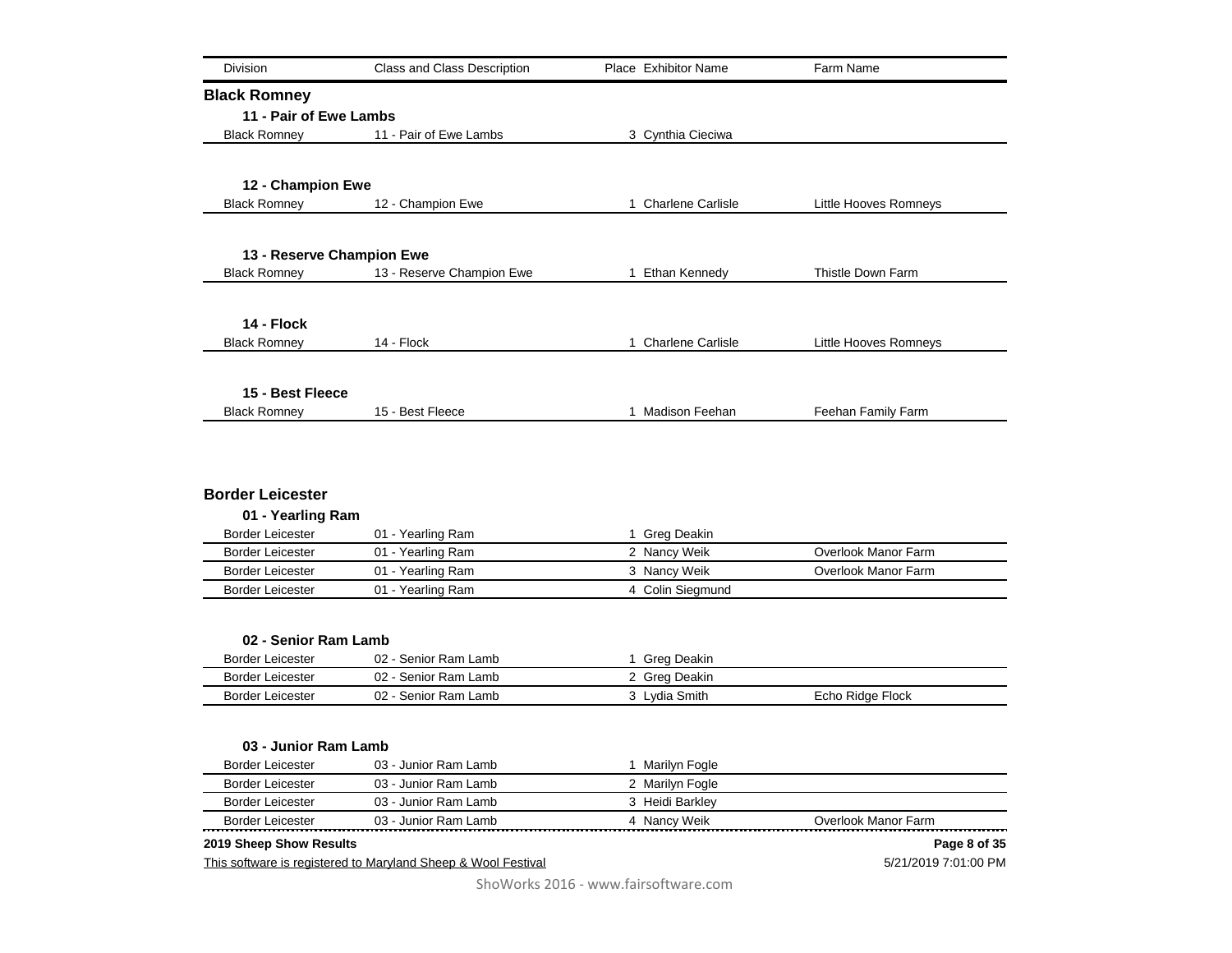| <b>Division</b>                              | <b>Class and Class Description</b> | Place Exhibitor Name | Farm Name                   |
|----------------------------------------------|------------------------------------|----------------------|-----------------------------|
| <b>Border Leicester</b>                      |                                    |                      |                             |
| 03 - Junior Ram Lamb                         |                                    |                      |                             |
| <b>Border Leicester</b>                      | 03 - Junior Ram Lamb               | 5 Nancy Weik         | Overlook Manor Farm         |
|                                              |                                    |                      |                             |
| 04 - Pair of Ram Lambs                       |                                    |                      |                             |
| <b>Border Leicester</b>                      | 04 - Pair of Ram Lambs             | 1 Marilyn Fogle      |                             |
| <b>Border Leicester</b>                      | 04 - Pair of Ram Lambs             | 2 Greg Deakin        |                             |
| <b>Border Leicester</b>                      | 04 - Pair of Ram Lambs             | 3 Nancy Weik         | Overlook Manor Farm         |
|                                              |                                    |                      |                             |
| 05 - Champion Ram                            |                                    |                      |                             |
| <b>Border Leicester</b>                      | 05 - Champion Ram                  | 1 Marilyn Fogle      |                             |
|                                              |                                    |                      |                             |
| 06 - Reserve Champion Ram                    |                                    |                      |                             |
| <b>Border Leicester</b>                      | 06 - Reserve Champion Ram          | 1 Greg Deakin        |                             |
| 07 - Yearling Ewe<br><b>Border Leicester</b> | 07 - Yearling Ewe                  | 1 Heidi Barkley      |                             |
|                                              |                                    |                      |                             |
| <b>Border Leicester</b>                      | 07 - Yearling Ewe                  | 2 Greg Deakin        |                             |
| <b>Border Leicester</b>                      | 07 - Yearling Ewe                  | 3 Colin Siegmund     |                             |
| <b>Border Leicester</b>                      | 07 - Yearling Ewe                  | 4 Kevin Hopkins      | Maybe Tomorrow Farm         |
| <b>Border Leicester</b>                      | 07 - Yearling Ewe                  | 5 Marilyn Fogle      |                             |
| <b>Border Leicester</b>                      | 07 - Yearling Ewe                  | 6 Nancy Weik         | Overlook Manor Farm         |
| <b>Border Leicester</b>                      | 07 - Yearling Ewe                  | 7 Kevin Hopkins      | Maybe Tomorrow Farm         |
| <b>Border Leicester</b>                      | 07 - Yearling Ewe                  | 8 Nancy Weik         | Overlook Manor Farm         |
| <b>Border Leicester</b>                      | 07 - Yearling Ewe                  | 9 Marilyn Fogle      |                             |
| <b>Border Leicester</b>                      | 07 - Yearling Ewe                  | 10 Heidi Barkley     |                             |
|                                              | 07 - Yearling Ewe                  | 11 Greg Deakin       |                             |
| <b>Border Leicester</b>                      |                                    |                      |                             |
| <b>Border Leicester</b>                      | 07 - Yearling Ewe                  | 12 Colin Siegmund    |                             |
| <b>Border Leicester</b>                      | 07 - Yearling Ewe                  | 13 Brietta Latham    | <b>Sunset Springs Farms</b> |
| <b>Border Leicester</b>                      | 07 - Yearling Ewe                  | 14 Brietta Latham    | <b>Sunset Springs Farms</b> |
| <b>Border Leicester</b>                      | 07 - Yearling Ewe                  | 15 Jo-Ann Ketterer   | Thistle Hill                |

## **08 - Pair of Yearling Ewes**

| `` | 08<br>$-111Q'$<br>∍ • • • •<br>.lin⁄<br>aı<br>v | oale<br>'ll\/r |  |
|----|-------------------------------------------------|----------------|--|
| ∼  | 08<br>1870-<br>$\sim$<br>un′.                   | ٦МН.           |  |
|    |                                                 |                |  |
|    |                                                 |                |  |

## **2019 Sheep Show Results**

This software is registered to Maryland Sheep & Wool Festival

5/21/2019 7:01:00 PM **Page 9 of 35**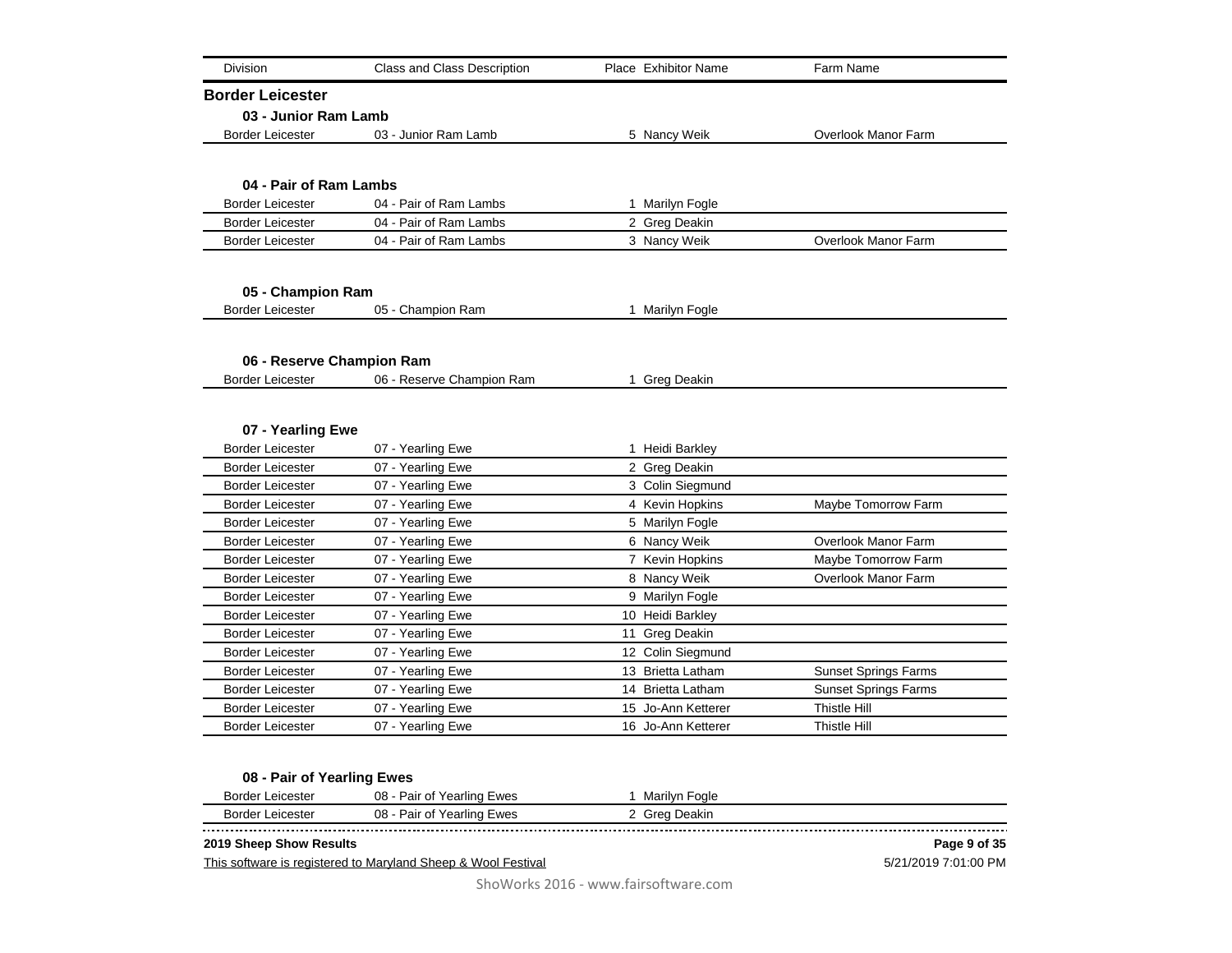| Division                                          | Class and Class Description                                   | Place Exhibitor Name | Farm Name                   |
|---------------------------------------------------|---------------------------------------------------------------|----------------------|-----------------------------|
| <b>Border Leicester</b>                           |                                                               |                      |                             |
| 08 - Pair of Yearling Ewes                        |                                                               |                      |                             |
| Border Leicester                                  | 08 - Pair of Yearling Ewes                                    | 3 Nancy Weik         | Overlook Manor Farm         |
| <b>Border Leicester</b>                           | 08 - Pair of Yearling Ewes                                    | 4 Heidi Barkley      |                             |
| <b>Border Leicester</b>                           | 08 - Pair of Yearling Ewes                                    | 5 Colin Siegmund     |                             |
| <b>Border Leicester</b>                           | 08 - Pair of Yearling Ewes                                    | 6 Kevin Hopkins      | Maybe Tomorrow Farm         |
| <b>Border Leicester</b>                           | 08 - Pair of Yearling Ewes                                    | 7 Brietta Latham     | <b>Sunset Springs Farms</b> |
| <b>Border Leicester</b>                           | 08 - Pair of Yearling Ewes                                    | 8 Jo-Ann Ketterer    | Thistle Hill                |
| 10 - Junior Ewe Lamb                              |                                                               |                      |                             |
| <b>Border Leicester</b>                           | 10 - Junior Ewe Lamb                                          | 1 Heidi Barkley      |                             |
| <b>Border Leicester</b>                           | 10 - Junior Ewe Lamb                                          | 2 Marilyn Fogle      |                             |
| <b>Border Leicester</b>                           | 10 - Junior Ewe Lamb                                          | 3 Nancy Weik         | <b>Overlook Manor Farm</b>  |
| <b>Border Leicester</b>                           | 10 - Junior Ewe Lamb                                          | 4 Nancy Weik         | Overlook Manor Farm         |
| <b>Border Leicester</b>                           | 10 - Junior Ewe Lamb                                          | 5 Heidi Barkley      |                             |
| <b>Border Leicester</b>                           | 10 - Junior Ewe Lamb                                          | 6 Greg Deakin        |                             |
| <b>Border Leicester</b>                           | 10 - Junior Ewe Lamb                                          | 7 Marilyn Fogle      |                             |
| Border Leicester                                  | 10 - Junior Ewe Lamb                                          | 8 Colin Siegmund     |                             |
| <b>Border Leicester</b>                           | 10 - Junior Ewe Lamb                                          | 9 Colin Siegmund     |                             |
| <b>Border Leicester</b>                           | 10 - Junior Ewe Lamb                                          | 10 Greg Deakin       |                             |
| 11 - Pair of Ewe Lambs<br><b>Border Leicester</b> | 11 - Pair of Ewe Lambs                                        | 1 Heidi Barkley      |                             |
| <b>Border Leicester</b>                           | 11 - Pair of Ewe Lambs                                        | 2 Nancy Weik         | Overlook Manor Farm         |
| <b>Border Leicester</b>                           | 11 - Pair of Ewe Lambs                                        | 3 Marilyn Fogle      |                             |
| <b>Border Leicester</b>                           | 11 - Pair of Ewe Lambs                                        | 4 Colin Siegmund     |                             |
| <b>Border Leicester</b>                           | 11 - Pair of Ewe Lambs                                        | 5 Greg Deakin        |                             |
| 12 - Champion Ewe<br><b>Border Leicester</b>      | 12 - Champion Ewe                                             | 1 Heidi Barkley      |                             |
|                                                   |                                                               |                      |                             |
| 13 - Reserve Champion Ewe                         |                                                               |                      |                             |
| Border Leicester                                  | 13 - Reserve Champion Ewe                                     | 1 Greg Deakin        |                             |
| 14 - Flock                                        |                                                               |                      |                             |
| <b>Border Leicester</b>                           | 14 - Flock                                                    | 1 Marilyn Fogle      |                             |
| 2019 Sheep Show Results                           |                                                               |                      | Page 10 of 35               |
|                                                   | This software is registered to Maryland Sheep & Wool Festival |                      | 5/21/2019 7:01:00 PM        |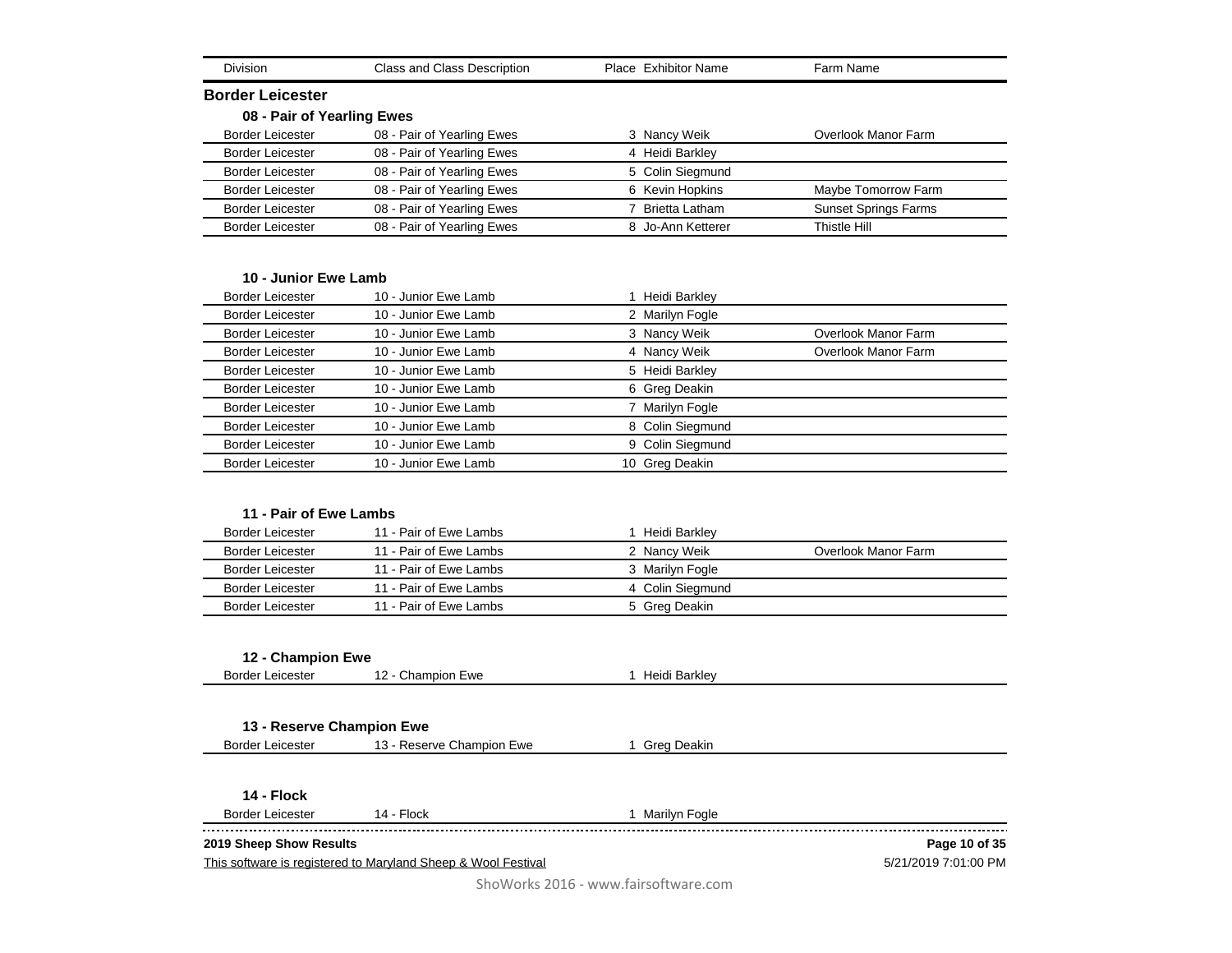| <b>Division</b>         | Class and Class Description | Place Exhibitor Name | Farm Name           |
|-------------------------|-----------------------------|----------------------|---------------------|
| <b>Border Leicester</b> |                             |                      |                     |
| 14 - Flock              |                             |                      |                     |
| <b>Border Leicester</b> | $14 - Flock$                | 2 Greg Deakin        |                     |
| <b>Border Leicester</b> | 14 - Flock                  | 3 Heidi Barkley      |                     |
| <b>Border Leicester</b> | $14 - Flock$                | 4 Nancy Weik         | Overlook Manor Farm |
| <b>Border Leicester</b> | 14 - Flock                  | 5 Colin Siegmund     |                     |
| 15 - Best Fleece        |                             |                      |                     |
| <b>Border Leicester</b> | 15 - Best Fleece            | Greg Deakin          |                     |

## **Corriedale**

| 01 - Yearling Ram |                   |                         |  |
|-------------------|-------------------|-------------------------|--|
| Corriedale        | 01 - Yearling Ram | Marian & Ralph Lovell   |  |
| Corriedale        | 01 - Yearling Ram | 2 Geof Ruppert          |  |
| Corriedale        | 01 - Yearling Ram | 3 Marian & Ralph Lovell |  |

| 03 - Junior Ram Lamb |                      |                           |  |
|----------------------|----------------------|---------------------------|--|
| Corriedale           | 03 - Junior Ram Lamb | Ben & Marv Bow & Family   |  |
| Corriedale           | 03 - Junior Ram Lamb | 2 Ben & Mary Bow & Family |  |
| Corriedale           | 03 - Junior Ram Lamb | 3 Marian & Ralph Lovell   |  |
| Corriedale           | 03 - Junior Ram Lamb | 4 Marian & Ralph Lovell   |  |

#### **04 - Pair of Ram Lambs**

| Corriedale | 04<br>Ram<br>Lambs<br>$\cdot$<br>$\sim$<br>ʻdli<br>υı | Familv<br>Ben<br>& Marv <sup>r</sup><br>∵Bow & I |  |
|------------|-------------------------------------------------------|--------------------------------------------------|--|
| Corriedale | 04<br>Doir<br>Ram<br>Lambs<br>01<br>'aır              | Lovell<br>&Ralph ′<br>Marian                     |  |

## **05 - Champion Ram**

Corriedale **2008** 05 - Champion Ram 1 Marian & Ralph Lovell

## **06 - Reserve Champion Ram**

Corriedale **2008** - Corriedale **1 Ben & Mary Bow & Family** 

**07 - Yearling Ewe**

**2019 Sheep Show Results**

 $\sim$ 

This software is registered to Maryland Sheep & Wool Festival

5/21/2019 7:01:00 PM **Page 11 of 35**

------------------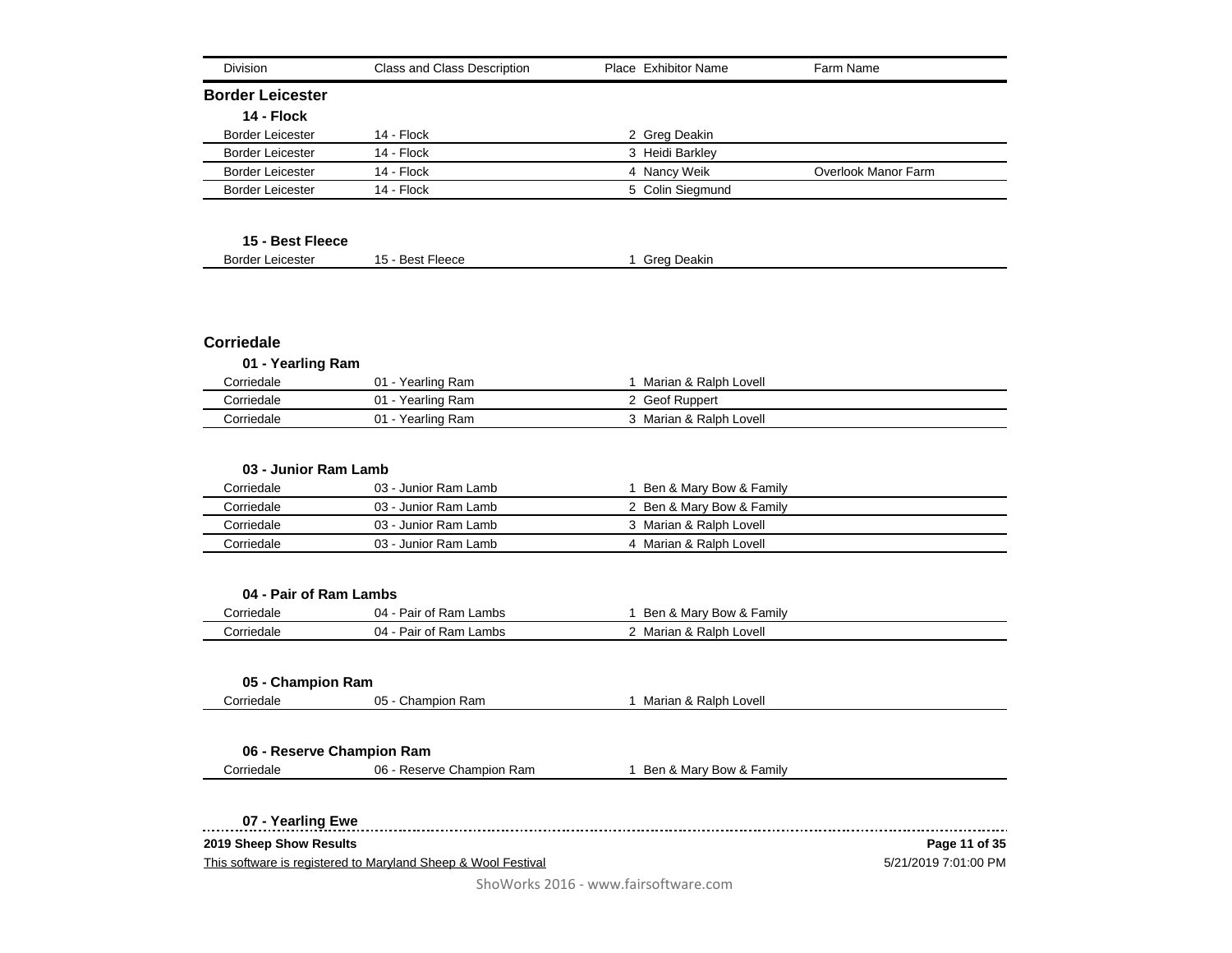| <b>Division</b>         | Class and Class Description | Place Exhibitor Name      | Farm Name     |
|-------------------------|-----------------------------|---------------------------|---------------|
| Corriedale              |                             |                           |               |
| 07 - Yearling Ewe       |                             |                           |               |
| Corriedale              | 07 - Yearling Ewe           | 1 Ben & Mary Bow & Family |               |
| Corriedale              | 07 - Yearling Ewe           | 2 Ben & Mary Bow & Family |               |
| Corriedale              | 07 - Yearling Ewe           | 3 Marian & Ralph Lovell   |               |
| Corriedale              | 07 - Yearling Ewe           | 4 Geof Ruppert            |               |
| Corriedale              | 07 - Yearling Ewe           | 5 Donna Abbruzzese        |               |
| Corriedale              | 07 - Yearling Ewe           | 6 Marian & Ralph Lovell   |               |
| Corriedale              | 07 - Yearling Ewe           | 7 Donna Abbruzzese        |               |
|                         | 08 - Pair of Yearling Ewes  |                           |               |
| Corriedale              | 08 - Pair of Yearling Ewes  | 1 Ben & Mary Bow & Family |               |
| Corriedale              | 08 - Pair of Yearling Ewes  | 2 Marian & Ralph Lovell   |               |
| Corriedale              | 08 - Pair of Yearling Ewes  | 3 Donna Abbruzzese        |               |
|                         |                             |                           |               |
| 09 - Senior Ewe Lamb    |                             |                           |               |
| Corriedale              | 09 - Senior Ewe Lamb        | 1 Marian & Ralph Lovell   |               |
|                         |                             |                           |               |
| 10 - Junior Ewe Lamb    |                             |                           |               |
| Corriedale              | 10 - Junior Ewe Lamb        | 1 Ben & Mary Bow & Family |               |
| Corriedale              | 10 - Junior Ewe Lamb        | 2 Marian & Ralph Lovell   |               |
| Corriedale              | 10 - Junior Ewe Lamb        | 3 Ben & Mary Bow & Family |               |
| Corriedale              | 10 - Junior Ewe Lamb        | 4 Marian & Ralph Lovell   |               |
|                         |                             |                           |               |
|                         |                             |                           |               |
| 11 - Pair of Ewe Lambs  |                             |                           |               |
| Corriedale              | 11 - Pair of Ewe Lambs      | 1 Ben & Mary Bow & Family |               |
| Corriedale              | 11 - Pair of Ewe Lambs      | 2 Marian & Ralph Lovell   |               |
| 12 - Champion Ewe       |                             |                           |               |
| Corriedale              | 12 - Champion Ewe           | 1 Ben & Mary Bow & Family |               |
|                         |                             |                           |               |
|                         | 13 - Reserve Champion Ewe   |                           |               |
| Corriedale              | 13 - Reserve Champion Ewe   | 1 Ben & Mary Bow & Family |               |
|                         |                             |                           |               |
|                         |                             |                           |               |
|                         |                             |                           |               |
| 2019 Sheep Show Results |                             |                           | Page 12 of 35 |

This software is registered to Maryland Sheep & Wool Festival

5/21/2019 7:01:00 PM **Page 12 of 35**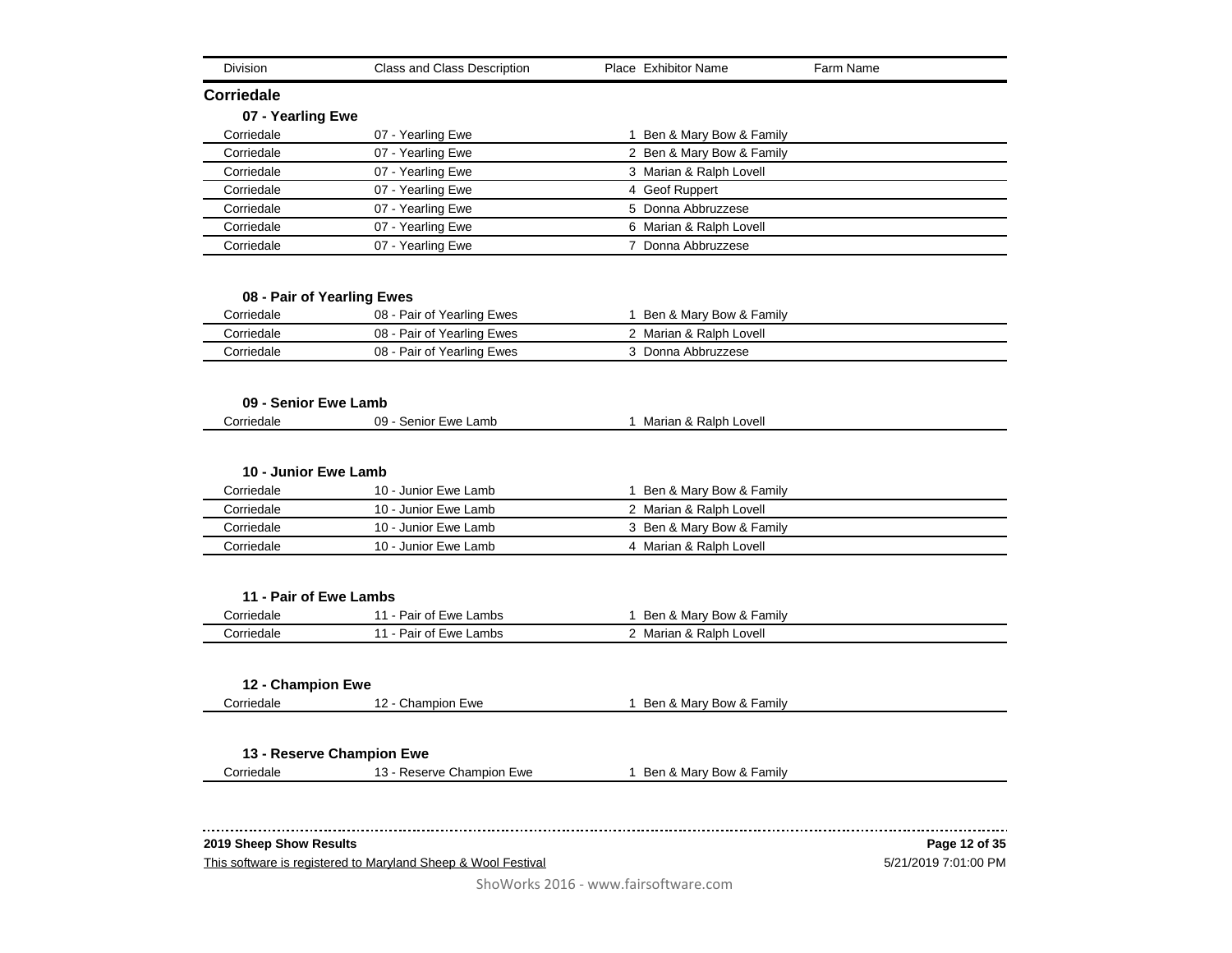| <b>Division</b>        | <b>Class and Class Description</b> | Place Exhibitor Name      | Farm Name    |
|------------------------|------------------------------------|---------------------------|--------------|
| <b>Corriedale</b>      |                                    |                           |              |
| 14 - Flock             |                                    |                           |              |
| Corriedale             | 14 - Flock                         | 1 Ben & Mary Bow & Family |              |
| Corriedale             | 14 - Flock                         | 2 Marian & Ralph Lovell   |              |
|                        |                                    |                           |              |
| 15 - Best Fleece       |                                    |                           |              |
| Corriedale             | 15 - Best Fleece                   | 1 Geof Ruppert            |              |
|                        |                                    |                           |              |
|                        |                                    |                           |              |
| Jacob                  |                                    |                           |              |
| 01 - Yearling Ram      |                                    |                           |              |
| Jacob                  | 01 - Yearling Ram                  | 1 Melissa Neville         | Glory To God |
| Jacob                  | 01 - Yearling Ram                  | 2 Janetta Deppa           |              |
| Jacob                  | 01 - Yearling Ram                  | 3 Roy Deppa               |              |
| Jacob                  | 01 - Yearling Ram                  | 4 Royal Unzicker          |              |
| Jacob                  | 01 - Yearling Ram                  | 5 Melissa Neville         | Glory To God |
| Jacob                  | 01 - Yearling Ram                  | 6 Royal Unzicker          |              |
| 03 - Junior Ram Lamb   |                                    |                           |              |
| Jacob                  | 03 - Junior Ram Lamb               | 1 Dave Unzicker           |              |
| Jacob                  | 03 - Junior Ram Lamb               | 2 Roy Deppa               |              |
| Jacob                  | 03 - Junior Ram Lamb               | 3 Royal Unzicker          |              |
| Jacob                  | 03 - Junior Ram Lamb               | 4 Royal Unzicker          |              |
| Jacob                  | 03 - Junior Ram Lamb               | 5 Roy Deppa               |              |
| Jacob                  | 03 - Junior Ram Lamb               | 6 Robert May              |              |
| Jacob                  | 03 - Junior Ram Lamb               | 7 Dave Unzicker           |              |
|                        |                                    |                           |              |
| 04 - Pair of Ram Lambs |                                    |                           |              |
| Jacob                  | 04 - Pair of Ram Lambs             | 1 Roy Deppa               |              |
| Jacob                  | 04 - Pair of Ram Lambs             | 2 Dave Unzicker           |              |
|                        |                                    |                           |              |

**05 - Champion Ram**

| Jacob<br>. | 05<br>Champ<br>Ram<br>npion | Neville<br><br>Melissa<br>______ | Glorv<br>God<br>$\Omega$ |
|------------|-----------------------------|----------------------------------|--------------------------|
|            |                             |                                  |                          |

## **2019 Sheep Show Results**

 $\sim 100$ 

This software is registered to Maryland Sheep & Wool Festival

5/21/2019 7:01:00 PM **Page 13 of 35**

ShoWorks 2016 - www.fairsoftware.com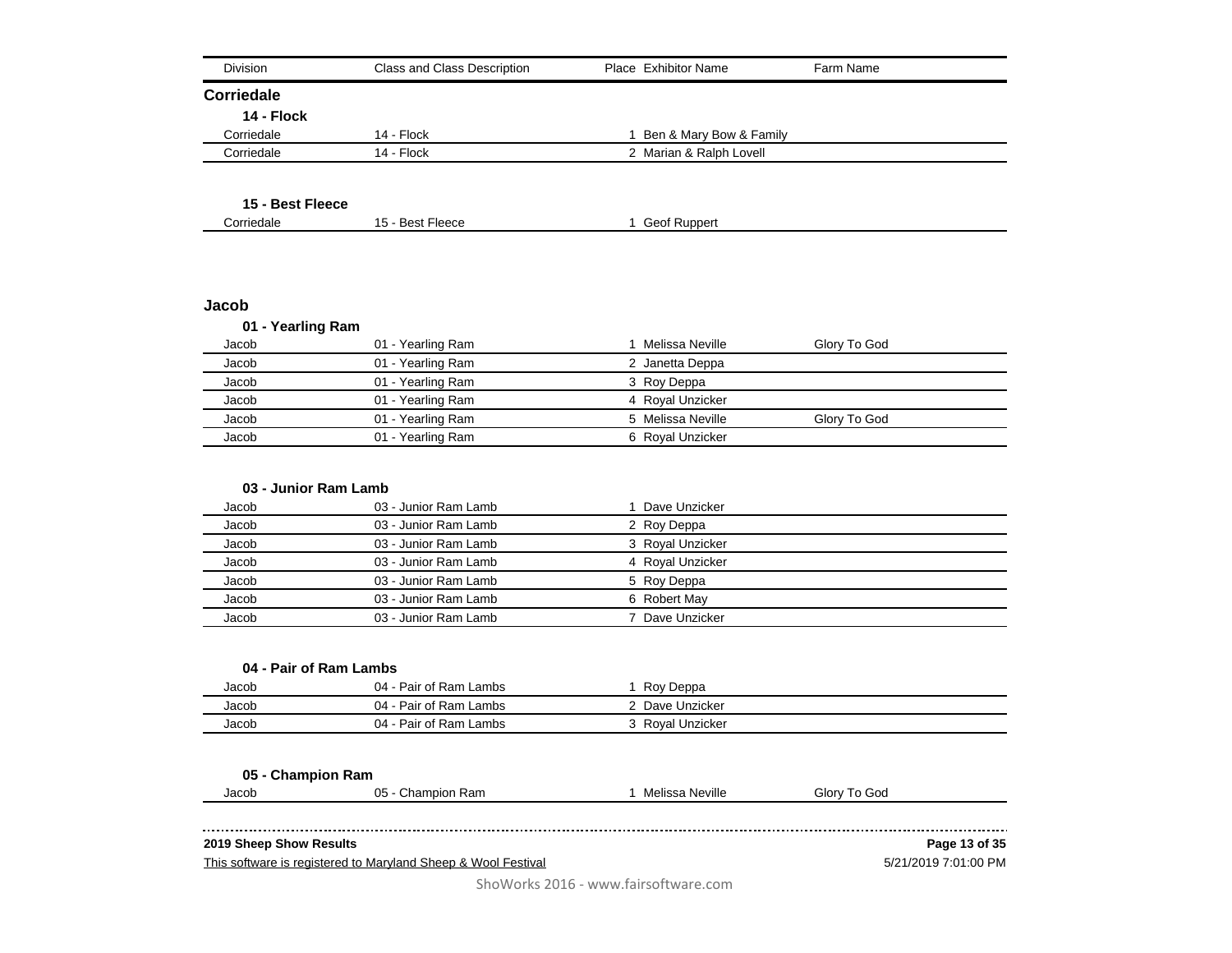| ⊃ivisior<br>$   -$ | <b>Class and Class Description</b> | Place<br><br>Exhibitor Name | $\sim$<br>Name<br>⊤an. |
|--------------------|------------------------------------|-----------------------------|------------------------|
|--------------------|------------------------------------|-----------------------------|------------------------|

**Jacob**

**05 - Champion Ram**

## **06 - Reserve Champion Ram**

| 06 -<br>Reserve Champion Ram<br>Jacob<br>Janetta Deppa |
|--------------------------------------------------------|
|--------------------------------------------------------|

## **07 - Yearling Ewe**

| Jacob | 07 - Yearling Ewe | Melissa Neville    | Glory To God |
|-------|-------------------|--------------------|--------------|
| Jacob | 07 - Yearling Ewe | 2 Melissa Neville  | Glory To God |
| Jacob | 07 - Yearling Ewe | 3 Royal Unzicker   |              |
| Jacob | 07 - Yearling Ewe | 4 Jenicy Lamonds   |              |
| Jacob | 07 - Yearling Ewe | 5 Janetta Deppa    |              |
| Jacob | 07 - Yearling Ewe | 6 Julianna Lamonds |              |
| Jacob | 07 - Yearling Ewe | Janetta Deppa      |              |
| Jacob | 07 - Yearling Ewe | 8 Royal Unzicker   |              |

## **08 - Pair of Yearling Ewes**

| Jacob | 08 - Pair of Yearling Ewes | Melissa Neville  | Glory To God |
|-------|----------------------------|------------------|--------------|
| Jacob | 08 - Pair of Yearling Ewes | ? Janetta Deppa  |              |
| Jacob | 08 - Pair of Yearling Ewes | 3 Royal Unzicker |              |

#### **10 - Junior Ewe Lamb**

| Jacob | 10 - Junior Ewe Lamb | Dave Unzicker    |
|-------|----------------------|------------------|
| Jacob | 10 - Junior Ewe Lamb | 2 Roy Deppa      |
| Jacob | 10 - Junior Ewe Lamb | 3 Janetta Deppa  |
| Jacob | 10 - Junior Ewe Lamb | 4 Royal Unzicker |
| Jacob | 10 - Junior Ewe Lamb | 5 Dave Unzicker  |
| Jacob | 10 - Junior Ewe Lamb | 6 Royal Unzicker |
| Jacob | 10 - Junior Ewe Lamb | Janetta Deppa    |

#### **11 - Pair of Ewe Lambs**

| Jacob | 11 - Pair of Ewe Lambs | Janetta Deppa  |  |
|-------|------------------------|----------------|--|
| Jacob | 11 - Pair of Ewe Lambs | Royal Unzicker |  |
| Jacob | 11 - Pair of Ewe Lambs | Dave Unzicker  |  |

## **2019 Sheep Show Results**

This software is registered to Maryland Sheep & Wool Festival

. . . . . .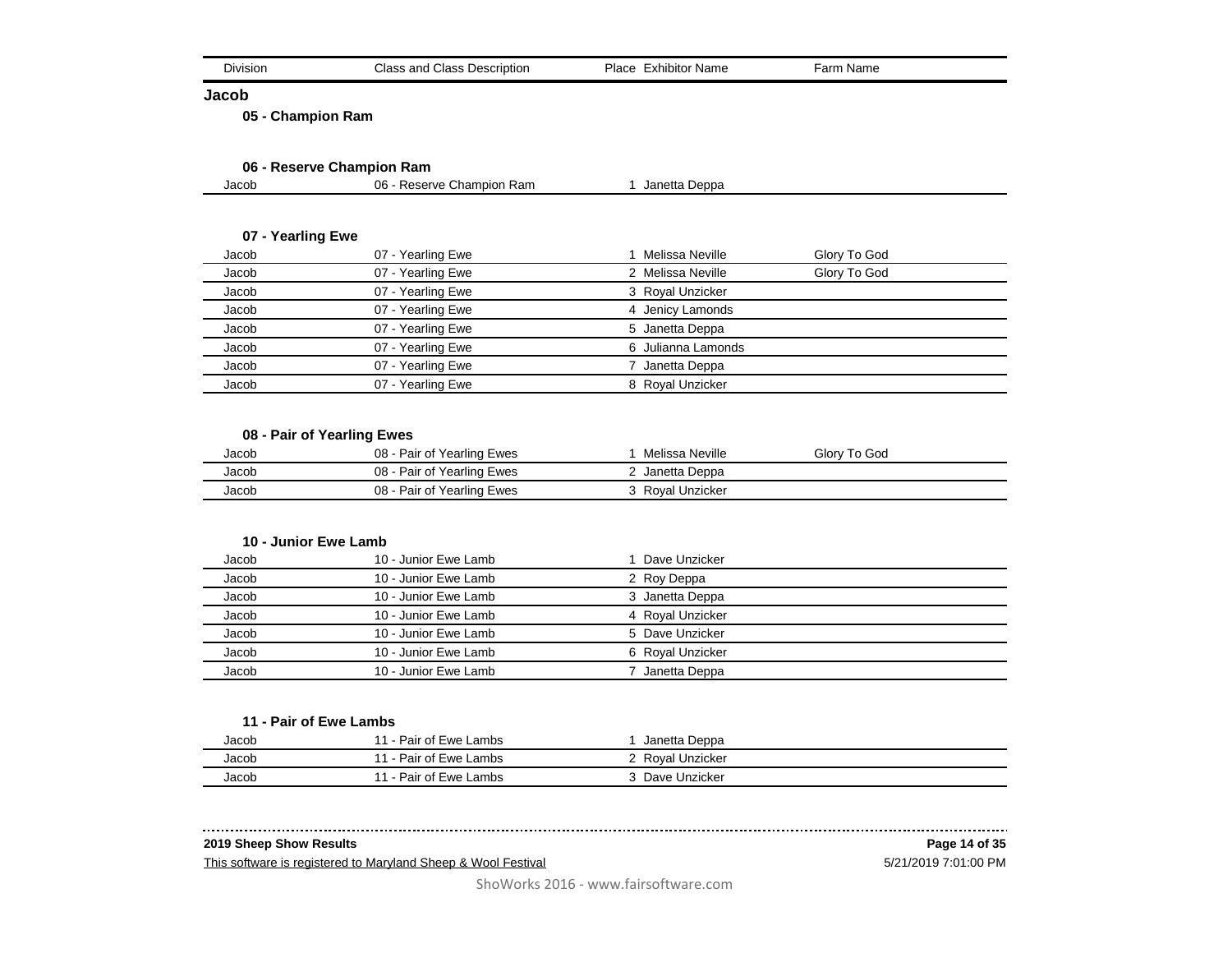| Division                | Class and Class Description                                   | Place Exhibitor Name           | Farm Name            |
|-------------------------|---------------------------------------------------------------|--------------------------------|----------------------|
| Jacob                   |                                                               |                                |                      |
| 12 - Champion Ewe       |                                                               |                                |                      |
| Jacob                   | 12 - Champion Ewe                                             | 1 Melissa Neville              | Glory To God         |
|                         |                                                               |                                |                      |
|                         | 13 - Reserve Champion Ewe                                     |                                |                      |
| Jacob                   | 13 - Reserve Champion Ewe                                     | 1 Dave Unzicker                |                      |
|                         |                                                               |                                |                      |
| 14 - Flock<br>Jacob     | 14 - Flock                                                    | 1 Royal Unzicker               |                      |
| Jacob                   | 14 - Flock                                                    | 2 Janetta Deppa                |                      |
|                         |                                                               |                                |                      |
| 15 - Best Fleece        |                                                               |                                |                      |
| Jacob                   | 15 - Best Fleece                                              | 1 Melissa Neville              | Glory To God         |
|                         |                                                               |                                |                      |
| <b>Karakul</b>          |                                                               |                                |                      |
| 02 - Senior Ram Lamb    |                                                               |                                |                      |
| Karakul                 | 02 - Senior Ram Lamb                                          | 1 Letty Klein                  |                      |
| Karakul                 | 02 - Senior Ram Lamb                                          | 2 Letty Klein                  |                      |
|                         |                                                               |                                |                      |
| 03 - Junior Ram Lamb    |                                                               |                                |                      |
| Karakul<br>Karakul      | 03 - Junior Ram Lamb<br>03 - Junior Ram Lamb                  | 1 Letty Klein<br>2 Ramona Butt |                      |
|                         |                                                               |                                |                      |
| 04 - Pair of Ram Lambs  |                                                               |                                |                      |
| Karakul                 | 04 - Pair of Ram Lambs                                        | 1 Letty Klein                  |                      |
|                         |                                                               |                                |                      |
| 05 - Champion Ram       |                                                               |                                |                      |
| Karakul                 | 05 - Champion Ram                                             | 1 Letty Klein                  |                      |
|                         | 06 - Reserve Champion Ram                                     |                                |                      |
| Karakul                 | 06 - Reserve Champion Ram                                     | 1 Letty Klein                  |                      |
|                         |                                                               |                                |                      |
| 2019 Sheep Show Results |                                                               |                                | Page 15 of 35        |
|                         | This software is registered to Maryland Sheep & Wool Festival |                                | 5/21/2019 7:01:00 PM |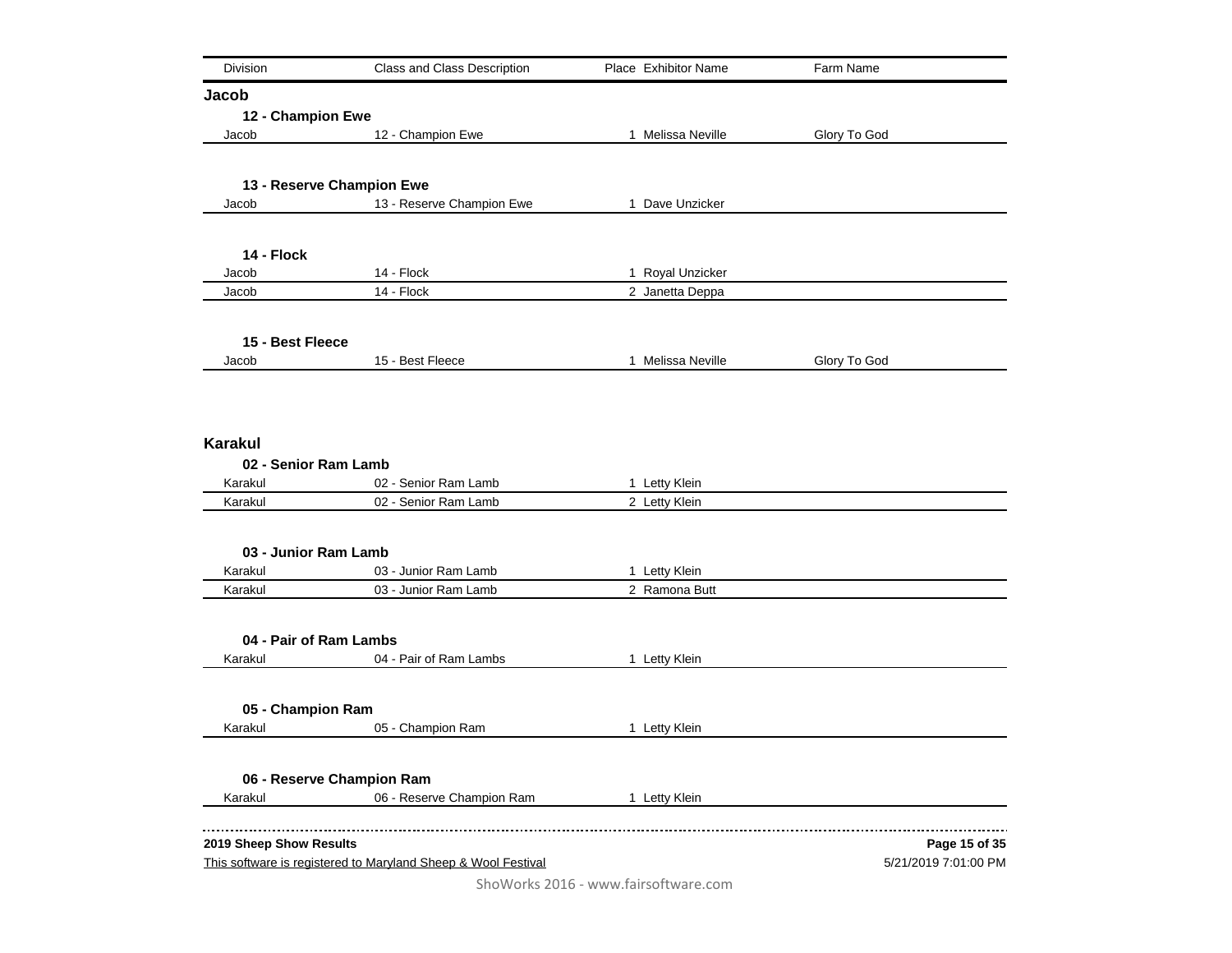| Class and<br>l Class Description<br><b>DIVISION</b> | Place<br>.<br>Exhibitor Name | Name<br>arr |  |
|-----------------------------------------------------|------------------------------|-------------|--|
|-----------------------------------------------------|------------------------------|-------------|--|

#### **Karakul**

**06 - Reserve Champion Ram**

## **07 - Yearling Ewe**

| Karakul | $07 -$<br>Yearling Ewe | Ramona Butt   |  |
|---------|------------------------|---------------|--|
| Karakul | 07 - Yearling Ewe      | 2 Devon Butt  |  |
| Karakul | 07 - Yearling Ewe      | 3 Ramona Butt |  |
| Karakul | 07 - Yearling Ewe      | 4 Devon Butt  |  |

**08 - Pair of Yearling Ewes**

| Karakul | 08<br>Ewes<br>Pair<br>Yearlınd<br>οt      | Butt<br>Ramona |  |
|---------|-------------------------------------------|----------------|--|
| Karakul | 08<br>Ewes<br>Yearling<br>Pair<br>∩t<br>ັ | Butt<br>Devon  |  |

#### **09 - Senior Ewe Lamb**

| Karakul | 09 - Senior Ewe Lamb | Lettv Klein   |  |
|---------|----------------------|---------------|--|
| Karakul | 09 - Senior Ewe Lamb | 2 Letty Klein |  |
| Karakul | 09 - Senior Ewe Lamb | 3 Ramona Butt |  |
| Karakul | 09 - Senior Ewe Lamb | 4 Devon Butt  |  |
| Karakul | 09 - Senior Ewe Lamb | 5 Ramona Butt |  |

#### **10 - Junior Ewe Lamb**

| Karakul | 10 - Junior Ewe Lamb | Letty Klein   |  |
|---------|----------------------|---------------|--|
| Karakul | 10 - Junior Ewe Lamb | 2 Letty Klein |  |
| Karakul | 10 - Junior Ewe Lamb | 3 Devon Butt  |  |
| Karakul | 10 - Junior Ewe Lamb | 4 Ramona Butt |  |
| Karakul | 10 - Junior Ewe Lamb | 5 Ramona Butt |  |

#### **11 - Pair of Ewe Lambs**

| Karakul | 11 - Pair of Ewe Lambs         | Letty Klein |  |
|---------|--------------------------------|-------------|--|
| Karakul | 11 - Pair of Ewe Lambs         | Ramona Butt |  |
| Karakul | $-11 -$<br>- Pair of Ewe Lambs | Devon Butt  |  |

#### **12 - Champion Ewe**

Karakul 12 - Champion Ewe 1 Ramona Butt

#### **2019 Sheep Show Results**

This software is registered to Maryland Sheep & Wool Festival

5/21/2019 7:01:00 PM **Page 16 of 35**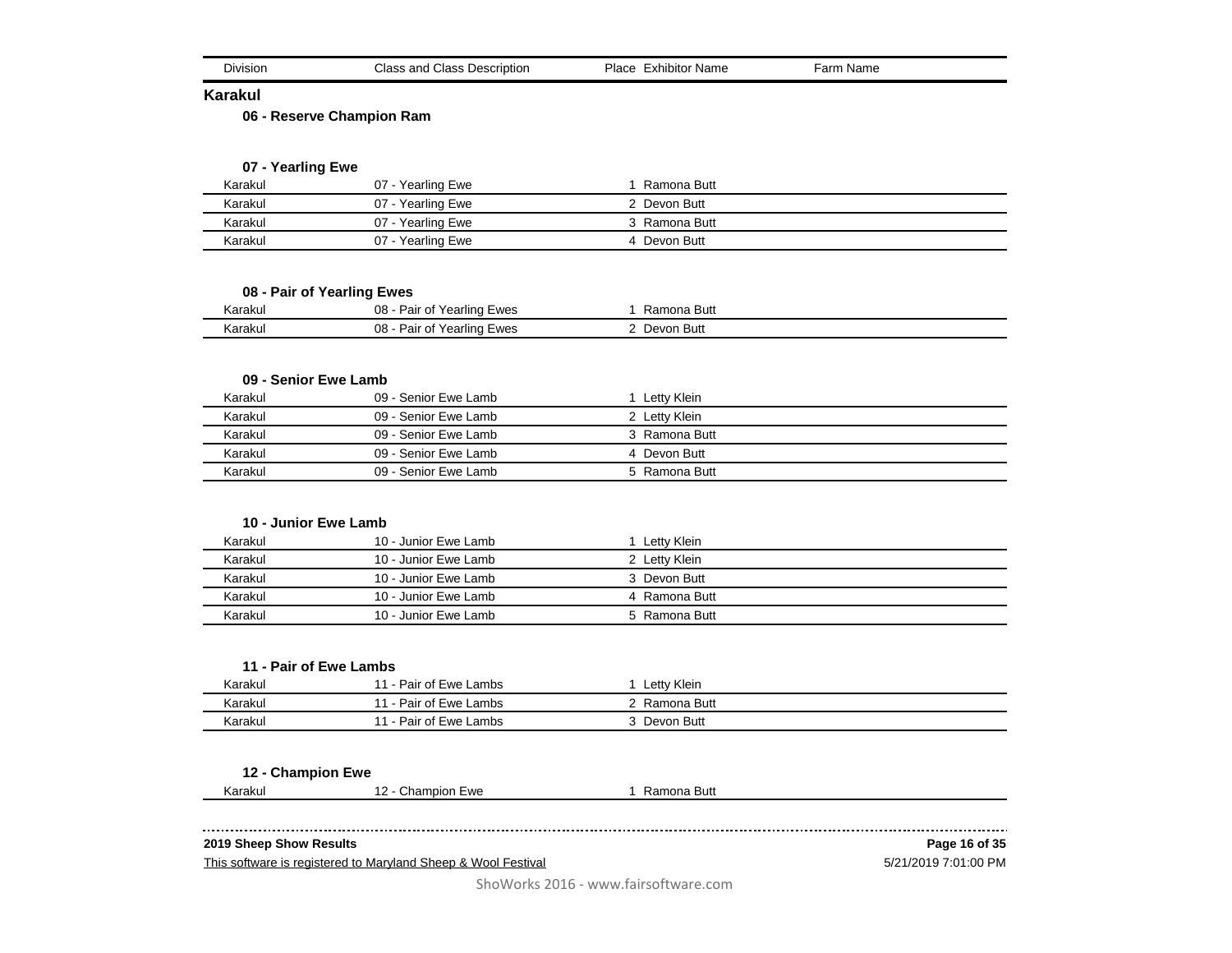| Division                             | <b>Class and Class Description</b>                            | Place Exhibitor Name  | Farm Name            |
|--------------------------------------|---------------------------------------------------------------|-----------------------|----------------------|
| <b>Karakul</b>                       |                                                               |                       |                      |
| 12 - Champion Ewe                    |                                                               |                       |                      |
|                                      |                                                               |                       |                      |
| 13 - Reserve Champion Ewe<br>Karakul | 13 - Reserve Champion Ewe                                     | 1 Letty Klein         |                      |
|                                      |                                                               |                       |                      |
| 14 - Flock                           |                                                               |                       |                      |
| Karakul                              | 14 - Flock                                                    | 1 Ramona Butt         |                      |
|                                      |                                                               |                       |                      |
| 15 - Best Fleece                     |                                                               |                       |                      |
| Karakul                              | 15 - Best Fleece                                              | 1 Letty Klein         |                      |
|                                      |                                                               |                       |                      |
| Lincoln                              |                                                               |                       |                      |
| 01 - Yearling Ram                    |                                                               |                       |                      |
| Lincoln                              | 01 - Yearling Ram                                             | 1 Diane Klingelhofer  |                      |
| Lincoln                              | 01 - Yearling Ram                                             | 2 Sabrina Richert     | richert ranch        |
| Lincoln                              | 01 - Yearling Ram                                             | 3 Deborah Vanderwende | <b>Locust Grove</b>  |
| Lincoln                              | 01 - Yearling Ram                                             | 4 Deborah Vanderwende | Locust Grove         |
| Lincoln                              | 01 - Yearling Ram                                             | 5 Harvey Warrick      |                      |
|                                      |                                                               |                       |                      |
| 03 - Junior Ram Lamb                 |                                                               |                       |                      |
| Lincoln                              | 03 - Junior Ram Lamb                                          | 1 Deborah Moore       | Heritage Hill        |
| Lincoln                              | 03 - Junior Ram Lamb                                          | 2 Deborah Vanderwende | Locust Grove         |
| Lincoln                              | 03 - Junior Ram Lamb                                          | 3 Deborah Vanderwende | Locust Grove         |
|                                      |                                                               |                       |                      |
| 04 - Pair of Ram Lambs               |                                                               |                       |                      |
| Lincoln                              | 04 - Pair of Ram Lambs                                        | 1 Deborah Vanderwende | Locust Grove         |
|                                      |                                                               |                       |                      |
| 05 - Champion Ram                    |                                                               |                       |                      |
| Lincoln                              | 05 - Champion Ram                                             | 1 Diane Klingelhofer  |                      |
|                                      |                                                               |                       |                      |
| 06 - Reserve Champion Ram            |                                                               |                       |                      |
| 2019 Sheep Show Results              |                                                               |                       | Page 17 of 35        |
|                                      | This software is registered to Maryland Sheep & Wool Festival |                       | 5/21/2019 7:01:00 PM |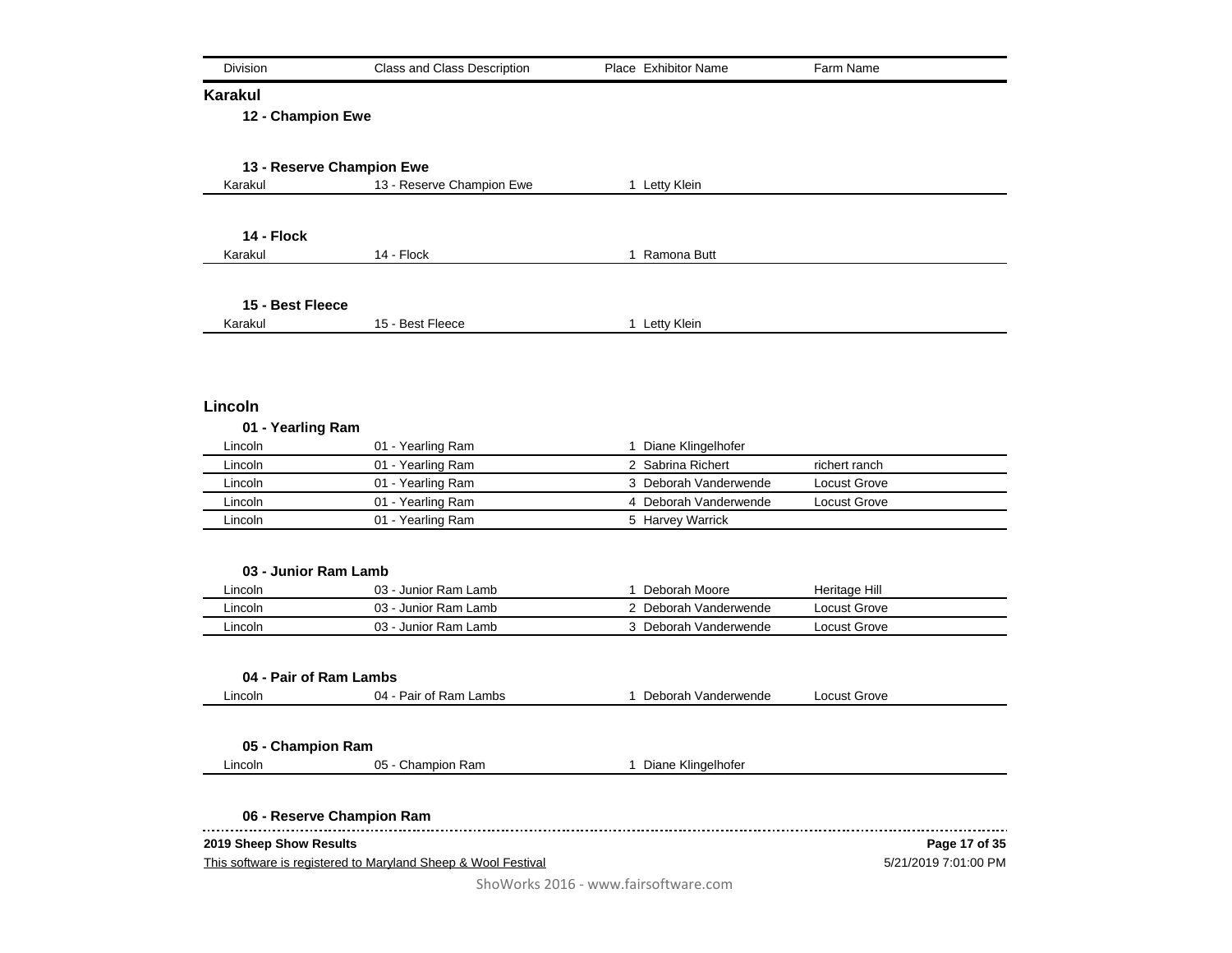| <b>Division</b>   | <b>Class and Class Description</b> | Place Exhibitor Name  | Farm Name                   |
|-------------------|------------------------------------|-----------------------|-----------------------------|
| Lincoln           |                                    |                       |                             |
|                   | 06 - Reserve Champion Ram          |                       |                             |
| Lincoln           | 06 - Reserve Champion Ram          | Sabrina Richert       | richert ranch               |
| 07 - Yearling Ewe |                                    |                       |                             |
| Lincoln           | 07 - Yearling Ewe                  | Sabrina Richert       | richert ranch               |
| Lincoln           | 07 - Yearling Ewe                  | 2 Sabrina Richert     | richert ranch               |
| Lincoln           | 07 - Yearling Ewe                  | 3 Deborah Vanderwende | <b>Locust Grove</b>         |
| Lincoln           | 07 - Yearling Ewe                  | 4 Deborah Vanderwende | Locust Grove                |
| Lincoln           | 07 - Yearling Ewe                  | 5 Deborah Moore       | Heritage Hill               |
| Lincoln           | 07 - Yearling Ewe                  | 6 Diane Klingelhofer  |                             |
| Lincoln           | 07 - Yearling Ewe                  | 7 Anita Richert       | richert ranch               |
| Lincoln           | 07 - Yearling Ewe                  | 8 Deborah Moore       | Heritage Hill               |
| Lincoln           | 07 - Yearling Ewe                  | 9 Diane Klingelhofer  |                             |
| Lincoln           | 07 - Yearling Ewe                  | Kallan Latham<br>10   | <b>Sunset Springs Farms</b> |
| Lincoln           | 07 - Yearling Ewe                  | <b>Emmaline Long</b>  | <b>Orchard View Farm</b>    |
| Lincoln           | 07 - Yearling Ewe                  | 12 Emmaline Long      | <b>Orchard View Farm</b>    |

## **08 - Pair of Yearling Ewes**

| Lincoln | 08 - Pair of Yearling Ewes | 1 Sabrina Richert     | richert ranch     |
|---------|----------------------------|-----------------------|-------------------|
| Lincoln | 08 - Pair of Yearling Ewes | 2 Deborah Vanderwende | Locust Grove      |
| Lincoln | 08 - Pair of Yearling Ewes | 3 Diane Klingelhofer  |                   |
| Lincoln | 08 - Pair of Yearling Ewes | 4 Deborah Moore       | Heritage Hill     |
| Lincoln | 08 - Pair of Yearling Ewes | 5 Emmaline Long       | Orchard View Farm |

Lincoln 07 - Yearling Ewe 12 Emmaline Long Lincoln **13 Contract COV** - Yearling Ewe 13 Kalli & Matt Hensley

#### **09 - Senior Ewe Lamb**

| Lincoln | 09<br>.amb<br>Ewe<br>`enior ∶ | Smith<br>Vdi.                                    | <b>Flock</b><br>Ridge<br>∩n∩<br>ᄂᇅ൛ |
|---------|-------------------------------|--------------------------------------------------|-------------------------------------|
| ∟incoln | 09<br>Lamb<br>Ewe<br>senioi   | $\cdots$<br>naelhofer<br><b>NI</b><br>ا ب<br>טונ |                                     |

#### **10 - Junior Ewe Lamb**

| Lincoln | 10 - Junior Ewe Lamb | l Diane Klingelhofer  |                   |
|---------|----------------------|-----------------------|-------------------|
| Lincoln | 10 - Junior Ewe Lamb | 2 Diane Klingelhofer  |                   |
| Lincoln | 10 - Junior Ewe Lamb | 3 Deborah Moore       | Heritage Hill     |
| Lincoln | 10 - Junior Ewe Lamb | 4 Deborah Vanderwende | Locust Grove      |
| Lincoln | 10 - Junior Ewe Lamb | 5 Deborah Vanderwende | Locust Grove      |
| Lincoln | 10 - Junior Ewe Lamb | 6 Emmaline Long       | Orchard View Farm |
|         |                      |                       |                   |

#### **2019 Sheep Show Results**

This software is registered to Maryland Sheep & Wool Festival

5/21/2019 7:01:00 PM **Page 18 of 35**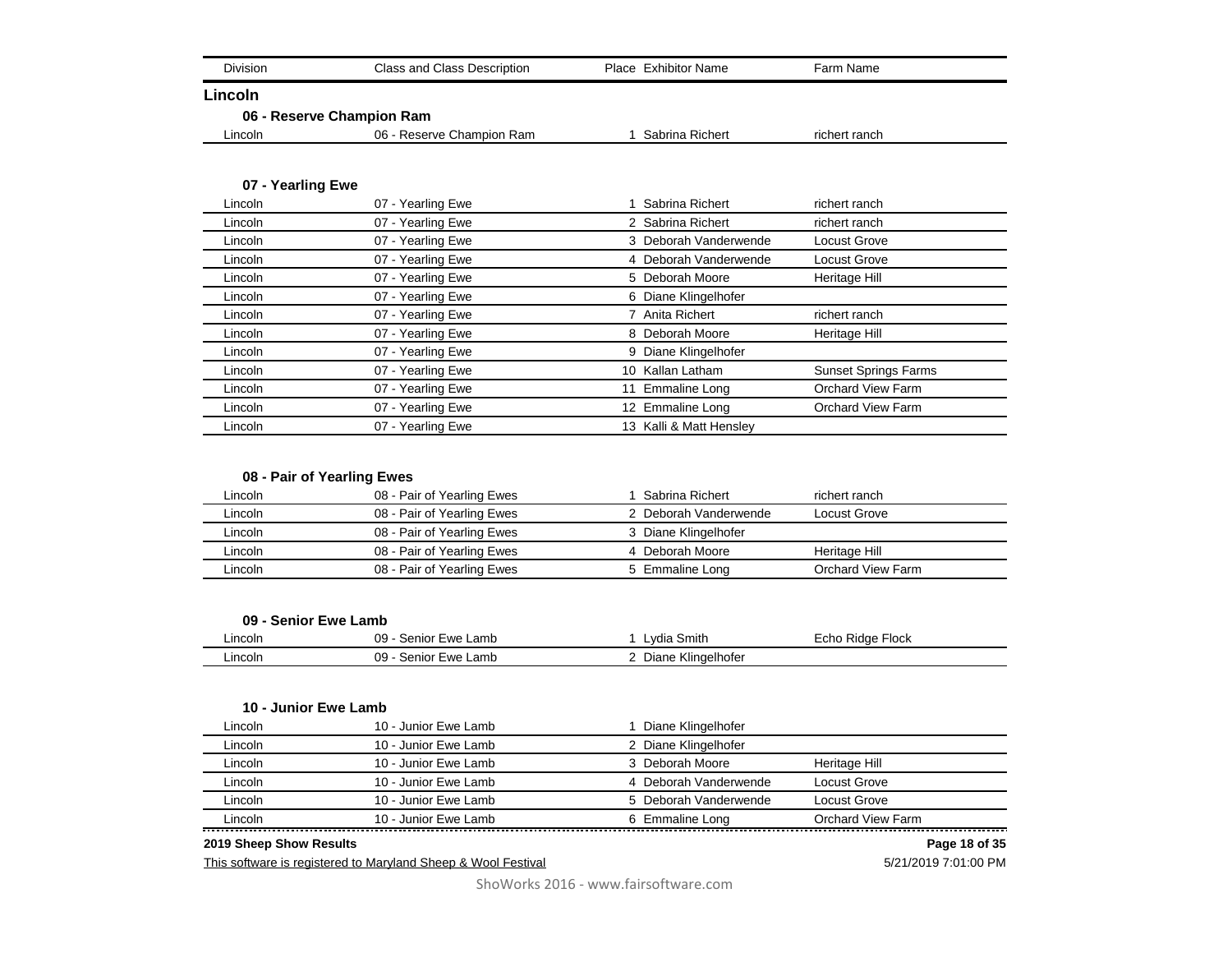| Division                    | <b>Class and Class Description</b>                            | Place Exhibitor Name  | Farm Name             |
|-----------------------------|---------------------------------------------------------------|-----------------------|-----------------------|
| Lincoln                     |                                                               |                       |                       |
| 10 - Junior Ewe Lamb        |                                                               |                       |                       |
|                             |                                                               |                       |                       |
| 11 - Pair of Ewe Lambs      |                                                               |                       |                       |
| Lincoln                     | 11 - Pair of Ewe Lambs                                        | 1 Diane Klingelhofer  |                       |
| Lincoln                     | 11 - Pair of Ewe Lambs                                        | 2 Deborah Vanderwende | Locust Grove          |
| 12 - Champion Ewe           |                                                               |                       |                       |
| Lincoln                     | 12 - Champion Ewe                                             | 1 Sabrina Richert     | richert ranch         |
| 13 - Reserve Champion Ewe   |                                                               |                       |                       |
| Lincoln                     | 13 - Reserve Champion Ewe                                     | 1 Sabrina Richert     | richert ranch         |
|                             |                                                               |                       |                       |
| 14 - Flock                  |                                                               |                       |                       |
| Lincoln                     | 14 - Flock                                                    | 1 Diane Klingelhofer  |                       |
| Lincoln                     | 14 - Flock                                                    | 2 Deborah Vanderwende | Locust Grove          |
| 15 - Best Fleece            |                                                               |                       |                       |
| Lincoln                     | 15 - Best Fleece                                              | 1 Sabrina Richert     | richert ranch         |
|                             |                                                               |                       |                       |
| <b>Natural Colored Fine</b> |                                                               |                       |                       |
| 01 - Yearling Ram           |                                                               |                       |                       |
| <b>Natural Colored Fine</b> | 01 - Yearling Ram                                             | 1 Terry Mendenhall    | Mendenhall Wool Ranch |
| <b>Natural Colored Fine</b> | 01 - Yearling Ram                                             | 2 Terry Mendenhall    | Mendenhall Wool Ranch |
| <b>Natural Colored Fine</b> | 01 - Yearling Ram                                             | 3 Martha Polkey       |                       |
| <b>Natural Colored Fine</b> | 01 - Yearling Ram                                             | 4 Martha Polkey       |                       |
| <b>Natural Colored Fine</b> | 01 - Yearling Ram                                             | 5 Elihu Dale          | Wigington Tree Farm   |
|                             |                                                               |                       |                       |
| 02 - Senior Ram Lamb        |                                                               |                       |                       |
| <b>Natural Colored Fine</b> | 02 - Senior Ram Lamb                                          | 1 Terry Mendenhall    | Mendenhall Wool Ranch |
| <b>Natural Colored Fine</b> | 02 - Senior Ram Lamb                                          | 2 Terry Mendenhall    | Mendenhall Wool Ranch |
| <b>Natural Colored Fine</b> | 02 - Senior Ram Lamb                                          | 3 Martha Polkey       |                       |
| <b>Natural Colored Fine</b> | 02 - Senior Ram Lamb                                          | 4 Martha Polkey       |                       |
| 2019 Sheep Show Results     |                                                               |                       | Page 19 of 35         |
|                             | This software is registered to Maryland Sheep & Wool Festival |                       | 5/21/2019 7:01:00 PM  |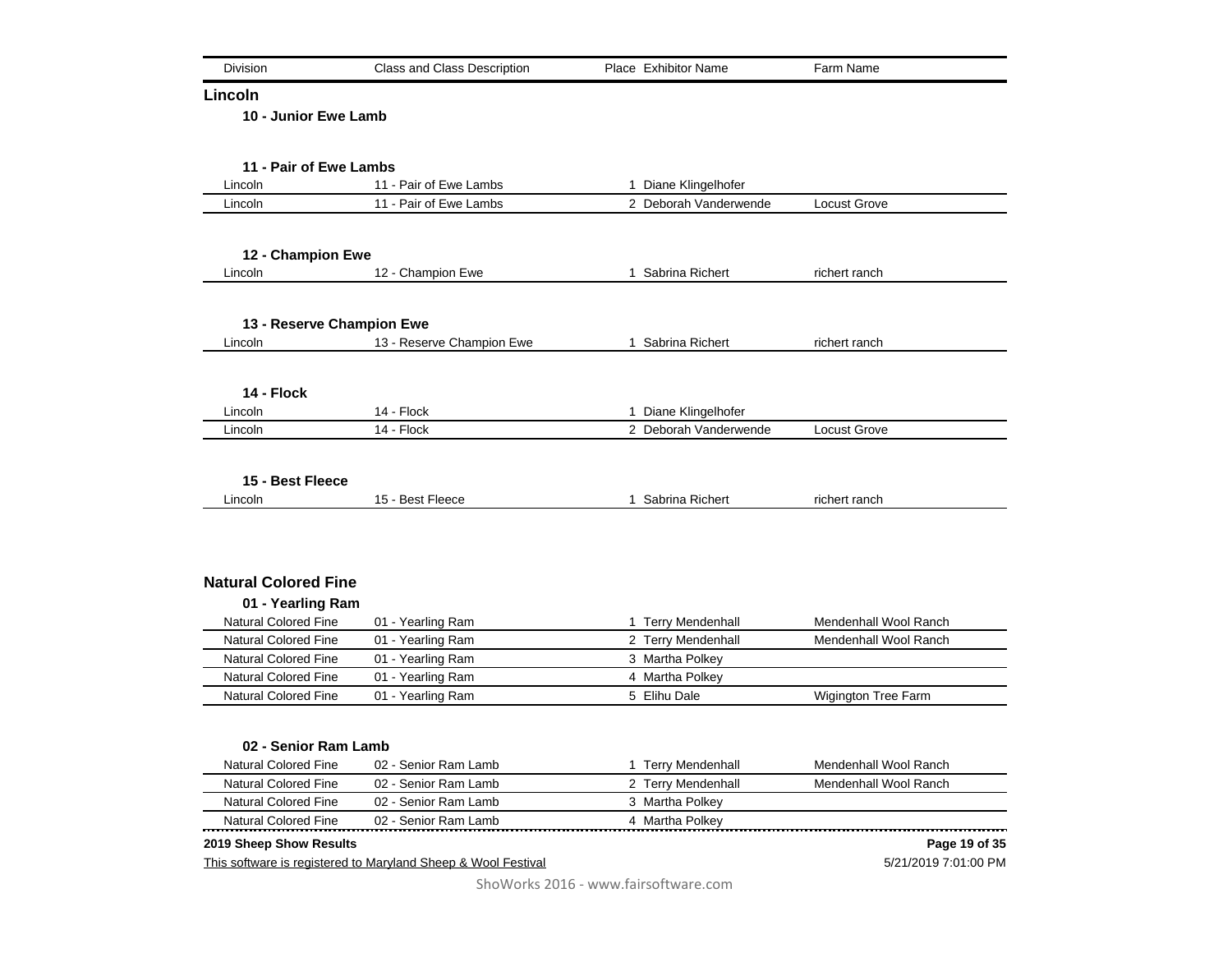| Division                                            | <b>Class and Class Description</b>                            | Place Exhibitor Name                  | Farm Name               |
|-----------------------------------------------------|---------------------------------------------------------------|---------------------------------------|-------------------------|
| <b>Natural Colored Fine</b>                         |                                                               |                                       |                         |
| 02 - Senior Ram Lamb                                |                                                               |                                       |                         |
| <b>Natural Colored Fine</b>                         | 02 - Senior Ram Lamb                                          | 5 Lizzy Miller                        |                         |
|                                                     |                                                               |                                       |                         |
| 03 - Junior Ram Lamb                                |                                                               |                                       |                         |
| <b>Natural Colored Fine</b>                         | 03 - Junior Ram Lamb                                          | 1 Terry Mendenhall                    | Mendenhall Wool Ranch   |
|                                                     |                                                               |                                       |                         |
| 04 - Pair of Ram Lambs                              |                                                               |                                       |                         |
| <b>Natural Colored Fine</b>                         | 04 - Pair of Ram Lambs                                        | 1 Terry Mendenhall                    | Mendenhall Wool Ranch   |
| <b>Natural Colored Fine</b>                         | 04 - Pair of Ram Lambs                                        | 2 Martha Polkey                       |                         |
|                                                     |                                                               |                                       |                         |
| 05 - Champion Ram                                   |                                                               |                                       |                         |
| <b>Natural Colored Fine</b>                         | 05 - Champion Ram                                             | 1 Terry Mendenhall                    | Mendenhall Wool Ranch   |
|                                                     |                                                               |                                       |                         |
|                                                     |                                                               |                                       |                         |
| 06 - Reserve Champion Ram                           |                                                               |                                       |                         |
| <b>Natural Colored Fine</b>                         | 06 - Reserve Champion Ram                                     | 1 Terry Mendenhall                    | Mendenhall Wool Ranch   |
|                                                     |                                                               |                                       |                         |
| 07 - Yearling Ewe<br><b>Natural Colored Fine</b>    | 07 - Yearling Ewe                                             | 1 Terry Mendenhall                    | Mendenhall Wool Ranch   |
| <b>Natural Colored Fine</b>                         | 07 - Yearling Ewe                                             | 2 Lizzy Miller                        |                         |
| <b>Natural Colored Fine</b>                         | 07 - Yearling Ewe                                             | 3 Terry Mendenhall                    | Mendenhall Wool Ranch   |
| <b>Natural Colored Fine</b>                         | 07 - Yearling Ewe                                             | 4 Lizzy Miller                        |                         |
| <b>Natural Colored Fine</b>                         | 07 - Yearling Ewe                                             | 5 Megan Higgins                       | Birds of a Feather Farm |
| <b>Natural Colored Fine</b>                         | 07 - Yearling Ewe                                             | 6 Elihu Dale                          | Wigington Tree Farm     |
|                                                     |                                                               |                                       |                         |
| 08 - Pair of Yearling Ewes                          |                                                               |                                       |                         |
| <b>Natural Colored Fine</b>                         | 08 - Pair of Yearling Ewes                                    | 1 Terry Mendenhall                    | Mendenhall Wool Ranch   |
| <b>Natural Colored Fine</b>                         | 08 - Pair of Yearling Ewes                                    | 2 Lizzy Miller                        |                         |
|                                                     |                                                               |                                       |                         |
|                                                     |                                                               |                                       |                         |
| 09 - Senior Ewe Lamb                                |                                                               |                                       |                         |
| <b>Natural Colored Fine</b><br>Natural Colored Fine | 09 - Senior Ewe Lamb<br>09 - Senior Ewe Lamb                  | 1 Terry Mendenhall<br>2 Martha Polkey | Mendenhall Wool Ranch   |
| Natural Colored Fine                                | 09 - Senior Ewe Lamb                                          | 3 Lizzy Miller                        |                         |
| <b>Natural Colored Fine</b>                         | 09 - Senior Ewe Lamb                                          | 4 Terry Mendenhall                    | Mendenhall Wool Ranch   |
|                                                     |                                                               |                                       |                         |
| 2019 Sheep Show Results                             |                                                               |                                       | Page 20 of 35           |
|                                                     | This software is registered to Maryland Sheep & Wool Festival |                                       | 5/21/2019 7:01:00 PM    |

# 5/21/2019 7:01:00 PM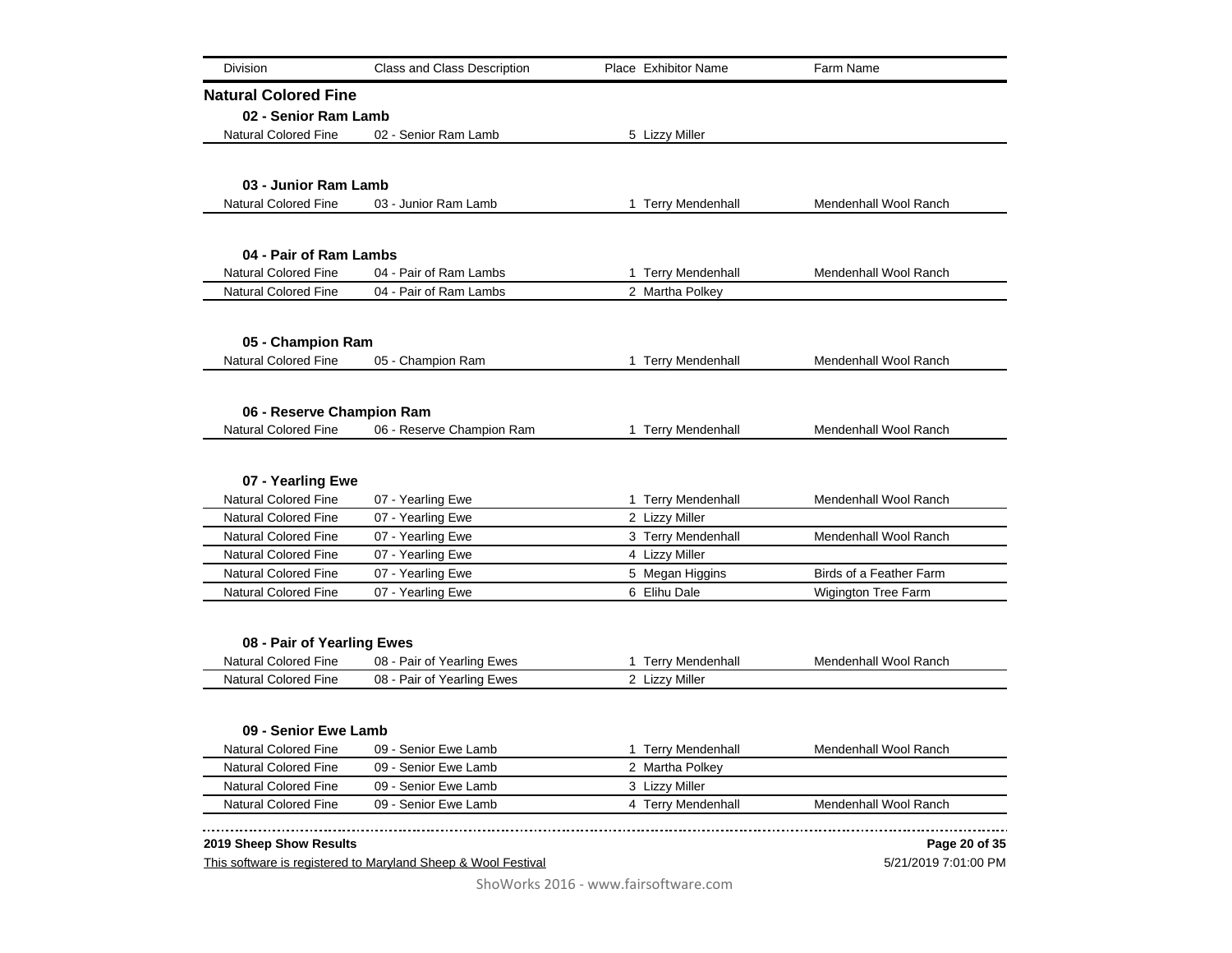| <b>Division</b><br>Class and Class Description                        | Place Exhibitor Name | Farm Name             |
|-----------------------------------------------------------------------|----------------------|-----------------------|
| <b>Natural Colored Fine</b>                                           |                      |                       |
| 09 - Senior Ewe Lamb                                                  |                      |                       |
| <b>Natural Colored Fine</b><br>09 - Senior Ewe Lamb                   | 5 Lizzy Miller       |                       |
| <b>Natural Colored Fine</b><br>09 - Senior Ewe Lamb                   | 6 Martha Polkey      |                       |
| <b>Natural Colored Fine</b><br>09 - Senior Ewe Lamb                   | 7 Kim Harrison       |                       |
| <b>Natural Colored Fine</b><br>09 - Senior Ewe Lamb                   | 8 Kim Harrison       |                       |
| 10 - Junior Ewe Lamb                                                  |                      |                       |
| <b>Natural Colored Fine</b><br>10 - Junior Ewe Lamb                   | 1 Terry Mendenhall   | Mendenhall Wool Ranch |
|                                                                       |                      |                       |
| 11 - Pair of Ewe Lambs                                                |                      |                       |
| <b>Natural Colored Fine</b><br>11 - Pair of Ewe Lambs                 | 1 Terry Mendenhall   | Mendenhall Wool Ranch |
| <b>Natural Colored Fine</b><br>11 - Pair of Ewe Lambs                 | 2 Martha Polkey      |                       |
| <b>Natural Colored Fine</b><br>11 - Pair of Ewe Lambs                 | 3 Lizzy Miller       |                       |
| Natural Colored Fine<br>11 - Pair of Ewe Lambs                        | 4 Kim Harrison       |                       |
| 12 - Champion Ewe<br><b>Natural Colored Fine</b><br>12 - Champion Ewe | 1 Terry Mendenhall   | Mendenhall Wool Ranch |
| 13 - Reserve Champion Ewe                                             |                      |                       |
| <b>Natural Colored Fine</b><br>13 - Reserve Champion Ewe              | 1 Terry Mendenhall   | Mendenhall Wool Ranch |
|                                                                       |                      |                       |
| 14 - Flock                                                            |                      |                       |
| 14 - Flock<br><b>Natural Colored Fine</b>                             | 1 Terry Mendenhall   | Mendenhall Wool Ranch |
| <b>Natural Colored Fine</b><br>14 - Flock                             | 2 Lizzy Miller       |                       |
| 15 - Best Fleece                                                      |                      |                       |
| <b>Natural Colored Fine</b><br>15 - Best Fleece                       | 1 Terry Mendenhall   | Mendenhall Wool Ranch |
|                                                                       |                      |                       |
| <b>Natural Colored Long</b>                                           |                      |                       |
| 01 - Yearling Ram                                                     |                      |                       |
| <b>Natural Colored Long</b><br>01 - Yearling Ram                      | 1 David Berryhill    | The Berryhill Farm    |
| <b>Natural Colored Long</b><br>01 - Yearling Ram                      | 2 David Berryhill    | The Berryhill Farm    |
| 2019 Sheep Show Results                                               |                      | Page 21 of 35         |
| This software is registered to Maryland Sheep & Wool Festival         |                      | 5/21/2019 7:01:00 PM  |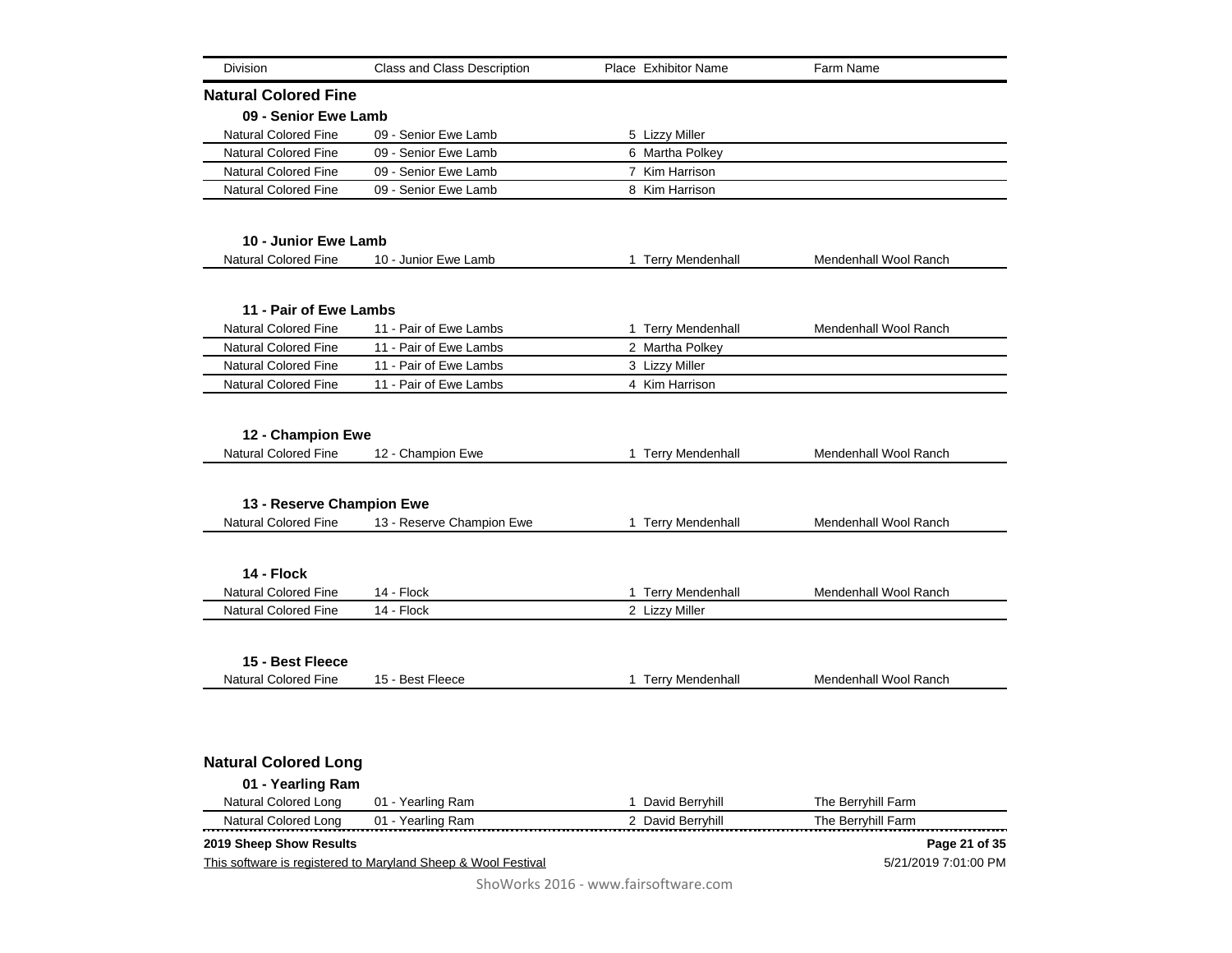| <b>Division</b>             | Class and Class Description | Place Exhibitor Name  | Farm Name            |
|-----------------------------|-----------------------------|-----------------------|----------------------|
| <b>Natural Colored Long</b> |                             |                       |                      |
| 01 - Yearling Ram           |                             |                       |                      |
| Natural Colored Long        | 01 - Yearling Ram           | 3 Erin Bradt          | Helder~Herdwyck Farm |
|                             |                             |                       |                      |
|                             |                             |                       |                      |
| 02 - Senior Ram Lamb        |                             |                       |                      |
| Natural Colored Long        | 02 - Senior Ram Lamb        | 1 Lance Shreck        | Joy - Lan Acres      |
|                             |                             |                       |                      |
| 03 - Junior Ram Lamb        |                             |                       |                      |
| Natural Colored Long        | 03 - Junior Ram Lamb        | 1 William Streaker    |                      |
| Natural Colored Long        | 03 - Junior Ram Lamb        | 2 Lance Shreck        | Joy - Lan Acres      |
| Natural Colored Long        | 03 - Junior Ram Lamb        | 3 William Streaker    |                      |
|                             |                             |                       |                      |
|                             |                             |                       |                      |
| 04 - Pair of Ram Lambs      |                             |                       |                      |
| Natural Colored Long        | 04 - Pair of Ram Lambs      | 1 Lance Shreck        | Joy - Lan Acres      |
| Natural Colored Long        | 04 - Pair of Ram Lambs      | 2 William Streaker    |                      |
|                             |                             |                       |                      |
| 05 - Champion Ram           |                             |                       |                      |
| <b>Natural Colored Long</b> | 05 - Champion Ram           | 1 William Streaker    |                      |
|                             |                             |                       |                      |
|                             |                             |                       |                      |
| 06 - Reserve Champion Ram   |                             |                       |                      |
| Natural Colored Long        | 06 - Reserve Champion Ram   | 1 David Berryhill     | The Berryhill Farm   |
|                             |                             |                       |                      |
| 07 - Yearling Ewe           |                             |                       |                      |
| <b>Natural Colored Long</b> | 07 - Yearling Ewe           | 1 Konnor Sowell       |                      |
| Natural Colored Long        | 07 - Yearling Ewe           | 2 David Berryhill     | The Berryhill Farm   |
| <b>Natural Colored Long</b> | 07 - Yearling Ewe           | 3 David Berryhill     | The Berryhill Farm   |
| Natural Colored Long        | 07 - Yearling Ewe           | 4 Meredith & Dan Null |                      |
| Natural Colored Long        | 07 - Yearling Ewe           | 5 William Streaker    |                      |
| Natural Colored Long        | 07 - Yearling Ewe           | 6 Erin Bradt          | Helder~Herdwyck Farm |
| Natural Colored Long        | 07 - Yearling Ewe           | 7 Konnor Sowell       |                      |
| Natural Colored Long        | 07 - Yearling Ewe           | 8 Meredith & Dan Null |                      |
| <b>Natural Colored Long</b> | 07 - Yearling Ewe           | 9 Estella Gover       |                      |
|                             |                             |                       |                      |

## **08 - Pair of Yearling Ewes**

. <u>. . . . . . . . . . . . . . . . .</u> .

-------------------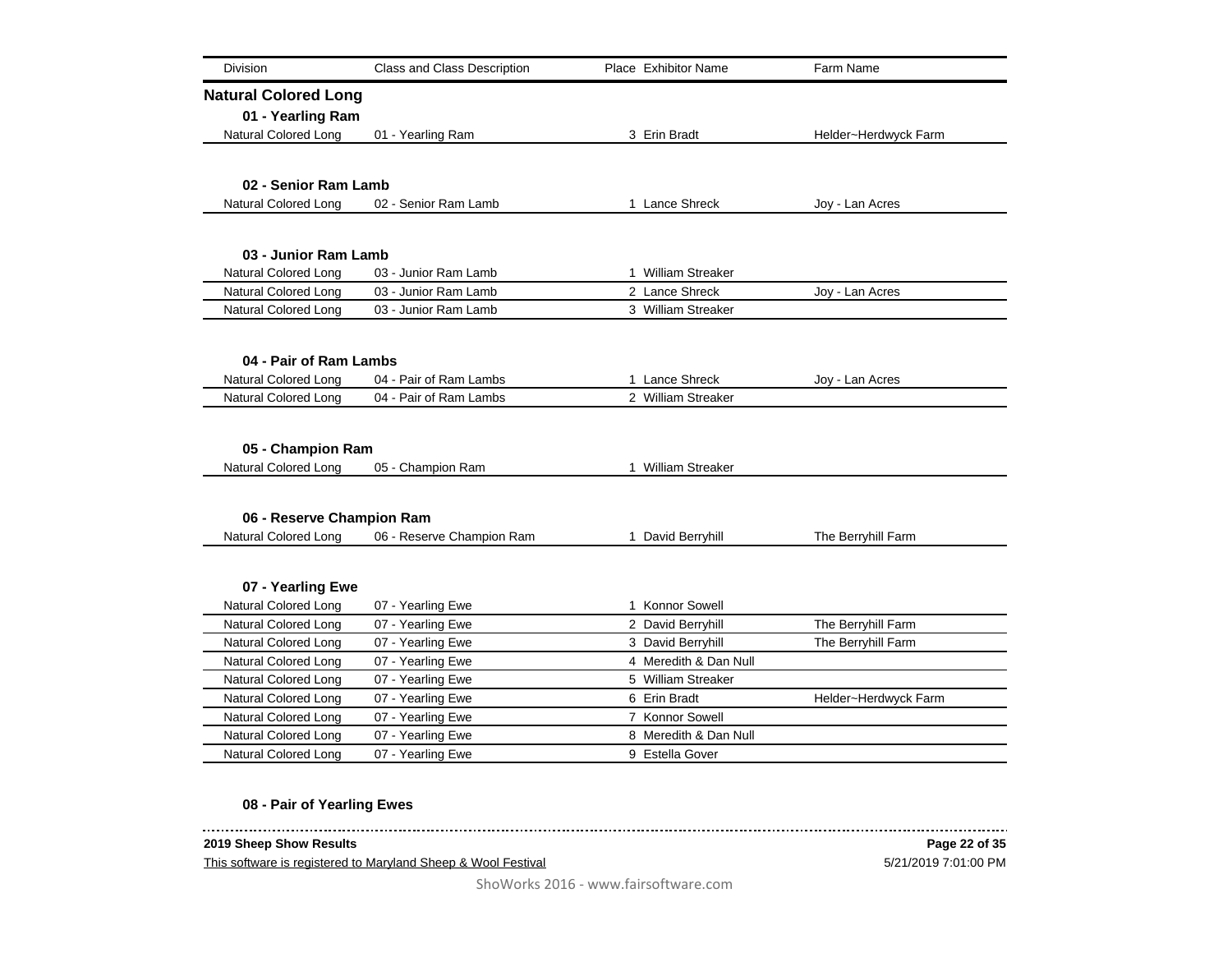| <b>Division</b>               | <b>Class and Class Description</b>                            | Place Exhibitor Name    | Farm Name                |
|-------------------------------|---------------------------------------------------------------|-------------------------|--------------------------|
| <b>Natural Colored Long</b>   |                                                               |                         |                          |
| 08 - Pair of Yearling Ewes    |                                                               |                         |                          |
| <b>Natural Colored Long</b>   | 08 - Pair of Yearling Ewes                                    | 1 David Berryhill       | The Berryhill Farm       |
| Natural Colored Long          | 08 - Pair of Yearling Ewes                                    | 2 Konnor Sowell         |                          |
| <b>Natural Colored Long</b>   | 08 - Pair of Yearling Ewes                                    | 3 Meredith & Dan Null   |                          |
| 09 - Senior Ewe Lamb          |                                                               |                         |                          |
|                               |                                                               | 1 Lance Shreck          |                          |
| <b>Natural Colored Long</b>   | 09 - Senior Ewe Lamb                                          |                         | Joy - Lan Acres          |
| 10 - Junior Ewe Lamb          |                                                               |                         |                          |
| Natural Colored Long          | 10 - Junior Ewe Lamb                                          | 1 Lance Shreck          | Joy - Lan Acres          |
| <b>Natural Colored Long</b>   | 10 - Junior Ewe Lamb                                          | 2 Lance Shreck          | Joy - Lan Acres          |
|                               |                                                               |                         |                          |
| 11 - Pair of Ewe Lambs        |                                                               |                         |                          |
| <b>Natural Colored Long</b>   | 11 - Pair of Ewe Lambs                                        | 1 Lance Shreck          | Joy - Lan Acres          |
|                               |                                                               |                         |                          |
| 12 - Champion Ewe             |                                                               |                         |                          |
| <b>Natural Colored Long</b>   | 12 - Champion Ewe                                             | 1 Lance Shreck          | Joy - Lan Acres          |
|                               |                                                               |                         |                          |
| 13 - Reserve Champion Ewe     |                                                               |                         |                          |
| <b>Natural Colored Long</b>   | 13 - Reserve Champion Ewe                                     | 1 Konnor Sowell         |                          |
| 15 - Best Fleece              |                                                               |                         |                          |
| Natural Colored Long          | 15 - Best Fleece                                              | 1 David Berryhill       | The Berryhill Farm       |
|                               |                                                               |                         |                          |
|                               |                                                               |                         |                          |
| <b>Natural Colored Medium</b> |                                                               |                         |                          |
| 01 - Yearling Ram             |                                                               |                         |                          |
| Natural Colored Medium        | 01 - Yearling Ram                                             | 1 Marian & Ralph Lovell |                          |
| <b>Natural Colored Medium</b> | 01 - Yearling Ram                                             | 2 Nancy Munkenbeck      | <b>Ellis Hollow Farm</b> |
| Natural Colored Medium        | 01 - Yearling Ram                                             | 3 Joyce Coggins         | Coggins                  |
| Natural Colored Medium        | 01 - Yearling Ram                                             | 4 Jan Hamby             | Fair Winds Farm, LLC     |
| Natural Colored Medium        | 01 - Yearling Ram                                             | 5 Nancy Munkenbeck      | Ellis Hollow Farm        |
| Natural Colored Medium        | 01 - Yearling Ram                                             | 6 Jan Hamby             | Fair Winds Farm, LLC     |
| 2019 Sheep Show Results       |                                                               |                         | Page 23 of 35            |
|                               | This software is registered to Maryland Sheep & Wool Festival |                         | 5/21/2019 7:01:00 PM     |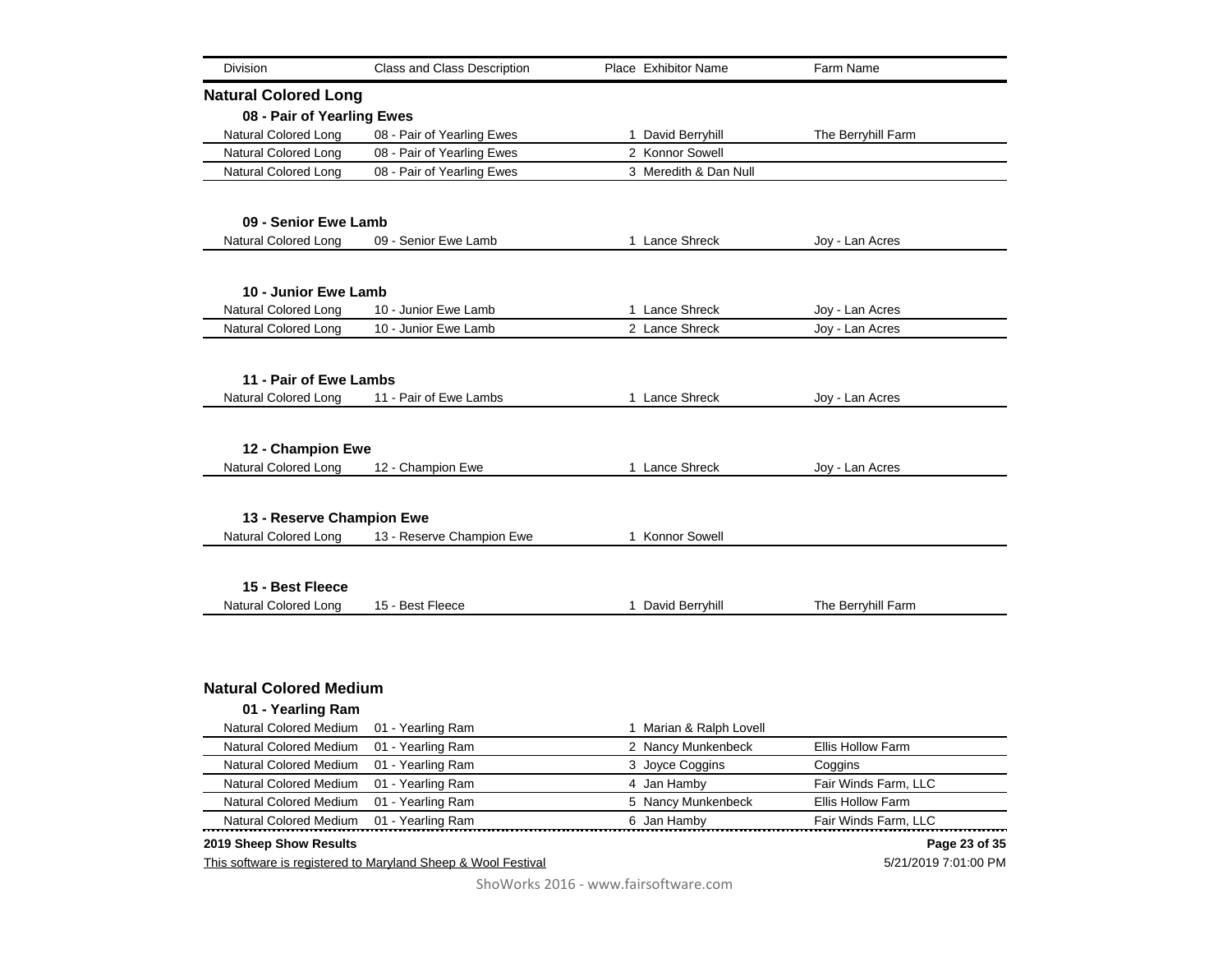| <b>Division</b>                                                | <b>Class and Class Description</b>               | Place Exhibitor Name                      | Farm Name                |
|----------------------------------------------------------------|--------------------------------------------------|-------------------------------------------|--------------------------|
| <b>Natural Colored Medium</b>                                  |                                                  |                                           |                          |
| 01 - Yearling Ram                                              |                                                  |                                           |                          |
|                                                                |                                                  |                                           |                          |
|                                                                |                                                  |                                           |                          |
| 02 - Senior Ram Lamb                                           |                                                  |                                           |                          |
| <b>Natural Colored Medium</b><br><b>Natural Colored Medium</b> | 02 - Senior Ram Lamb                             | 1 Marian & Ralph Lovell<br>2 Lance Shreck |                          |
| <b>Natural Colored Medium</b>                                  | 02 - Senior Ram Lamb<br>02 - Senior Ram Lamb     |                                           | Joy - Lan Acres          |
|                                                                |                                                  | 3 Marian & Ralph Lovell                   |                          |
|                                                                |                                                  |                                           |                          |
| 03 - Junior Ram Lamb                                           |                                                  |                                           |                          |
| Natural Colored Medium                                         | 03 - Junior Ram Lamb                             | 1 Marian & Ralph Lovell                   |                          |
| Natural Colored Medium                                         | 03 - Junior Ram Lamb                             | 2 Brynna Bode                             |                          |
| Natural Colored Medium                                         | 03 - Junior Ram Lamb                             | 3 Brynna Bode                             |                          |
|                                                                |                                                  |                                           |                          |
| 04 - Pair of Ram Lambs                                         |                                                  |                                           |                          |
| <b>Natural Colored Medium</b>                                  | 04 - Pair of Ram Lambs                           | 1 Marian & Ralph Lovell                   |                          |
| <b>Natural Colored Medium</b>                                  | 04 - Pair of Ram Lambs                           | 2 Brynna Bode                             |                          |
|                                                                |                                                  |                                           |                          |
|                                                                |                                                  |                                           |                          |
| 05 - Champion Ram                                              |                                                  |                                           |                          |
| Natural Colored Medium                                         | 05 - Champion Ram                                | 1 Marian & Ralph Lovell                   |                          |
|                                                                |                                                  |                                           |                          |
| 06 - Reserve Champion Ram                                      |                                                  |                                           |                          |
|                                                                | Natural Colored Medium 06 - Reserve Champion Ram | 1 Marian & Ralph Lovell                   |                          |
|                                                                |                                                  |                                           |                          |
|                                                                |                                                  |                                           |                          |
| 07 - Yearling Ewe                                              |                                                  |                                           |                          |
| Natural Colored Medium                                         | 07 - Yearling Ewe                                | 1 Marian & Ralph Lovell                   |                          |
| Natural Colored Medium                                         | 07 - Yearling Ewe                                | 2 Marian & Ralph Lovell                   |                          |
| Natural Colored Medium                                         | 07 - Yearling Ewe                                | 3 Nancy Munkenbeck                        | Ellis Hollow Farm        |
| <b>Natural Colored Medium</b>                                  | 07 - Yearling Ewe                                | 4 Nancy Munkenbeck                        | <b>Ellis Hollow Farm</b> |
|                                                                |                                                  |                                           |                          |
| 08 - Pair of Yearling Ewes                                     |                                                  |                                           |                          |
| <b>Natural Colored Medium</b>                                  | 08 - Pair of Yearling Ewes                       | 1 Marian & Ralph Lovell                   |                          |
| <b>Natural Colored Medium</b>                                  | 08 - Pair of Yearling Ewes                       | 2 Nancy Munkenbeck                        | <b>Ellis Hollow Farm</b> |
|                                                                |                                                  |                                           |                          |
|                                                                |                                                  |                                           |                          |
| 09 - Senior Ewe Lamb                                           |                                                  |                                           |                          |

**2019 Sheep Show Results**

 $\begin{array}{cccccccccc} \multicolumn{2}{c}{} & \multicolumn{2}{c}{} & \multicolumn{2}{c}{} & \multicolumn{2}{c}{} & \multicolumn{2}{c}{} & \multicolumn{2}{c}{} & \multicolumn{2}{c}{} & \multicolumn{2}{c}{} & \multicolumn{2}{c}{} & \multicolumn{2}{c}{} & \multicolumn{2}{c}{} & \multicolumn{2}{c}{} & \multicolumn{2}{c}{} & \multicolumn{2}{c}{} & \multicolumn{2}{c}{} & \multicolumn{2}{c}{} & \multicolumn{2}{c}{} & \multicolumn{2}{c}{} & \multicolumn{2}{c}{} & \mult$ 

This software is registered to Maryland Sheep & Wool Festival

5/21/2019 7:01:01 PM **Page 24 of 35**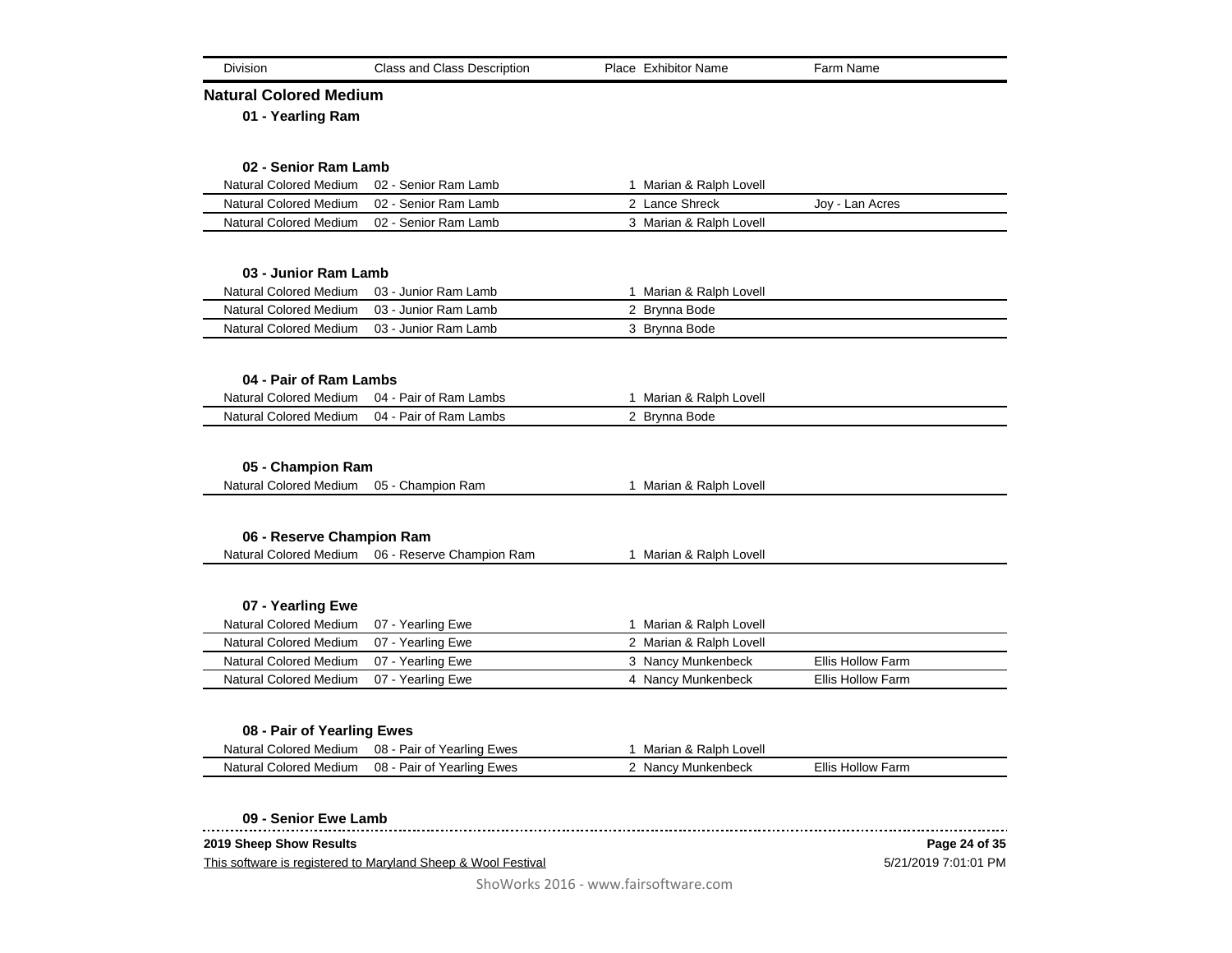| Division                      | Class and Class Description                                   | <b>Place Exhibitor Name</b>          | Farm Name            |
|-------------------------------|---------------------------------------------------------------|--------------------------------------|----------------------|
| <b>Natural Colored Medium</b> |                                                               |                                      |                      |
| 09 - Senior Ewe Lamb          |                                                               |                                      |                      |
| Natural Colored Medium        | 09 - Senior Ewe Lamb                                          | 1 Marian & Ralph Lovell              |                      |
| Natural Colored Medium        | 09 - Senior Ewe Lamb                                          | 2 Marian & Ralph Lovell              |                      |
|                               |                                                               |                                      |                      |
| 10 - Junior Ewe Lamb          |                                                               |                                      |                      |
| <b>Natural Colored Medium</b> | 10 - Junior Ewe Lamb                                          | 1 Marian & Ralph Lovell              |                      |
| <b>Natural Colored Medium</b> | 10 - Junior Ewe Lamb                                          | 2 Marian & Ralph Lovell              |                      |
| <b>Natural Colored Medium</b> | 10 - Junior Ewe Lamb                                          | 3 Brynna Bode                        |                      |
| Natural Colored Medium        | 10 - Junior Ewe Lamb                                          | 4 Brynna Bode                        |                      |
|                               |                                                               |                                      |                      |
| 11 - Pair of Ewe Lambs        |                                                               |                                      |                      |
| Natural Colored Medium        | 11 - Pair of Ewe Lambs                                        | 1 Marian & Ralph Lovell              |                      |
| <b>Natural Colored Medium</b> | 11 - Pair of Ewe Lambs                                        | 2 Brynna Bode                        |                      |
|                               |                                                               |                                      |                      |
| 12 - Champion Ewe             |                                                               |                                      |                      |
| Natural Colored Medium        | 12 - Champion Ewe                                             | 1 Marian & Ralph Lovell              |                      |
|                               |                                                               |                                      |                      |
|                               |                                                               |                                      |                      |
| 13 - Reserve Champion Ewe     |                                                               |                                      |                      |
|                               | Natural Colored Medium 13 - Reserve Champion Ewe              | 1 Marian & Ralph Lovell              |                      |
|                               |                                                               |                                      |                      |
| 14 - Flock                    |                                                               |                                      |                      |
| Natural Colored Medium        | 14 - Flock                                                    | 1 Marian & Ralph Lovell              |                      |
|                               |                                                               |                                      |                      |
| 15 - Best Fleece              |                                                               |                                      |                      |
| Natural Colored Medium        | 15 - Best Fleece                                              | 1 Marian & Ralph Lovell              |                      |
|                               |                                                               |                                      |                      |
|                               |                                                               |                                      |                      |
|                               |                                                               |                                      |                      |
| Rambouillet                   |                                                               |                                      |                      |
| 02 - Senior Ram Lamb          |                                                               |                                      |                      |
| Rambouillet                   | 02 - Senior Ram Lamb                                          | 1 Andy Edmondson                     | Lazyeranch q         |
|                               |                                                               |                                      |                      |
| 05 - Champion Ram             |                                                               |                                      |                      |
| 2019 Sheep Show Results       |                                                               |                                      | Page 25 of 35        |
|                               | This software is registered to Maryland Sheep & Wool Festival |                                      | 5/21/2019 7:01:01 PM |
|                               |                                                               | ShoWorks 2016 - www.fairsoftware.com |                      |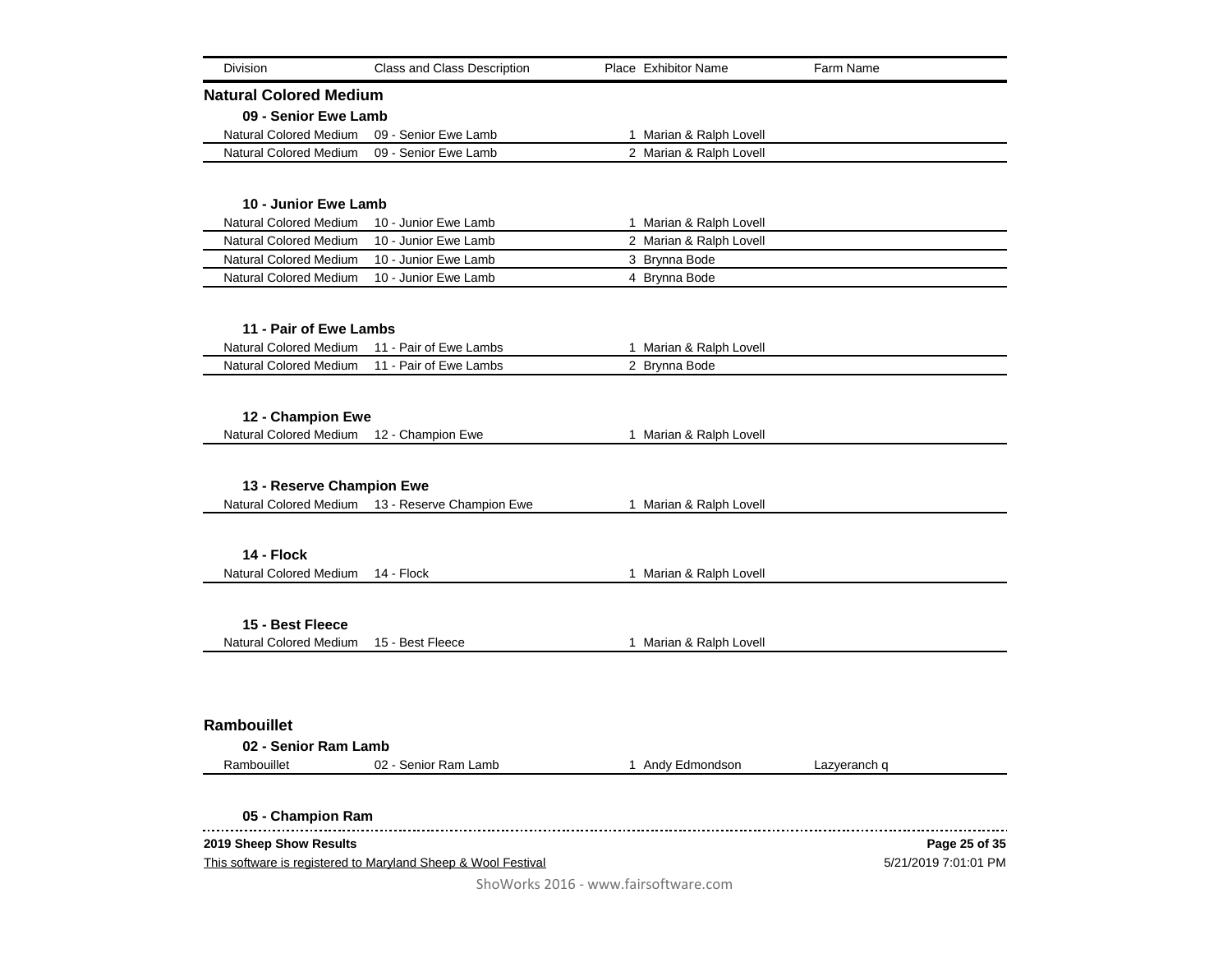| <b>Division</b>         | <b>Class and Class Description</b> | Place Exhibitor Name | Farm Name                                         |
|-------------------------|------------------------------------|----------------------|---------------------------------------------------|
| Rambouillet             |                                    |                      |                                                   |
| 05 - Champion Ram       |                                    |                      |                                                   |
| Rambouillet             | 05 - Champion Ram                  | 1 Andy Edmondson     | Lazyeranch q                                      |
|                         |                                    |                      |                                                   |
| 09 - Senior Ewe Lamb    |                                    |                      |                                                   |
| Rambouillet             | 09 - Senior Ewe Lamb               | 1 Andy Edmondson     | Lazyeranch q                                      |
|                         |                                    |                      |                                                   |
| 12 - Champion Ewe       |                                    |                      |                                                   |
| Rambouillet             | 12 - Champion Ewe                  | 1 Andy Edmondson     | Lazyeranch q                                      |
|                         |                                    |                      |                                                   |
| 15 - Best Fleece        |                                    |                      |                                                   |
| Rambouillet             | 15 - Best Fleece                   | 1 Andy Edmondson     | Lazyeranch q                                      |
| Romney                  |                                    |                      |                                                   |
| 01 - Yearling Ram       |                                    |                      |                                                   |
| Romney                  | 01 - Yearling Ram                  | 1 Charlene Carlisle  | Little Hooves Romneys                             |
| Romney                  | 01 - Yearling Ram                  | 2 Ethan Kennedy      | Thistle Down Farm                                 |
| Romney                  | 01 - Yearling Ram                  | 3 Madison Feehan     | Feehan Family Farm                                |
| Romney                  | 01 - Yearling Ram                  | 4 Megan Higgins      | Birds of a Feather Farm                           |
| Romney                  | 01 - Yearling Ram                  | 5 Megan Higgins      | Birds of a Feather Farm                           |
| Romney                  | 01 - Yearling Ram                  | 6 Annabelle Miller   |                                                   |
| 03 - Junior Ram Lamb    |                                    |                      |                                                   |
| Romney                  | 03 - Junior Ram Lamb               | 1 Charlene Carlisle  | Little Hooves Romneys                             |
| Romney                  | 03 - Junior Ram Lamb               | 2 Charlene Carlisle  | Little Hooves Romneys                             |
| Romney                  | 03 - Junior Ram Lamb               | 3 Ethan Kennedy      | Thistle Down Farm                                 |
| Romney                  | 03 - Junior Ram Lamb               | 4 Ethan Kennedy      | Thistle Down Farm                                 |
| Romney                  | 03 - Junior Ram Lamb               | 5 Cynthia Cieciwa    |                                                   |
| Romney                  | 03 - Junior Ram Lamb               | 6 Cynthia Cieciwa    |                                                   |
|                         |                                    |                      |                                                   |
| 04 - Pair of Ram Lambs  | 04 - Pair of Ram Lambs             | 1 Charlene Carlisle  |                                                   |
| Romney                  | 04 - Pair of Ram Lambs             | 2 Ethan Kennedy      | Little Hooves Romneys<br><b>Thistle Down Farm</b> |
| Romney                  |                                    |                      |                                                   |
| 2019 Sheep Show Results |                                    |                      | Page 26 of 35                                     |

This software is registered to Maryland Sheep & Wool Festival

5/21/2019 7:01:01 PM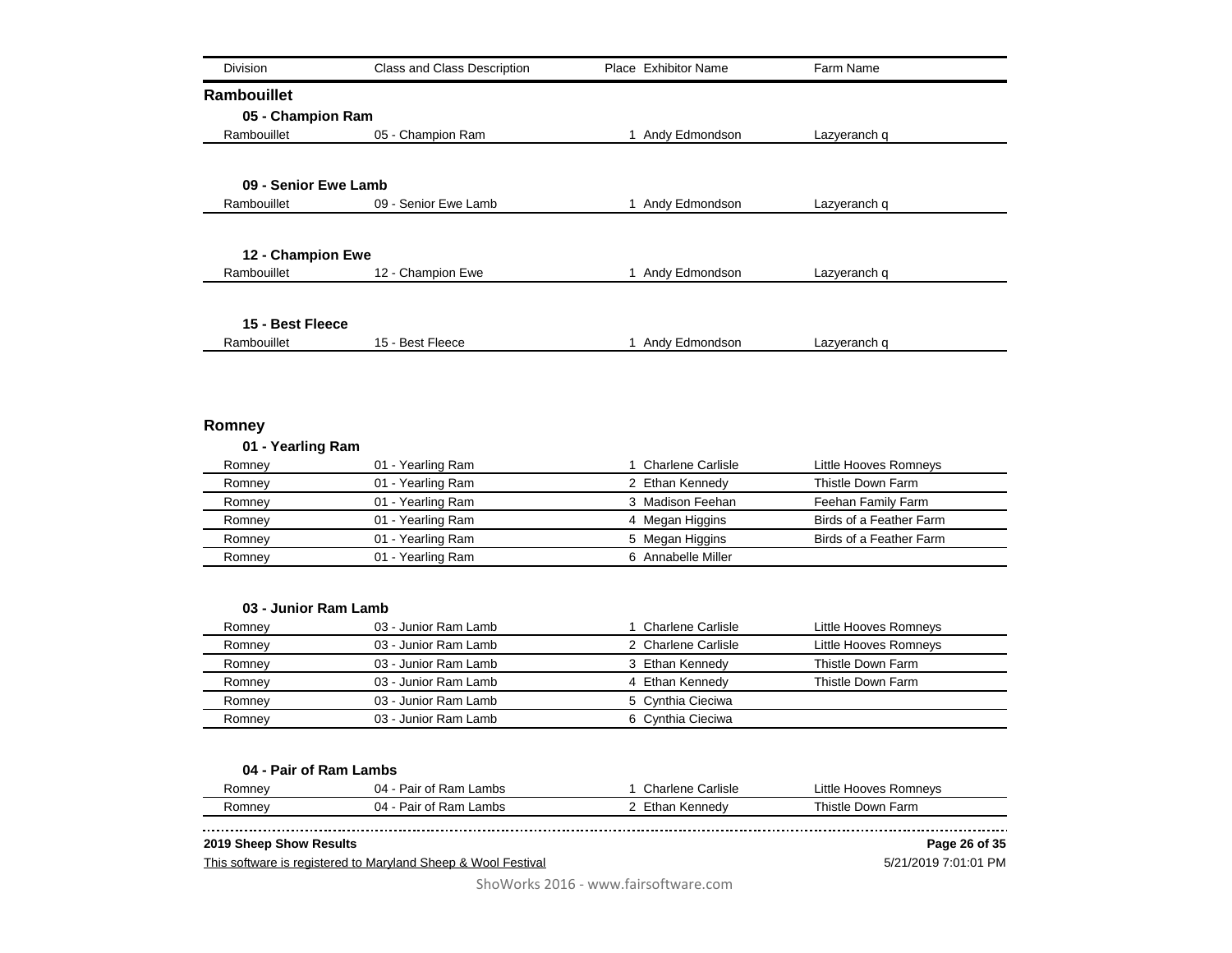| Division               | Class and Class Description                              | Place Exhibitor Name | Farm Name                 |
|------------------------|----------------------------------------------------------|----------------------|---------------------------|
| Romney                 |                                                          |                      |                           |
| 04 - Pair of Ram Lambs |                                                          |                      |                           |
| Romney                 | 04 - Pair of Ram Lambs                                   | 3 Cynthia Cieciwa    |                           |
|                        |                                                          |                      |                           |
|                        |                                                          |                      |                           |
| 05 - Champion Ram      |                                                          |                      |                           |
| Romney                 | 05 - Champion Ram                                        | 1 Charlene Carlisle  | Little Hooves Romneys     |
|                        |                                                          |                      |                           |
|                        | 06 - Reserve Champion Ram                                |                      |                           |
| Romney                 | 06 - Reserve Champion Ram                                | 1 Ethan Kennedy      | Thistle Down Farm         |
|                        |                                                          |                      |                           |
| 07 - Yearling Ewe      |                                                          |                      |                           |
| Romney                 | 07 - Yearling Ewe                                        | 1 Ethan Kennedy      | Thistle Down Farm         |
| Romney                 | 07 - Yearling Ewe                                        | 2 Charlene Carlisle  | Little Hooves Romneys     |
| Romney                 | 07 - Yearling Ewe                                        | 3 Charlene Carlisle  | Little Hooves Romneys     |
| Romney                 | 07 - Yearling Ewe                                        | 4 Ethan Kennedy      | Thistle Down Farm         |
| Romney                 | 07 - Yearling Ewe                                        | 5 Hayley Hares       |                           |
| Romney                 | 07 - Yearling Ewe                                        | 6 Megan Higgins      | Birds of a Feather Farm   |
| Romney                 | 07 - Yearling Ewe                                        | 7 Madison Feehan     | Feehan Family Farm        |
| Romney                 | 07 - Yearling Ewe                                        | 8 Madison Feehan     | Feehan Family Farm        |
| Romney                 | 07 - Yearling Ewe                                        | 9 Megan Higgins      | Birds of a Feather Farm   |
| Romney                 | 07 - Yearling Ewe                                        | 10 Cynthia Cieciwa   |                           |
| Romney                 | 07 - Yearling Ewe                                        | 11 Annabelle Miller  |                           |
| Romney                 | 07 - Yearling Ewe                                        | 12 Annabelle Miller  |                           |
| Romney                 | 07 - Yearling Ewe                                        | 13 Penelope Kemp     | Henny Penny Farm          |
| Romney                 | 07 - Yearling Ewe                                        | 14 Shelly Geasler    | <b>Catoctin View Farm</b> |
|                        |                                                          |                      |                           |
|                        |                                                          |                      |                           |
| Romney                 | 08 - Pair of Yearling Ewes<br>08 - Pair of Yearling Ewes | 1 Charlene Carlisle  | Little Hooves Romneys     |
| Romney                 | 08 - Pair of Yearling Ewes                               | 2 Ethan Kennedy      | Thistle Down Farm         |
| Romney                 | 08 - Pair of Yearling Ewes                               | 3 Madison Feehan     | Feehan Family Farm        |
| Romney                 | 08 - Pair of Yearling Ewes                               | 4 Megan Higgins      | Birds of a Feather Farm   |
| Romney                 | 08 - Pair of Yearling Ewes                               | 5 Annabelle Miller   |                           |
|                        |                                                          |                      |                           |
|                        |                                                          |                      |                           |
| 10 - Junior Ewe Lamb   |                                                          |                      |                           |
| Romney                 | 10 - Junior Ewe Lamb                                     | 1. Charlene Carlisle | Little Hooves Romneys     |

| omne | . .<br>.amb<br>۱۸/۴<br>. . | . .<br>`arlısle<br>                | .ittle<br>mnavr<br>noves   |
|------|----------------------------|------------------------------------|----------------------------|
| ำne∖ | .amb<br>٠w۴<br>. .         | . ieav<br>$\overline{\phantom{a}}$ | '−arm.<br>h<br>nwr<br>stle |
|      |                            |                                    |                            |

## **2019 Sheep Show Results**

This software is registered to Maryland Sheep & Wool Festival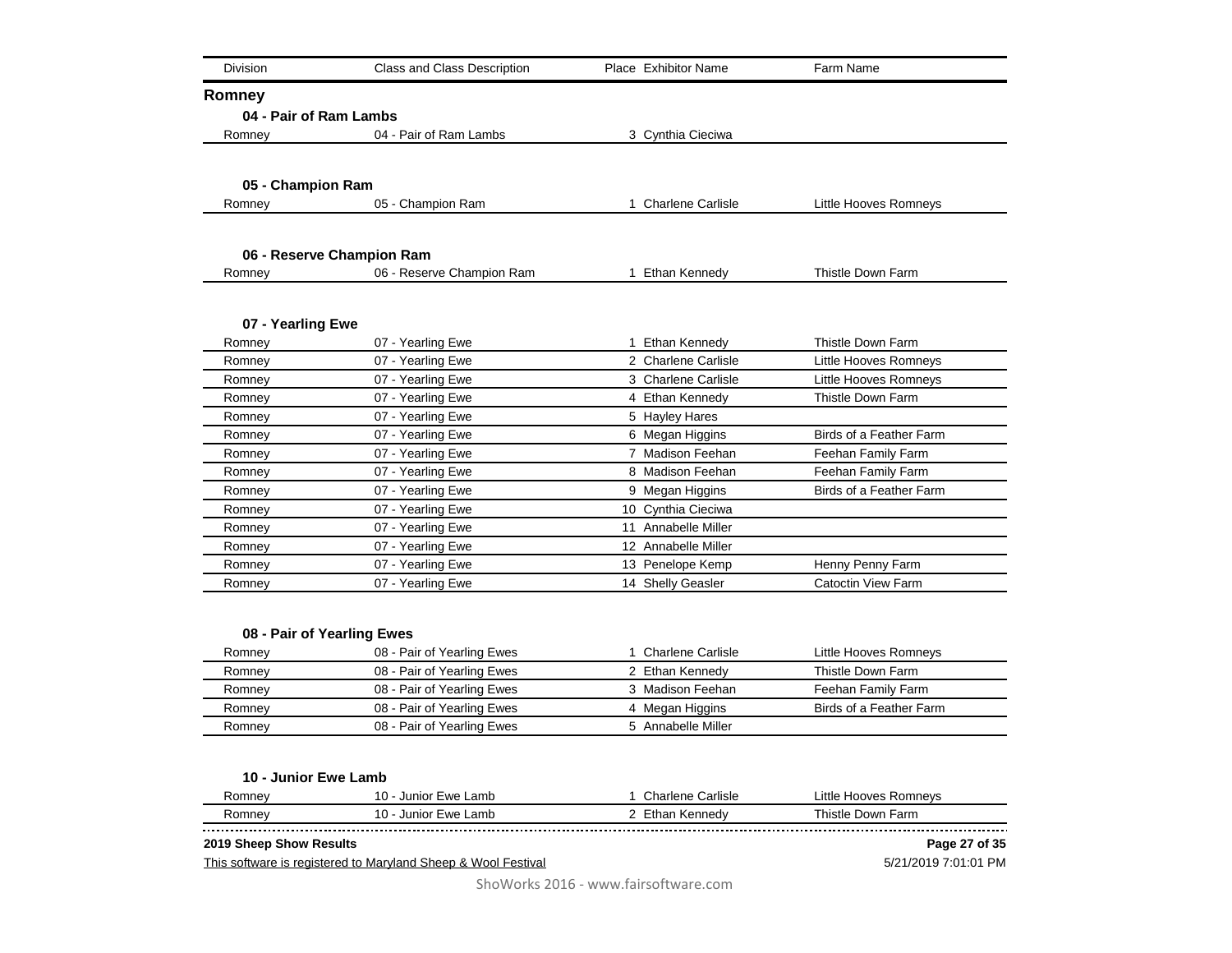| Division                | Class and Class Description                                   | Place Exhibitor Name                 | Farm Name                |
|-------------------------|---------------------------------------------------------------|--------------------------------------|--------------------------|
| Romney                  |                                                               |                                      |                          |
| 10 - Junior Ewe Lamb    |                                                               |                                      |                          |
| Romney                  | 10 - Junior Ewe Lamb                                          | 3 Allison Seyfert                    |                          |
| Romney                  | 10 - Junior Ewe Lamb                                          | 4 Charlene Carlisle                  | Little Hooves Romneys    |
| Romney                  | 10 - Junior Ewe Lamb                                          | 5 Ethan Kennedy                      | Thistle Down Farm        |
| Romney                  | 10 - Junior Ewe Lamb                                          | 6 Allison Seyfert                    |                          |
| 11 - Pair of Ewe Lambs  |                                                               |                                      |                          |
| Romney                  | 11 - Pair of Ewe Lambs                                        | 1 Charlene Carlisle                  | Little Hooves Romneys    |
| Romney                  | 11 - Pair of Ewe Lambs                                        | 2 Ethan Kennedy                      | Thistle Down Farm        |
| Romney                  | 11 - Pair of Ewe Lambs                                        | 3 Allison Seyfert                    |                          |
| 12 - Champion Ewe       |                                                               |                                      |                          |
| Romney                  | 12 - Champion Ewe                                             | 1 Charlene Carlisle                  | Little Hooves Romneys    |
|                         | 13 - Reserve Champion Ewe                                     |                                      |                          |
| Romney                  | 13 - Reserve Champion Ewe                                     | 1 Ethan Kennedy                      | <b>Thistle Down Farm</b> |
|                         |                                                               |                                      |                          |
| 14 - Flock              |                                                               |                                      |                          |
| Romney                  | 14 - Flock                                                    | 1 Charlene Carlisle                  | Little Hooves Romneys    |
| Romney                  | 14 - Flock                                                    | 2 Ethan Kennedy                      | <b>Thistle Down Farm</b> |
| 15 - Best Fleece        |                                                               |                                      |                          |
| Romney                  | 15 - Best Fleece                                              | 1 Ethan Kennedy                      | <b>Thistle Down Farm</b> |
|                         |                                                               |                                      |                          |
| <b>Supreme</b>          |                                                               |                                      |                          |
|                         | 01 - Supreme Champion Ram                                     |                                      |                          |
| Supreme                 | 01 - Supreme Champion Ram                                     | 1 Marian & Ralph Lovell              |                          |
|                         | 02 - Supreme Champion Ewe                                     |                                      |                          |
| Supreme                 | 02 - Supreme Champion Ewe                                     | 1 Wind Valley Farm                   |                          |
|                         |                                                               |                                      |                          |
| 2019 Sheep Show Results |                                                               |                                      | Page 28 of 35            |
|                         | This software is registered to Maryland Sheep & Wool Festival |                                      | 5/21/2019 7:01:01 PM     |
|                         |                                                               | ShoWorks 2016 - www.fairsoftware.com |                          |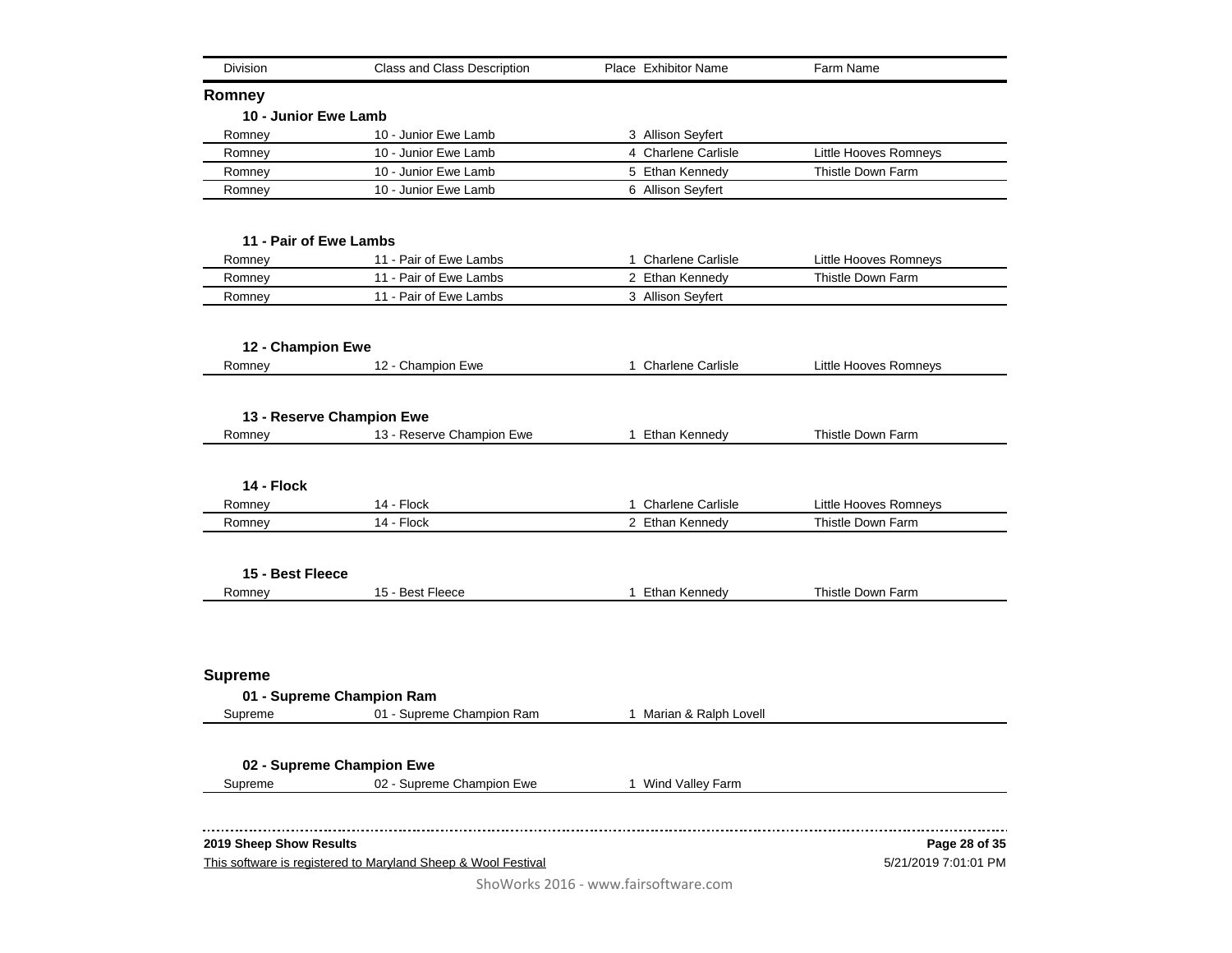| Division                                | Class and Class Description                                   | Place Exhibitor Name | Farm Name                     |
|-----------------------------------------|---------------------------------------------------------------|----------------------|-------------------------------|
| <b>Supreme</b>                          |                                                               |                      |                               |
| 03 - Supreme Fleece                     |                                                               |                      |                               |
| Supreme                                 | 03 - Supreme Fleece                                           | 1 David Berryhill    | The Berryhill Farm            |
|                                         |                                                               |                      |                               |
| <b>White Wool Fine</b>                  |                                                               |                      |                               |
| 01 - Yearling Ram                       |                                                               |                      |                               |
| White Wool Fine                         | 01 - Yearling Ram                                             | 1 Terry Mendenhall   | Mendenhall Wool Ranch         |
| White Wool Fine                         | 01 - Yearling Ram                                             | 2 Terry Mendenhall   | Mendenhall Wool Ranch         |
| 02 - Senior Ram Lamb                    |                                                               |                      |                               |
| White Wool Fine                         | 02 - Senior Ram Lamb                                          | 1 Terry Mendenhall   | Mendenhall Wool Ranch         |
| White Wool Fine                         | 02 - Senior Ram Lamb                                          | 2 Terry Mendenhall   | Mendenhall Wool Ranch         |
| White Wool Fine                         | 02 - Senior Ram Lamb                                          | 3 Martha Polkey      |                               |
| White Wool Fine                         | 02 - Senior Ram Lamb                                          | 4 Martha Polkey      |                               |
| 03 - Junior Ram Lamb<br>White Wool Fine | 03 - Junior Ram Lamb                                          | 1 Terry Mendenhall   | Mendenhall Wool Ranch         |
| 04 - Pair of Ram Lambs                  |                                                               |                      |                               |
| White Wool Fine                         | 04 - Pair of Ram Lambs                                        | 1 Martha Polkey      |                               |
| White Wool Fine                         | 04 - Pair of Ram Lambs                                        | 2 Terry Mendenhall   | Mendenhall Wool Ranch         |
| 05 - Champion Ram                       |                                                               |                      |                               |
| White Wool Fine                         | 05 - Champion Ram                                             | 1 Terry Mendenhall   | Mendenhall Wool Ranch         |
|                                         |                                                               |                      |                               |
| 06 - Reserve Champion Ram               |                                                               |                      |                               |
| White Wool Fine                         | 06 - Reserve Champion Ram                                     | 1 Terry Mendenhall   | Mendenhall Wool Ranch         |
| 07 - Yearling Ewe                       |                                                               |                      |                               |
| White Wool Fine                         | 07 - Yearling Ewe                                             | 1 Heidi Simmons      | Wil-Hi Farm                   |
| White Wool Fine                         | 07 - Yearling Ewe                                             | 2 Terry Mendenhall   | Mendenhall Wool Ranch         |
| White Wool Fine                         | 07 - Yearling Ewe                                             | 3 Terry Mendenhall   | Mendenhall Wool Ranch         |
| White Wool Fine                         | 07 - Yearling Ewe                                             | 4 Amy Schroeder      | <b>Schroeder Family Farms</b> |
| 2019 Sheep Show Results                 |                                                               |                      | Page 29 of 35                 |
|                                         | This software is registered to Maryland Sheep & Wool Festival |                      | 5/21/2019 7:01:01 PM          |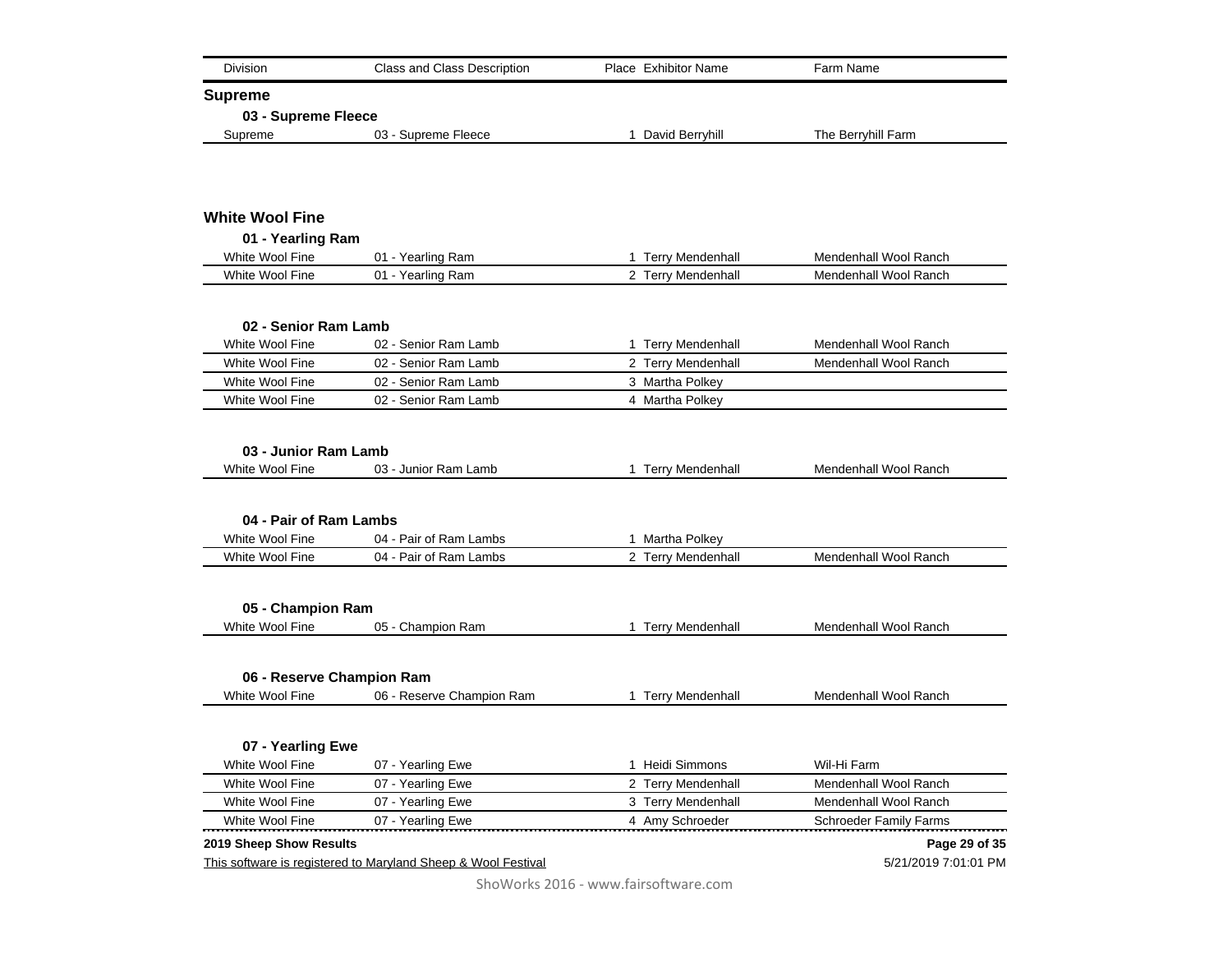| <b>Division</b>                         | Class and Class Description                                   | Place Exhibitor Name | Farm Name                     |
|-----------------------------------------|---------------------------------------------------------------|----------------------|-------------------------------|
| <b>White Wool Fine</b>                  |                                                               |                      |                               |
| 07 - Yearling Ewe                       |                                                               |                      |                               |
| White Wool Fine                         | 07 - Yearling Ewe                                             | 5 Amy Schroeder      | <b>Schroeder Family Farms</b> |
| White Wool Fine                         | 07 - Yearling Ewe                                             | 6 Kim Harrison       |                               |
| White Wool Fine                         | 07 - Yearling Ewe                                             | 7 Elihu Dale         | Wigington Tree Farm           |
| White Wool Fine                         | 07 - Yearling Ewe                                             | 8 Kim Harrison       |                               |
|                                         |                                                               |                      |                               |
| 08 - Pair of Yearling Ewes              |                                                               |                      |                               |
| White Wool Fine                         | 08 - Pair of Yearling Ewes                                    | 1 Terry Mendenhall   | Mendenhall Wool Ranch         |
| White Wool Fine                         | 08 - Pair of Yearling Ewes                                    | 2 Kim Harrison       |                               |
| White Wool Fine                         | 08 - Pair of Yearling Ewes                                    | 3 Amy Schroeder      | <b>Schroeder Family Farms</b> |
| 09 - Senior Ewe Lamb                    |                                                               |                      |                               |
| White Wool Fine                         | 09 - Senior Ewe Lamb                                          | 1 Terry Mendenhall   | Mendenhall Wool Ranch         |
| White Wool Fine                         | 09 - Senior Ewe Lamb                                          | 2 Terry Mendenhall   | Mendenhall Wool Ranch         |
| White Wool Fine                         | 09 - Senior Ewe Lamb                                          | 3 Martha Polkey      |                               |
| White Wool Fine                         | 09 - Senior Ewe Lamb                                          | 4 Martha Polkey      |                               |
| 10 - Junior Ewe Lamb<br>White Wool Fine | 10 - Junior Ewe Lamb                                          | 1 Terry Mendenhall   | Mendenhall Wool Ranch         |
| 11 - Pair of Ewe Lambs                  |                                                               |                      |                               |
| White Wool Fine                         | 11 - Pair of Ewe Lambs                                        | 1 Terry Mendenhall   | Mendenhall Wool Ranch         |
| White Wool Fine                         | 11 - Pair of Ewe Lambs                                        | 2 Martha Polkey      |                               |
| 12 - Champion Ewe                       |                                                               |                      |                               |
| White Wool Fine                         | 12 - Champion Ewe                                             | 1 Heidi Simmons      | Wil-Hi Farm                   |
| 13 - Reserve Champion Ewe               |                                                               |                      |                               |
| White Wool Fine                         | 13 - Reserve Champion Ewe                                     | 1 Terry Mendenhall   | Mendenhall Wool Ranch         |
|                                         |                                                               |                      |                               |
| 14 - Flock                              |                                                               |                      |                               |
| White Wool Fine                         | 14 - Flock                                                    | 1 Terry Mendenhall   | Mendenhall Wool Ranch         |
| 2019 Sheep Show Results                 |                                                               |                      | Page 30 of 35                 |
|                                         | This software is registered to Maryland Sheep & Wool Festival |                      | 5/21/2019 7:01:01 PM          |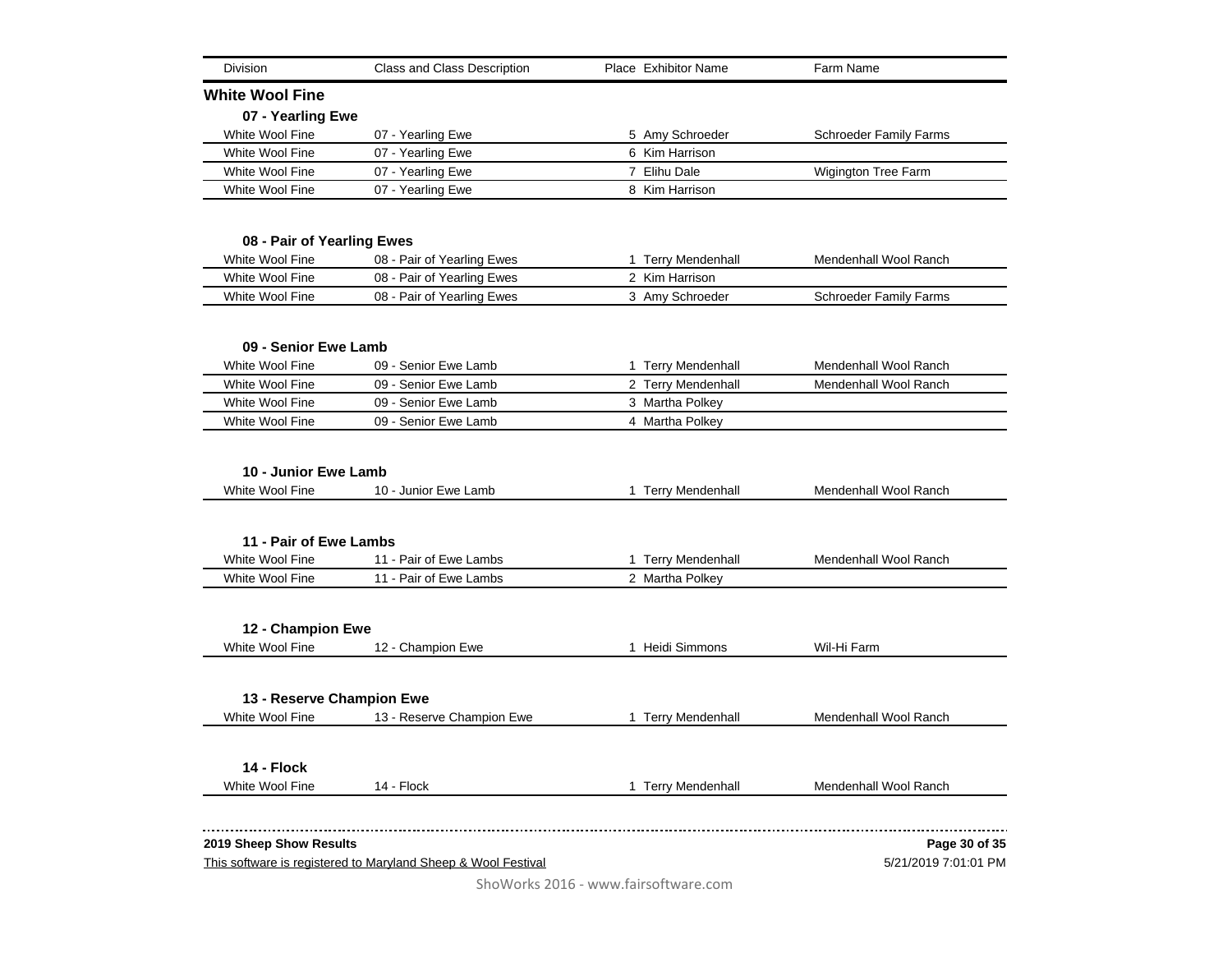| <b>Class and Class Description</b><br>Division                | Place Exhibitor Name    | Farm Name            |
|---------------------------------------------------------------|-------------------------|----------------------|
| <b>White Wool Fine</b>                                        |                         |                      |
| 15 - Best Fleece                                              |                         |                      |
| White Wool Fine<br>15 - Best Fleece                           | 1 Kim Harrison          |                      |
|                                                               |                         |                      |
|                                                               |                         |                      |
| <b>White Wool Long</b>                                        |                         |                      |
| 01 - Yearling Ram                                             |                         |                      |
| White Wool Long<br>01 - Yearling Ram                          | 1 Orion Acres           | Orion Acres          |
| White Wool Long<br>01 - Yearling Ram                          | 2 Orion Acres           | Orion Acres          |
| White Wool Long<br>01 - Yearling Ram                          | 3 David Berryhill       | The Berryhill Farm   |
| White Wool Long<br>01 - Yearling Ram                          | 4 Elaine Ashcraft       |                      |
| White Wool Long<br>01 - Yearling Ram                          | 5 David Berryhill       | The Berryhill Farm   |
| White Wool Long<br>01 - Yearling Ram                          | 6 Anne & Richard Gentry |                      |
|                                                               |                         |                      |
| 03 - Junior Ram Lamb                                          |                         |                      |
| White Wool Long<br>03 - Junior Ram Lamb                       | 1 Orion Acres           | Orion Acres          |
| White Wool Long<br>03 - Junior Ram Lamb                       | 2 Orion Acres           | Orion Acres          |
| White Wool Long<br>03 - Junior Ram Lamb                       | 3 Margaret Van Camp     |                      |
| White Wool Long<br>03 - Junior Ram Lamb                       | 4 Cynthia Cieciwa       |                      |
| White Wool Long<br>03 - Junior Ram Lamb                       | 5 Margaret Van Camp     |                      |
| White Wool Long<br>03 - Junior Ram Lamb                       | 6 Cynthia Cieciwa       |                      |
|                                                               |                         |                      |
| 04 - Pair of Ram Lambs                                        |                         |                      |
| White Wool Long<br>04 - Pair of Ram Lambs                     | 1 Orion Acres           | Orion Acres          |
| 04 - Pair of Ram Lambs<br>White Wool Long                     | 2 Margaret Van Camp     |                      |
| White Wool Long<br>04 - Pair of Ram Lambs                     | 3 Cynthia Cieciwa       |                      |
|                                                               |                         |                      |
| 05 - Champion Ram                                             |                         |                      |
| White Wool Long<br>05 - Champion Ram                          | 1 Orion Acres           | Orion Acres          |
|                                                               |                         |                      |
|                                                               |                         |                      |
| 06 - Reserve Champion Ram                                     |                         |                      |
| White Wool Long<br>06 - Reserve Champion Ram                  | 1 Orion Acres           | Orion Acres          |
| 07 - Yearling Ewe                                             |                         |                      |
| 2019 Sheep Show Results                                       |                         | Page 31 of 35        |
| This software is registered to Maryland Sheep & Wool Festival |                         | 5/21/2019 7:01:01 PM |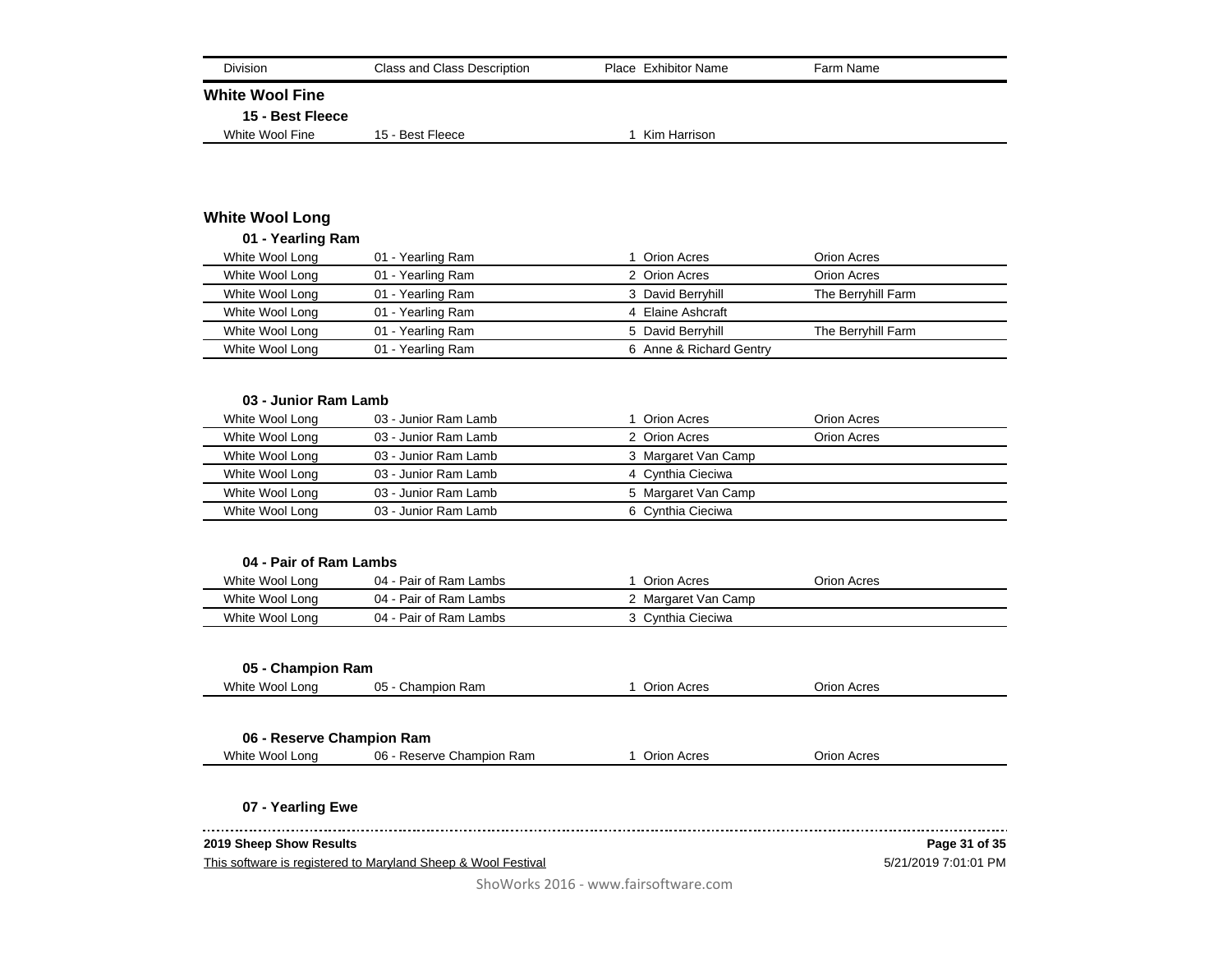|                                         | Class and Class Description                              | Place Exhibitor Name                         | Farm Name          |
|-----------------------------------------|----------------------------------------------------------|----------------------------------------------|--------------------|
| <b>White Wool Long</b>                  |                                                          |                                              |                    |
| 07 - Yearling Ewe                       |                                                          |                                              |                    |
| White Wool Long                         | 07 - Yearling Ewe                                        | 1 Orion Acres                                | Orion Acres        |
| White Wool Long                         | 07 - Yearling Ewe                                        | 2 Margaret Van Camp                          |                    |
| White Wool Long                         | 07 - Yearling Ewe                                        | 3 Orion Acres                                | <b>Orion Acres</b> |
| White Wool Long                         | 07 - Yearling Ewe                                        | 4 Siri Swanson                               | Dancing Moon Farm  |
| White Wool Long                         | 07 - Yearling Ewe                                        | 5 Margaret Van Camp                          |                    |
| White Wool Long                         | 07 - Yearling Ewe                                        | 6 Elaine Ashcraft                            |                    |
| White Wool Long                         | 07 - Yearling Ewe                                        | 7 Siri Swanson                               | Dancing Moon Farm  |
| White Wool Long                         | 07 - Yearling Ewe                                        | 8 Meredith & Dan Null                        |                    |
| White Wool Long                         | 07 - Yearling Ewe                                        | 9 David Berryhill                            | The Berryhill Farm |
| White Wool Long                         | 07 - Yearling Ewe                                        | 10 David Berryhill                           | The Berryhill Farm |
| White Wool Long                         | 07 - Yearling Ewe                                        | 11 Anne & Richard Gentry                     |                    |
| White Wool Long                         | 07 - Yearling Ewe                                        | 12 Barbara Mullen                            |                    |
| White Wool Long                         | 07 - Yearling Ewe                                        | 13 Anne & Richard Gentry                     |                    |
| White Wool Long<br>White Wool Long      | 08 - Pair of Yearling Ewes<br>08 - Pair of Yearling Ewes | 1 Orion Acres<br>2 Margaret Van Camp         | Orion Acres        |
|                                         | 08 - Pair of Yearling Ewes                               | 3 Siri Swanson                               | Dancing Moon Farm  |
|                                         |                                                          |                                              |                    |
| White Wool Long                         |                                                          |                                              |                    |
| White Wool Long<br>White Wool Long      | 08 - Pair of Yearling Ewes<br>08 - Pair of Yearling Ewes | 4 David Berryhill<br>5 Anne & Richard Gentry | The Berryhill Farm |
| 09 - Senior Ewe Lamb<br>White Wool Long | 09 - Senior Ewe Lamb                                     | 1 Orion Acres                                | <b>Orion Acres</b> |
| 10 - Junior Ewe Lamb                    |                                                          |                                              |                    |
| White Wool Long                         | 10 - Junior Ewe Lamb                                     | 1 Orion Acres                                | Orion Acres        |
| White Wool Long                         | 10 - Junior Ewe Lamb                                     | 2 Cynthia Cieciwa                            |                    |
| White Wool Long                         | 10 - Junior Ewe Lamb                                     | 3 Orion Acres                                | Orion Acres        |
| White Wool Long                         | 10 - Junior Ewe Lamb                                     | 4 Margaret Van Camp                          |                    |
| White Wool Long                         | 10 - Junior Ewe Lamb                                     | 5 Cynthia Cieciwa                            |                    |
| 11 - Pair of Ewe Lambs                  |                                                          |                                              |                    |
| White Wool Long                         | 11 - Pair of Ewe Lambs                                   | 1 Orion Acres                                | Orion Acres        |

This software is registered to Maryland Sheep & Wool Festival

5/21/2019 7:01:01 PM **Page 32 of 35**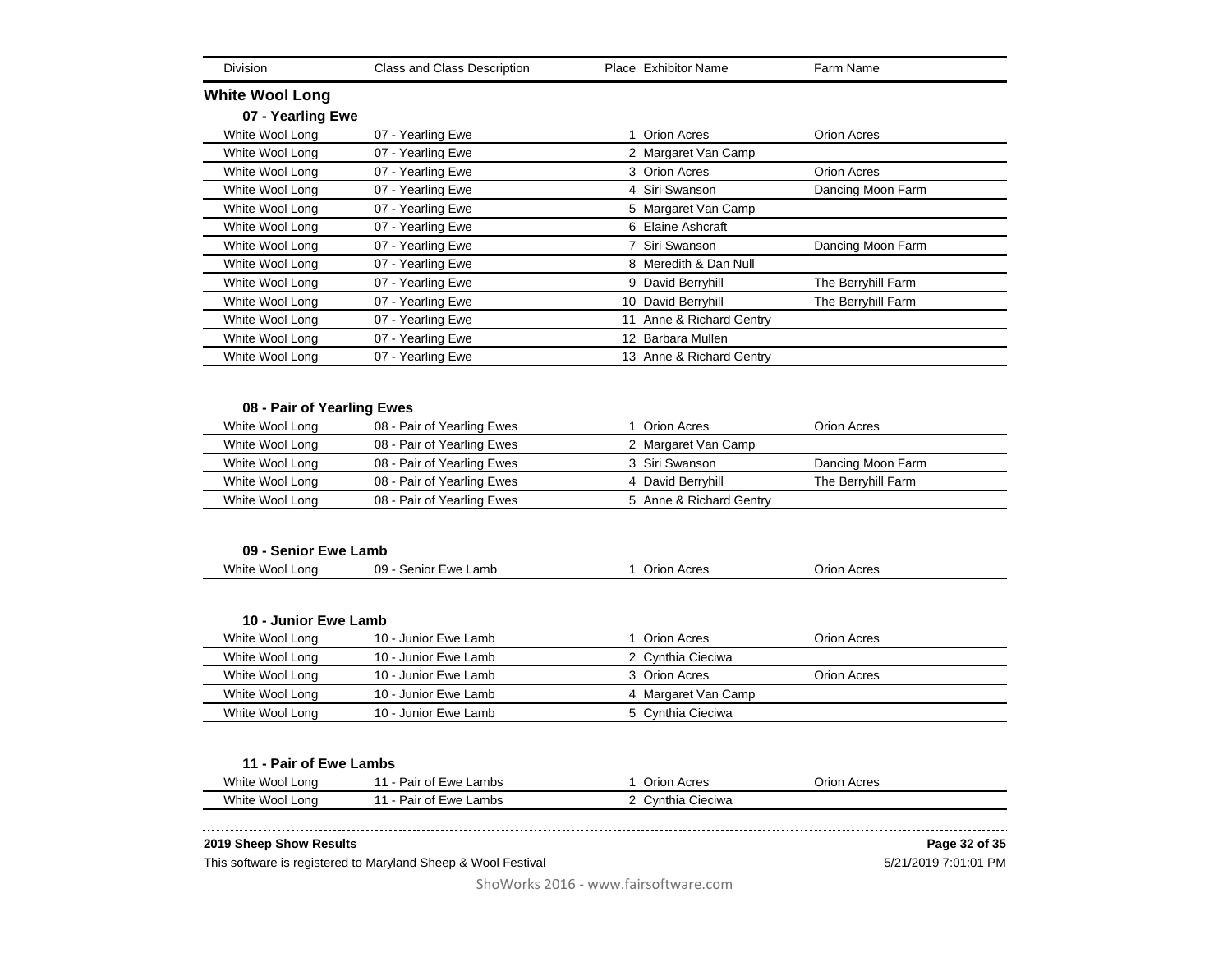| Division                                                           | Class and Class Description                                   | Place Exhibitor Name | Farm Name            |
|--------------------------------------------------------------------|---------------------------------------------------------------|----------------------|----------------------|
| <b>White Wool Long</b>                                             |                                                               |                      |                      |
| 11 - Pair of Ewe Lambs                                             |                                                               |                      |                      |
| 12 - Champion Ewe                                                  |                                                               |                      |                      |
| White Wool Long                                                    | 12 - Champion Ewe                                             | 1 Orion Acres        | Orion Acres          |
|                                                                    |                                                               |                      |                      |
| 13 - Reserve Champion Ewe                                          |                                                               |                      |                      |
| White Wool Long                                                    | 13 - Reserve Champion Ewe                                     | 1 Margaret Van Camp  |                      |
| 14 - Flock                                                         |                                                               |                      |                      |
| White Wool Long                                                    | 14 - Flock                                                    | 1 Orion Acres        | Orion Acres          |
|                                                                    |                                                               |                      |                      |
| 15 - Best Fleece                                                   |                                                               |                      |                      |
| White Wool Long                                                    | 15 - Best Fleece                                              | 1 David Berryhill    | The Berryhill Farm   |
| <b>White Wool Medium</b><br>01 - Yearling Ram<br>White Wool Medium | 01 - Yearling Ram                                             | 1 Annette Lovell     |                      |
|                                                                    |                                                               |                      |                      |
| 02 - Senior Ram Lamb                                               |                                                               |                      |                      |
| White Wool Medium                                                  | 02 - Senior Ram Lamb                                          | 1 Annette Lovell     |                      |
| White Wool Medium                                                  | 02 - Senior Ram Lamb                                          | 2 Annette Lovell     |                      |
| 03 - Junior Ram Lamb                                               |                                                               |                      |                      |
| White Wool Medium                                                  | 03 - Junior Ram Lamb                                          | 1 Annette Lovell     |                      |
| 04 - Pair of Ram Lambs                                             |                                                               |                      |                      |
| White Wool Medium                                                  | 04 - Pair of Ram Lambs                                        | 1 Annette Lovell     |                      |
|                                                                    |                                                               |                      |                      |
| 05 - Champion Ram                                                  |                                                               |                      |                      |
| White Wool Medium                                                  | 05 - Champion Ram                                             | 1 Annette Lovell     |                      |
| 2019 Sheep Show Results                                            |                                                               |                      | Page 33 of 35        |
|                                                                    | This software is registered to Maryland Sheep & Wool Festival |                      | 5/21/2019 7:01:01 PM |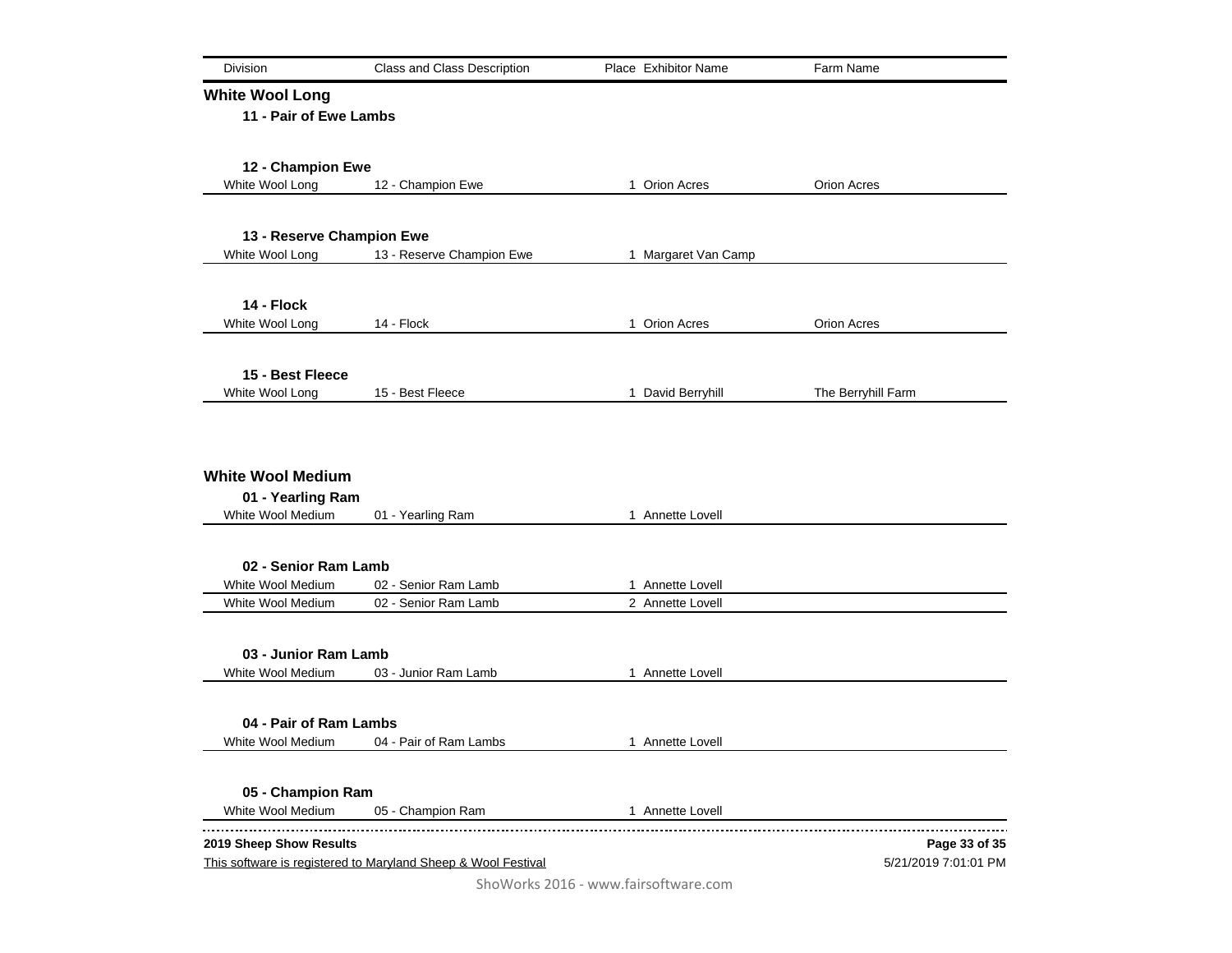| Division                                                                                 | Class and Class Description |  | Place Exhibitor Name | Farm Name                             |
|------------------------------------------------------------------------------------------|-----------------------------|--|----------------------|---------------------------------------|
| <b>White Wool Medium</b>                                                                 |                             |  |                      |                                       |
| 05 - Champion Ram                                                                        |                             |  |                      |                                       |
| 06 - Reserve Champion Ram                                                                |                             |  |                      |                                       |
| White Wool Medium                                                                        | 06 - Reserve Champion Ram   |  | 1 Annette Lovell     |                                       |
|                                                                                          |                             |  |                      |                                       |
| 07 - Yearling Ewe<br>White Wool Medium                                                   | 07 - Yearling Ewe           |  | 1 Annette Lovell     |                                       |
| White Wool Medium                                                                        | 07 - Yearling Ewe           |  | 2 Annette Lovell     |                                       |
|                                                                                          |                             |  |                      |                                       |
| 08 - Pair of Yearling Ewes                                                               |                             |  |                      |                                       |
| White Wool Medium                                                                        | 08 - Pair of Yearling Ewes  |  | 1 Annette Lovell     |                                       |
| 09 - Senior Ewe Lamb                                                                     |                             |  |                      |                                       |
| White Wool Medium                                                                        | 09 - Senior Ewe Lamb        |  | 1 Annette Lovell     |                                       |
| White Wool Medium                                                                        | 09 - Senior Ewe Lamb        |  | 2 Annette Lovell     |                                       |
|                                                                                          |                             |  |                      |                                       |
| 10 - Junior Ewe Lamb<br>White Wool Medium                                                | 10 - Junior Ewe Lamb        |  | 1 Annette Lovell     |                                       |
|                                                                                          |                             |  |                      |                                       |
| 11 - Pair of Ewe Lambs                                                                   |                             |  |                      |                                       |
| White Wool Medium                                                                        | 11 - Pair of Ewe Lambs      |  | 1 Annette Lovell     |                                       |
|                                                                                          |                             |  |                      |                                       |
| 12 - Champion Ewe                                                                        |                             |  |                      |                                       |
| White Wool Medium                                                                        | 12 - Champion Ewe           |  | 1 Annette Lovell     |                                       |
| 13 - Reserve Champion Ewe                                                                |                             |  |                      |                                       |
| White Wool Medium                                                                        | 13 - Reserve Champion Ewe   |  | 1 Annette Lovell     |                                       |
| 14 - Flock                                                                               |                             |  |                      |                                       |
| White Wool Medium                                                                        | 14 - Flock                  |  | 1 Annette Lovell     |                                       |
|                                                                                          |                             |  |                      |                                       |
|                                                                                          |                             |  |                      |                                       |
| 2019 Sheep Show Results<br>This software is registered to Maryland Sheep & Wool Festival |                             |  |                      | Page 34 of 35<br>5/21/2019 7:01:01 PM |